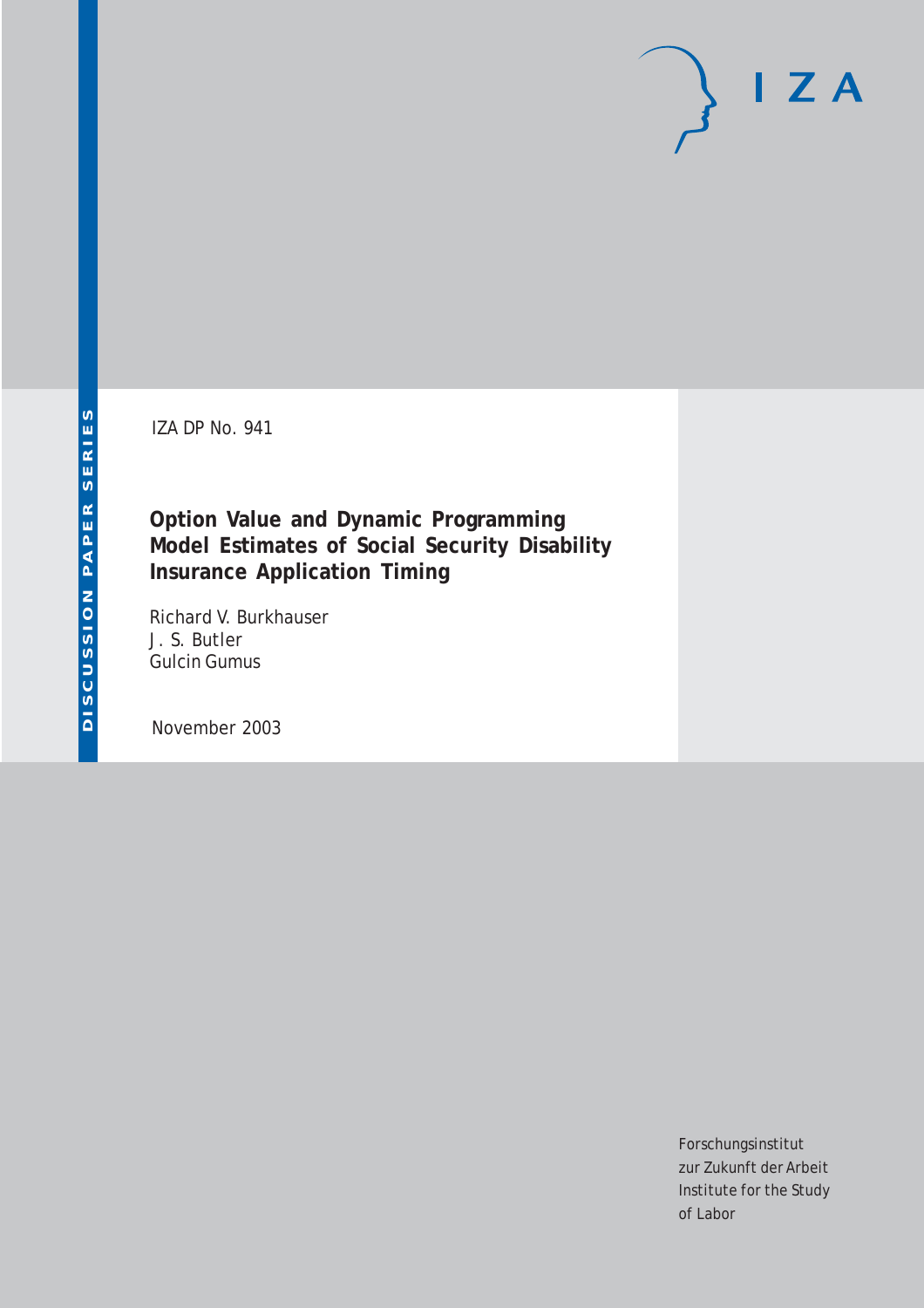# **Option Value and Dynamic Programming Model Estimates of Social Security Disability Insurance Application Timing**

## **Richard V. Burkhauser**

*Cornell University* 

## **J. S. Butler**

*University of Kentucky* 

## **Gulcin Gumus**

*IZA Bonn* 

Discussion Paper No. 941 November 2003

IZA

P.O. Box 7240 D-53072 Bonn Germany

 $Tel + 49-228-3894-0$ Fax: +49-228-3894-210 Email: [iza@iza.org](mailto:iza@iza.org)

This Discussion Paper is issued within the framework of IZA's research area *Welfare State and Labor Market.* Any opinions expressed here are those of the author(s) and not those of the institute. Research disseminated by IZA may include views on policy, but the institute itself takes no institutional policy positions.

The Institute for the Study of Labor (IZA) in Bonn is a local and virtual international research center and a place of communication between science, politics and business. IZA is an independent, nonprofit limited liability company (Gesellschaft mit beschränkter Haftung) supported by Deutsche Post World Net. The center is associated with the University of Bonn and offers a stimulating research environment through its research networks, research support, and visitors and doctoral programs. IZA engages in (i) original and internationally competitive research in all fields of labor economics, (ii) development of policy concepts, and (iii) dissemination of research results and concepts to the interested public. The current research program deals with (1) mobility and flexibility of labor, (2) internationalization of labor markets, (3) welfare state and labor market, (4) labor markets in transition countries, (5) the future of labor, (6) evaluation of labor market policies and projects and (7) general labor economics.

IZA Discussion Papers often represent preliminary work and are circulated to encourage discussion. Citation of such a paper should account for its provisional character. A revised version may be available on the IZA website ([www.iza.org](http://www.iza.org/)) or directly from the author.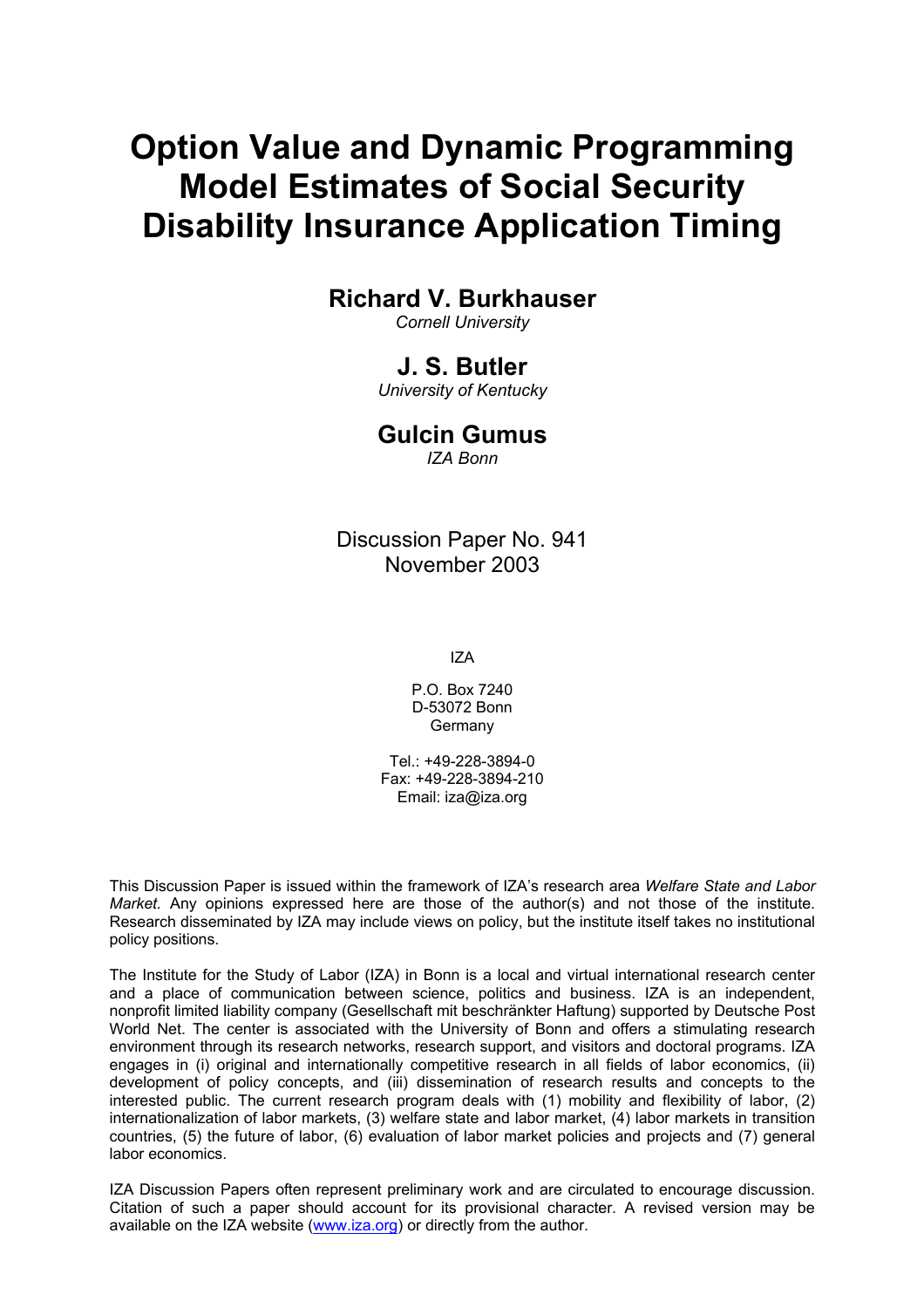IZA Discussion Paper No. 941 November 2003

## **ABSTRACT**

## **Option Value and Dynamic Programming Model Estimates of Social Security Disability Insurance Application Timing**[∗](#page-2-0)

This paper develops dynamic structural models - an option value model and a dynamic programming model - of the Social Security Disability Insurance (SSDI) application timing decision. We estimate the time to application from the point at which a health condition first begins to affect the kind or amount of work that a currently employed person can do. We use Health and Retirement Study (HRS) and restricted access Social Security earnings data for estimation. Based on tests of both in-sample and out-of-sample predictive accuracy, our option value model performs better than both our dynamic programming model and our reduced form hazard model.

JEL Classification: H31, H55

Keywords: Social Security Disability Insurance, Health and Retirement Survey, option value, dynamic programming

Corresponding author:

Gulcin Gumus IZA Bonn P.O. Box 7240 53072 Bonn Germany Tel.: +49 228 3894 509 Email: [gumus@iza.org](mailto:gumus@iza.org)

 $\overline{a}$ 

<span id="page-2-0"></span><sup>∗</sup> We thank Bent Jesper Christensen and other participants at the Conference on Social Insurance and Pensions Research, in Aarhus, Denmark for their comments and suggestions. This research is funded in part by the United States Department of Education, National Institute on Disability and Rehabilitation Research, cooperative agreement No. 13313980038.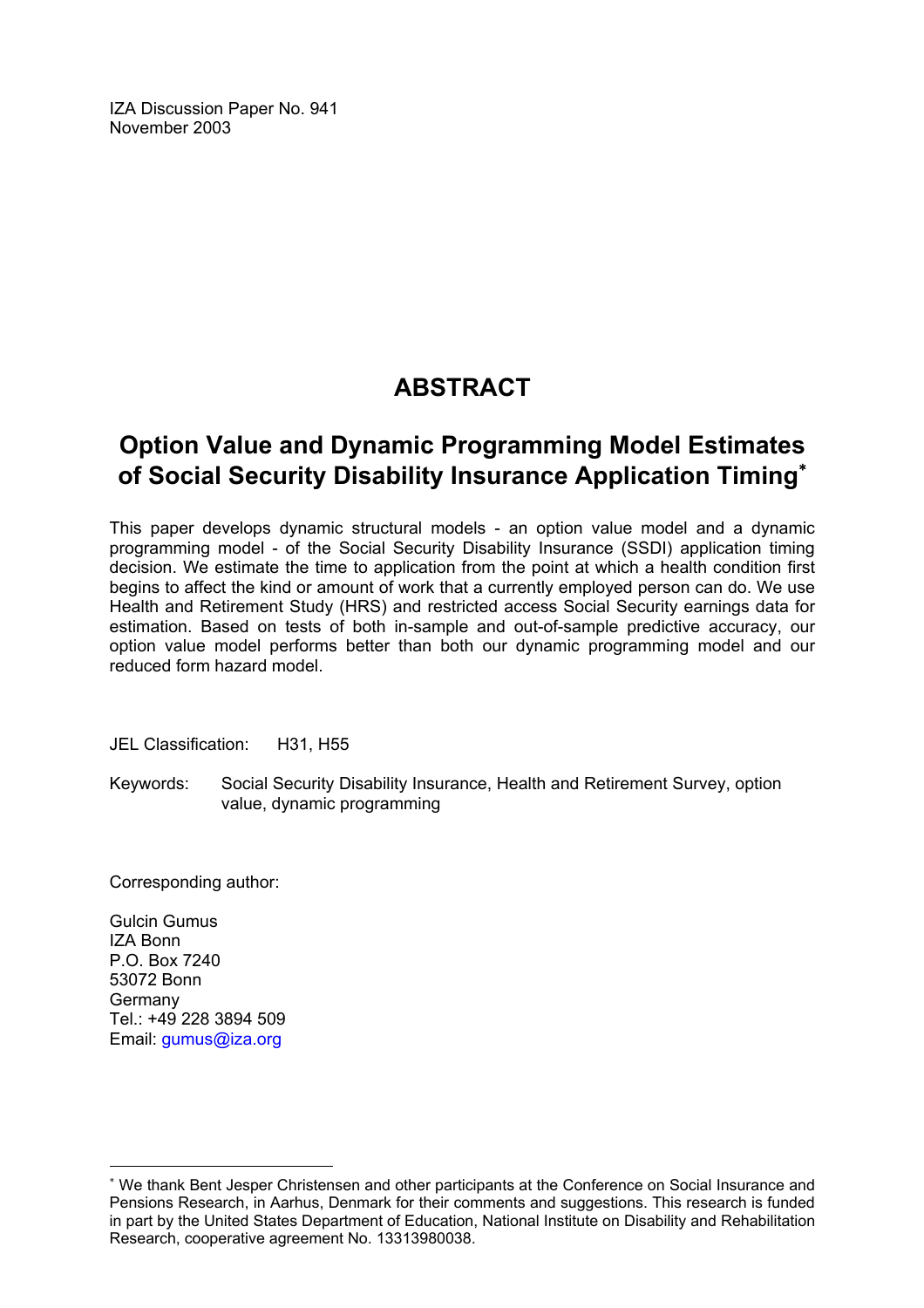#### **Introduction**

Rapid growth in the number of Social Security Disability Insurance (SSDI) beneficiaries in the early 1990s together with a parallel decline in male labor force participation rates produced extensive research on the behavioral effects of policy variables on SSDI applications<sup>1</sup>. This empirically based research has primarily used reduced form models to test the importance of the effects of size and availability of SSDI benefits on workers' decisions to leave the labor force and apply for benefits. While such models are useful approximations of the relationship between past SSDI policies and past application behavior, future policy changes may not yield the same reduced form responses. A better theoretical approach to specify how changes in SSDI policy will change future behavior is to incorporate explicitly SSDI incentives within a structural model.

In this paper, we develop and test dynamic structural models of the timing to SSDI application, once a health condition begins to affect the kind or amount of paid work a currently employed worker can do. Workers' decisions to apply for SSDI can be made at the onset of a work limitation or can be postponed. Hence, SSDI application decisions are intrinsically dynamic and stochastic. Following the seminal work by Stock and Wise (1990) and Lumsdaine, Stock, and Wise (1992) [LSW, hereafter], we investigate this dynamic decision using both option value and dynamic programming models in addition to a conventional reduced form hazard model. The option value approach was first formalized by LSW to model retirement decisions. The option value model is similar in spirit and structure to the dynamic programming model. However, it has some analytical differences and is computationally less intensive. Option value and dynamic programming models are theoretically more powerful approximations of individual behavior than are reduced form specifications. Reduced form models are most appropriate for studying the implications of policy changes when the underlying behavioral structure remains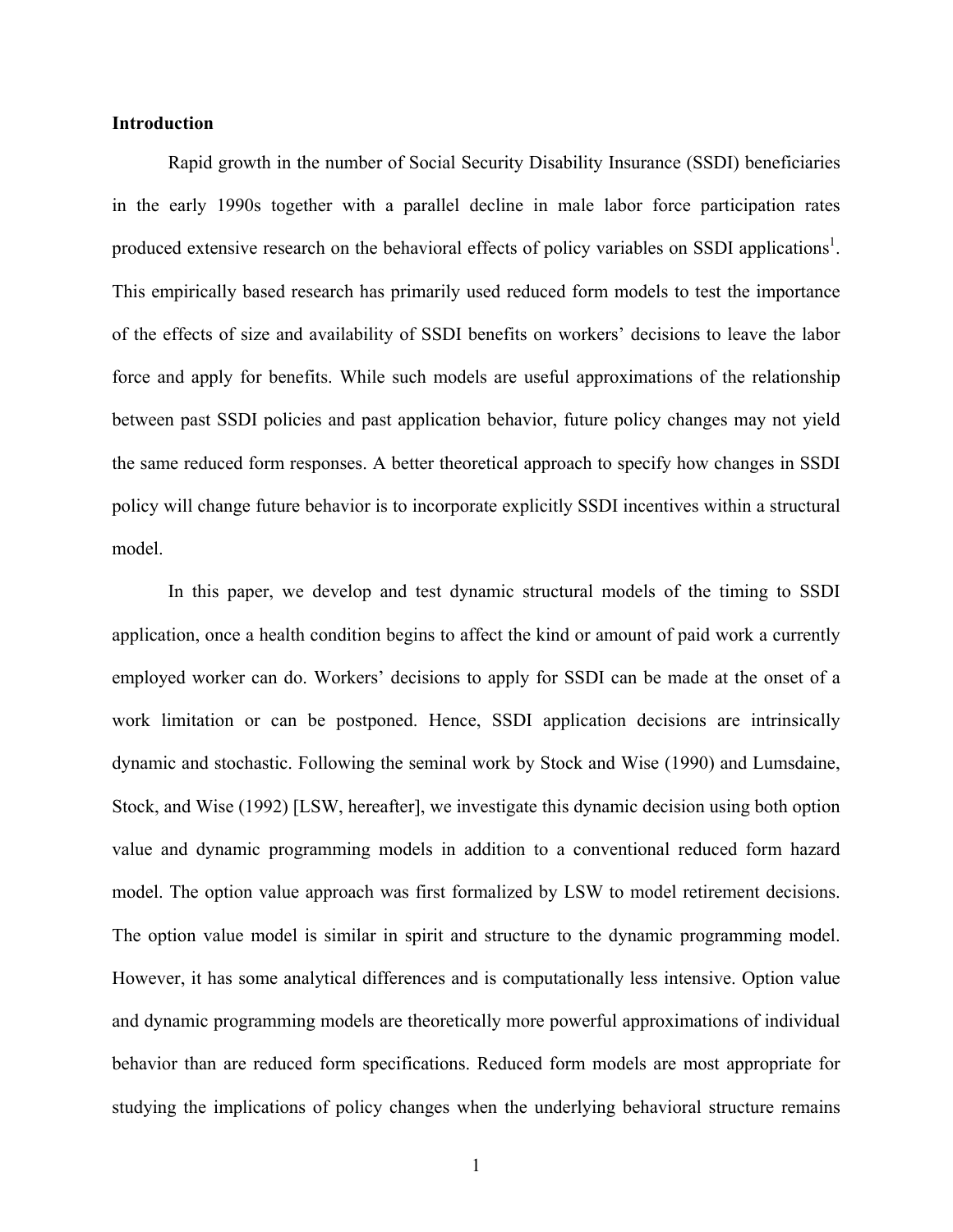unchanged (Lucas, 1976). In contrast, structural models are best when the proposed policy change is large enough to significantly alter incentives and individual behavior. By structural models, we mean that the estimation of underlying behavioral elasticities is based on a formal economic model. A priori, we do not differentiate between the two structural models we use in this paper, rather we estimate both and compare them using tests of predictive performance.

#### **Previous Research**

Previous studies have focused on the responsiveness of labor supply to SSDI benefit levels or to replacement rates using reduced form models, e.g. Parsons (1980), Haveman and Wolfe (1984), Slade (1984), and Bound (1989). These studies show that labor force participation is negatively related to SSDI benefit levels, but the magnitude of this relationship remains unresolved. Other researchers (Parsons,1991; Bound and Waidmann, 1992; Gruber and Kubik, 1997), have studied the effects of SSDI acceptance rates on the decline in male labor force participation rates. They find that labor force participation rates are negatively related to SSDI acceptance rates. Halpern and Hausman (1986) employ a structural estimation approach to analyze both these policy variables. Using a two-period model they find that SSDI applications are more responsive to changes in the benefit levels than to changes in acceptance rates. Kreider (1998) analyzes the effect of wage and eligibility uncertainty on SSDI application decisions. He argues that uncertainty about future earnings increases application probabilities as individuals may apply for benefits in order to avoid labor market risks. Kreider (1999) uses a structural model of SSDI applications, awards, and income to analyze the effect of this program on male labor force participation within a lifetime framework. He finds that increases in the level of SSDI benefits modestly reduce male labor force participation rates. Kreider and Riphahn (2000) study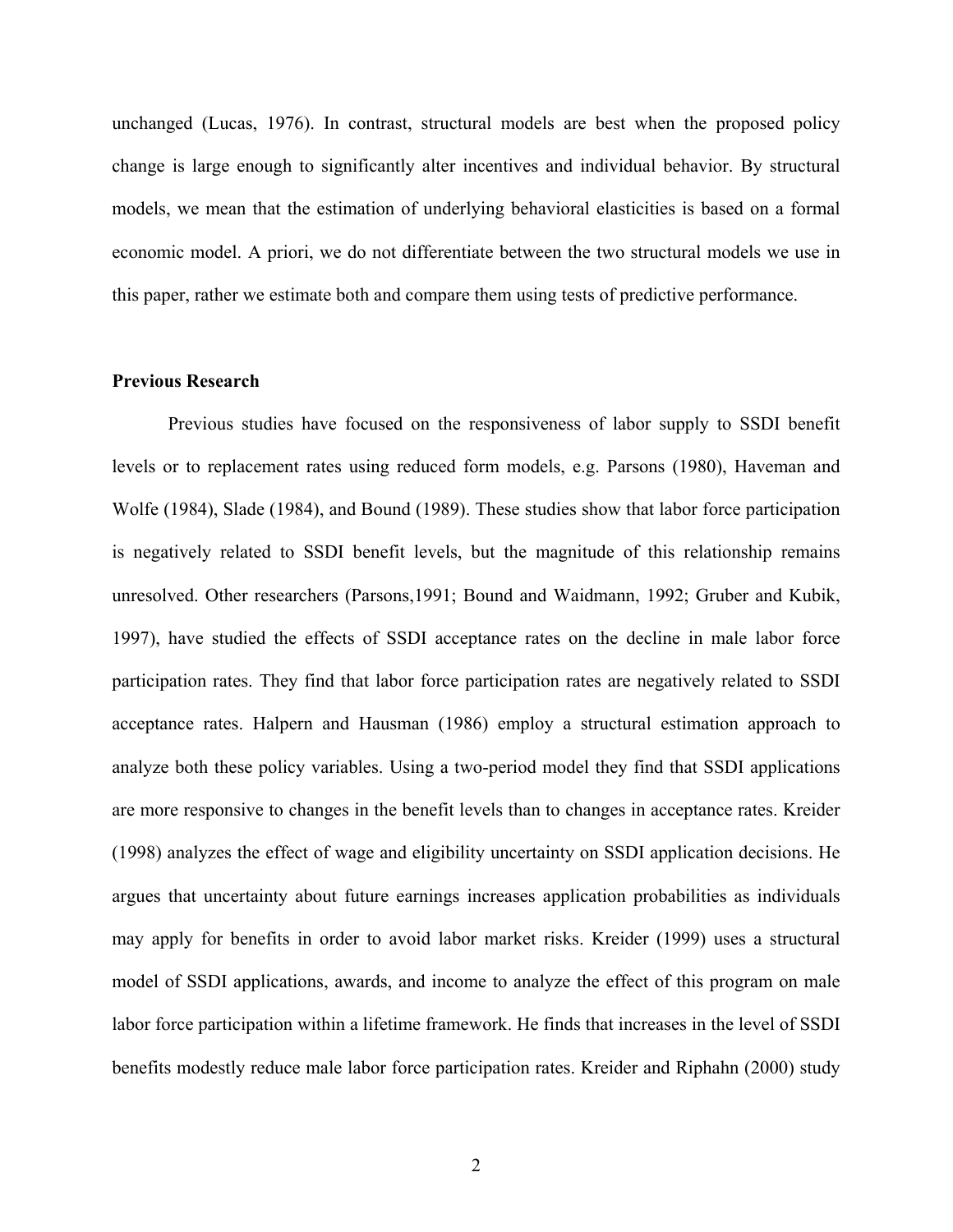the determinants of SSDI applications using a semi-parametric discrete factor procedure. They use this method to approximate a dynamic optimization model and find that factors such as benefit levels, past labor earnings, and benefit eligibility affect application behavior. They also find that men and women have significant differences in their responsiveness to policy changes. Both Kreider (1999) and Kreider and Riphahn (2000) studies recognize the importance of modeling the timing of applications but did not do so. These studies measured application elasticity over an eight-year period for a group of health limited workers at risk. We argue that this is a useful approximation of one part of the impact of policy changes on caseload, but one must model the timing of application over the entire lifetime. Rust, Buchinsky, and Benitez-Silva (2003) proposed to develop and estimate a dynamic programming model of SSDI program together with the Old Age and Survivors Insurance (OASI), and Supplemental Security Income (SSI).

In this paper, we develop dynamic structural models of the SSDI application decision that are adaptations of dynamic structural models used to study retirement. Rust (1989), Berkovec and Stern (1991), Rust and Phelan (1997), and Heyma (forthcoming) have all used dynamic programming models to analyze retirement decisions. Stock and Wise (1990b), based on Stock and Wise (1990a), developed an option value retirement model that they argue is close in spirit to the dynamic programming rule but more convenient to estimate. The difference between the two approaches is that the option value model evaluates the future as the maximum of the expected values of utility, whereas the dynamic programming model uses, theoretically preferred, the expected value of the maximum, which is necessarily larger. Their option value model predicts the age of retirement but underestimates retirement at age 65. They and others then provide evidence of the advantages of option value retirement models in a series of papers.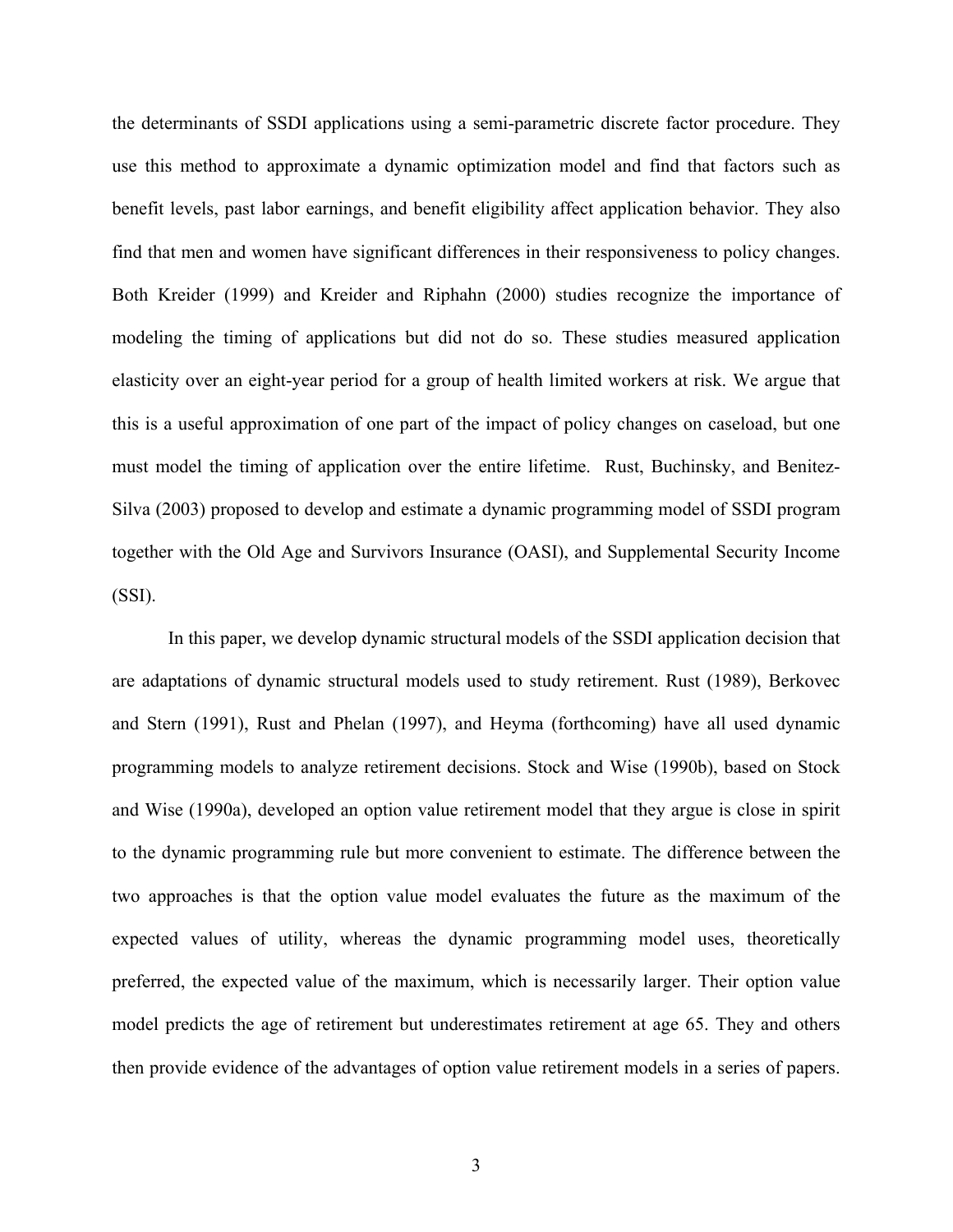LSW finds that option value and dynamic programming models work equally well in predicting the effects of a window plan, which is a temporary retirement incentive offered by firms to its employees. But they note that the option value model is easier to estimate. A probit specification is also estimated for comparison purposes, and they find that both structural models outperform probit models.

Daula and Moffitt (1995) develop a dynamic programming model of army reenlistment with two periods. They add a vector of observable variables into their model in order to allow such variables to reflect valuations of non-monetary characteristics of application and work states. They also use two simpler-to-compute structural models, an option value model and an annualized cost of leaving model, and compare their predictions with their dynamic programming model. They conclude that all models produce similar predictions in-sample, but dynamic programming produces more plausible predictions out-of-sample.

Our paper which develops a structural model of the decision to apply for SSDI contributes to the literature in several ways. The present work focuses on explicit modeling of time to application. Once people get on the SSDI rolls, they tend to stay, so the timing of application is an important factor in determining the SSDI caseload and program cost. Using structural modeling, we show that the policy variables are important for the transition onto the SSDI rolls following the onset of a work-limiting condition. Most of the literature using option value and dynamic programming models focuses on retirement decisions. We estimate and compare option value and dynamic programming models of SSDI application. As a technical improvement, we add to the literature by estimating structural models of SSDI for up to 16 periods (LSW include at most a three-period analysis). Finally, following Daula and Moffitt (1995), we also include fixed utility differences as discussed below.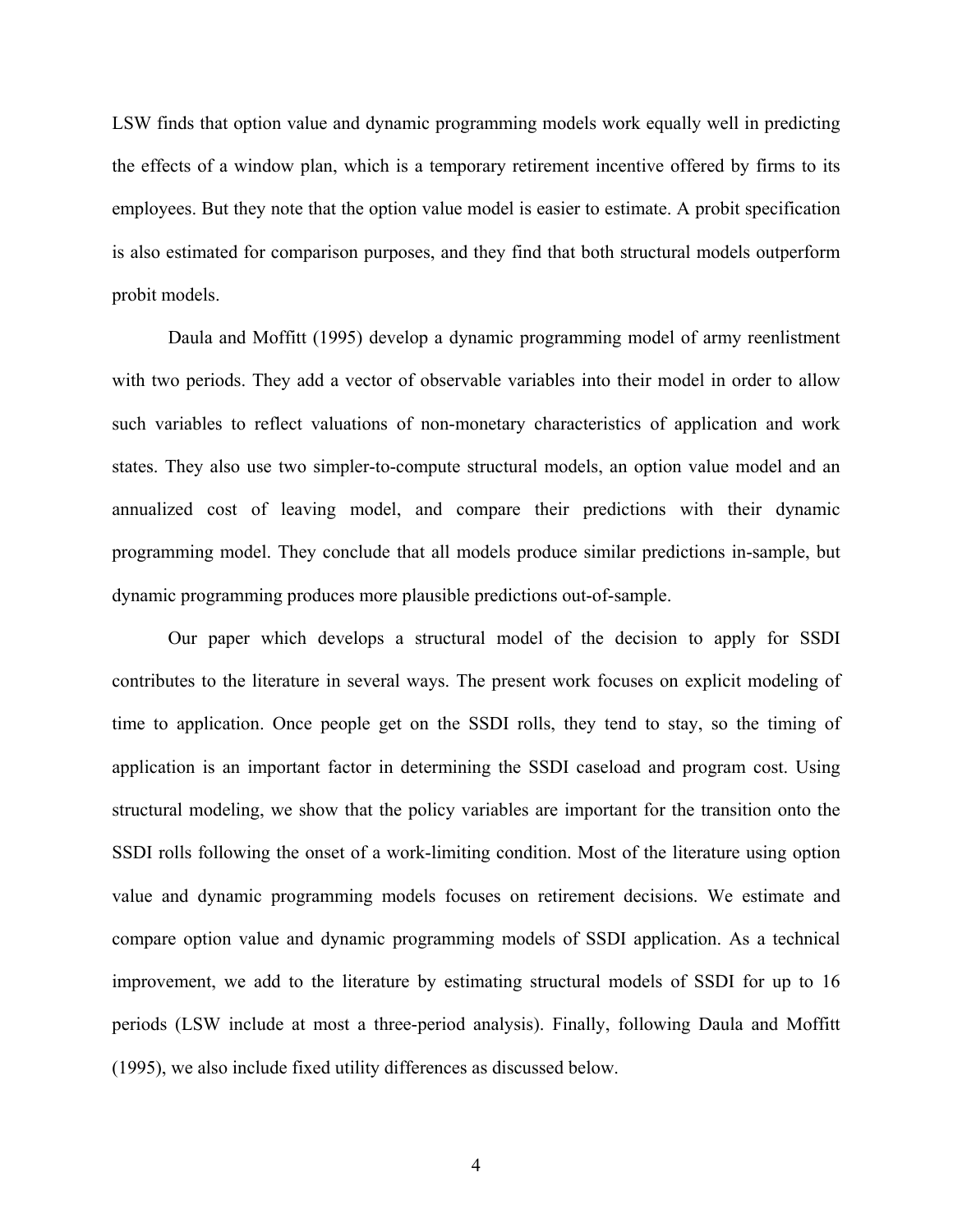#### Dynamic programming and its alternatives

It can be argued that option value models more closely reflect how individuals actually behave. If people intuitively make decisions by comparing the consequences of an application this year with an application made in one, two, or five years, then option value models mimic that process. Further, option value models are close to dynamic programming models when the relevant choice set as opposed to the complete choice set is circumscribed. It is, at the very least, an open question as to how well option value models perform in such cases. This is one of the issues we explore in this paper. But the main reason to investigate both option value and dynamic programming models is that little is known about the success of the two types of models in decisions other than retirement. The fact that option value models are more convenient to estimate, and thus might simplify more complex models of government programs and the simulation of policy changes, is an additional reason to consider that question. However, one should note that the results of the comparison we carry out critically depend on the modeling assumptions we make. In this paper, our focus is to model the decision whether and when to apply for SSDI by workers who experience a work limiting health condition. Therefore, we chose to abstract from modeling decisions about returning to work, applying for retirement or other programs (such as SSI), SSDI appeals, saving and labor supply choices. Thus, a more formal model which incorporates all these aspects could provide different results of comparison between the two models.

Of course similar arguments regarding convenience can be made with respect to the value of reduced form models, such as hazard models, which are even less difficult to estimate, primarily because they are available in standard computer packages. These reduced form models can be criticized for being unable to capture the consequences of a changing structure, but they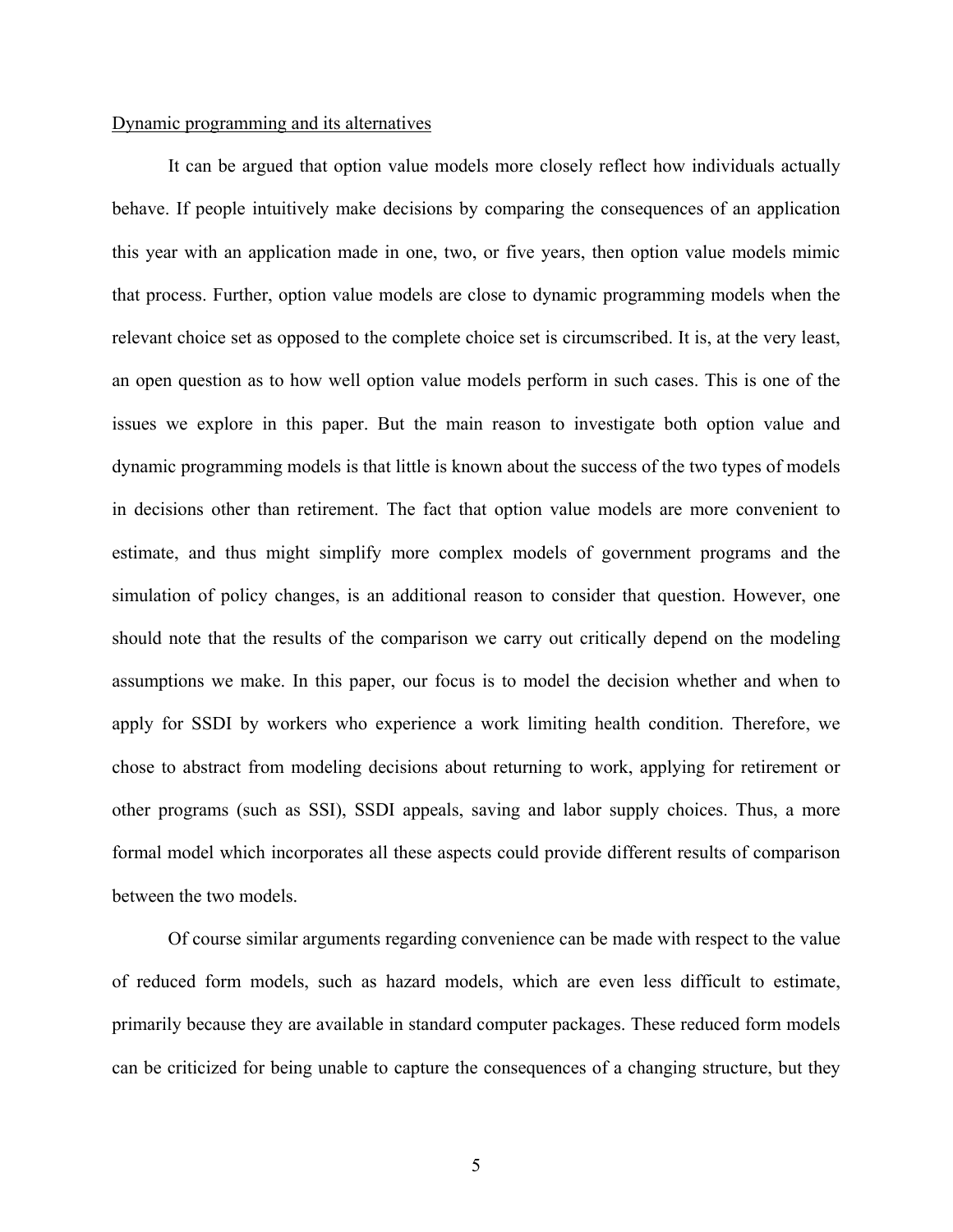offer such convenience in practice that they should also be considered. The only way to know how reduced form models compete with structural models in their ability to predict the behavioral consequences of policy changes is to estimate both reduced form and structural models of real and complex problems. This is another issue we explore in this paper, by comparing the predictive power of reduced form hazard models to our structural models.

#### **How SSDI Works**

SSDI is a social insurance program that provides benefits based on previous Social Security covered employment. The program is financed by the Social Security payroll taxes. In December 2000, SSDI paid 5,042,334 disabled workers an average monthly benefit of \$786 (U.S. Social Security Administration, 2001). Here we provide a brief overview of SSDI program rules. A much fuller description can be found in the *Annual Statistical Supplement to the Social Security Bulletin*.

To be eligible for SSDI benefits workers must be judged to have a medically determinable physical or mental condition that has lasted or is expected to last at least 12 months or result in death, and that prevents them from performing any substantial gainful activity (SGA). In 2001, earnings of more than \$740 a month ordinarily demonstrated that an individual is engaged in SGA (The SGA level is automatically adjusted annually based on increases in the national average wage index.). They must also be in insured status. Fully insured status depends on age at the time of onset and time in Social Security covered employment. They must also meet a substantial recent work activity test. In general, this test requires being in Social Security covered employment for one-half of the quarters over the previous 10 years.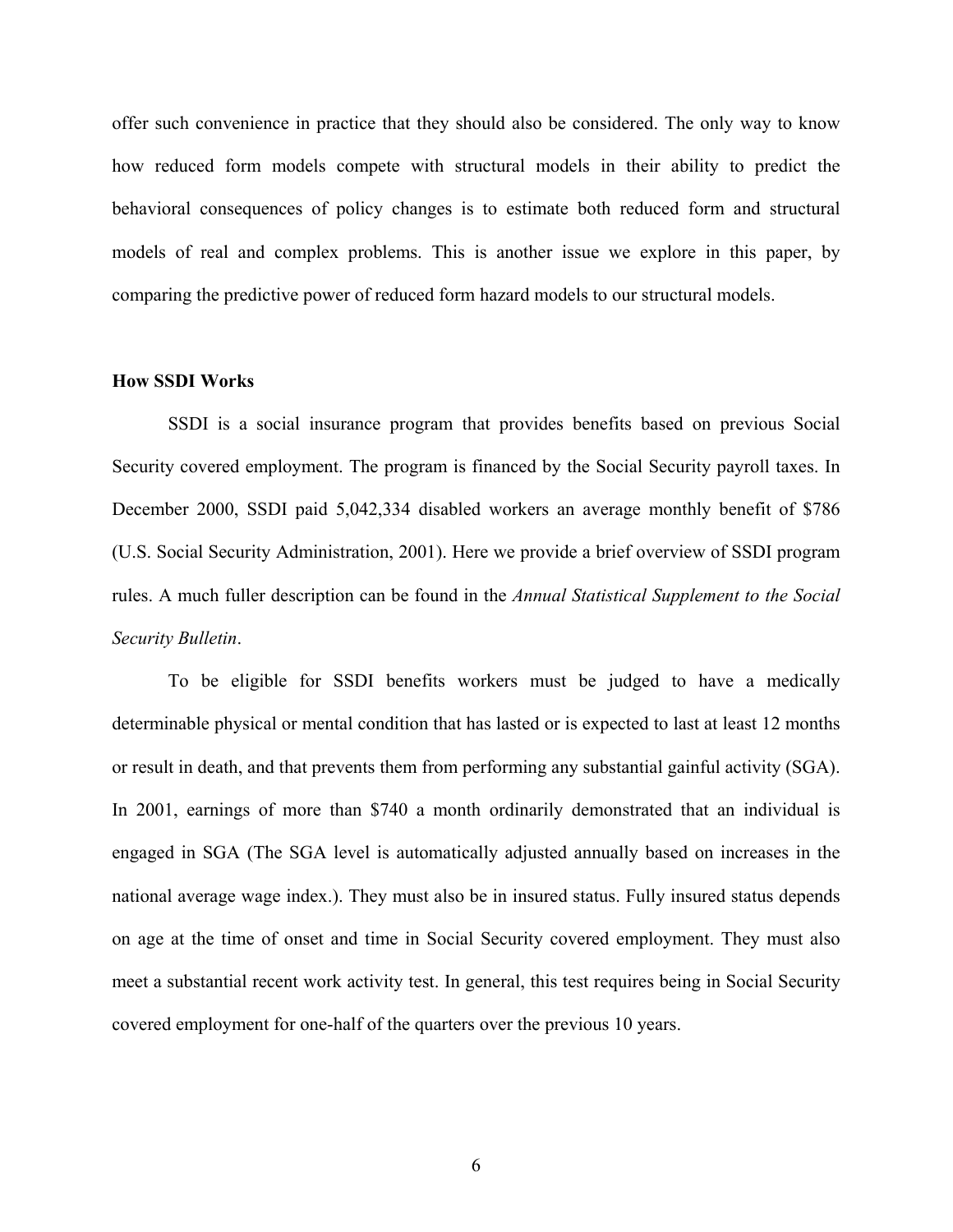Successful applicants start to receive their monthly benefits (Primary Insurance Amount, PIA) following a five month non-work period. This is the statutory waiting period before benefits can be received following the onset of disability and during this period applicants need to be almost completely withdrawn from the labor market. Benitez-Silva, Buchinsky, Chan, Rust, and Sheidvasser (1999) report that the rejection or award process on average takes about the same amount of time. PIAs are based on workers' covered earnings history (Average Indexed Monthly Earnings, AIME). Workers can apply for SSDI at any age prior to age 65. Workers with a sufficient work history will become eligible for actuarially reduced retirement (Old-Age and Survivors Insurance, OASI) benefits at age 62 and full OASI benefits at age 65. We consider a sample of individuals with work limiting health conditions and assume that everyone in this sample who chooses not to apply for SSDI prior to age 62 applies for OASI benefits at age  $62^2$ .

SSDI benefits may be terminated for several reasons. In some cases, beneficiaries' conditions improve and they return to work. In other cases, they are found capable of SGA. However, beneficiaries rarely return to work, and when they do, their wages are usually lower than they were before (see Bound, 1989 and Bound, Burkhauser, and Nichols, 2003 for evidence). We assume that once workers get SSDI, they stay on the rolls until they are automatically moved to the OASI program at age 65.

The decision to apply for SSDI is far more difficult than is the decision to apply for OASI. Eligibility to both depends on past payroll contributions, however, OASI eligibility is based on age and thus is fairly easy to determine whereas eligibility for SSDI is harder to verify. Application to SSDI is merely the beginning of a multiple step eligibility process and a protracted appeals process which can be long and whose final outcome is uncertain. Thus while a probability of acceptance is not required in retirement models, models of SSDI application must

7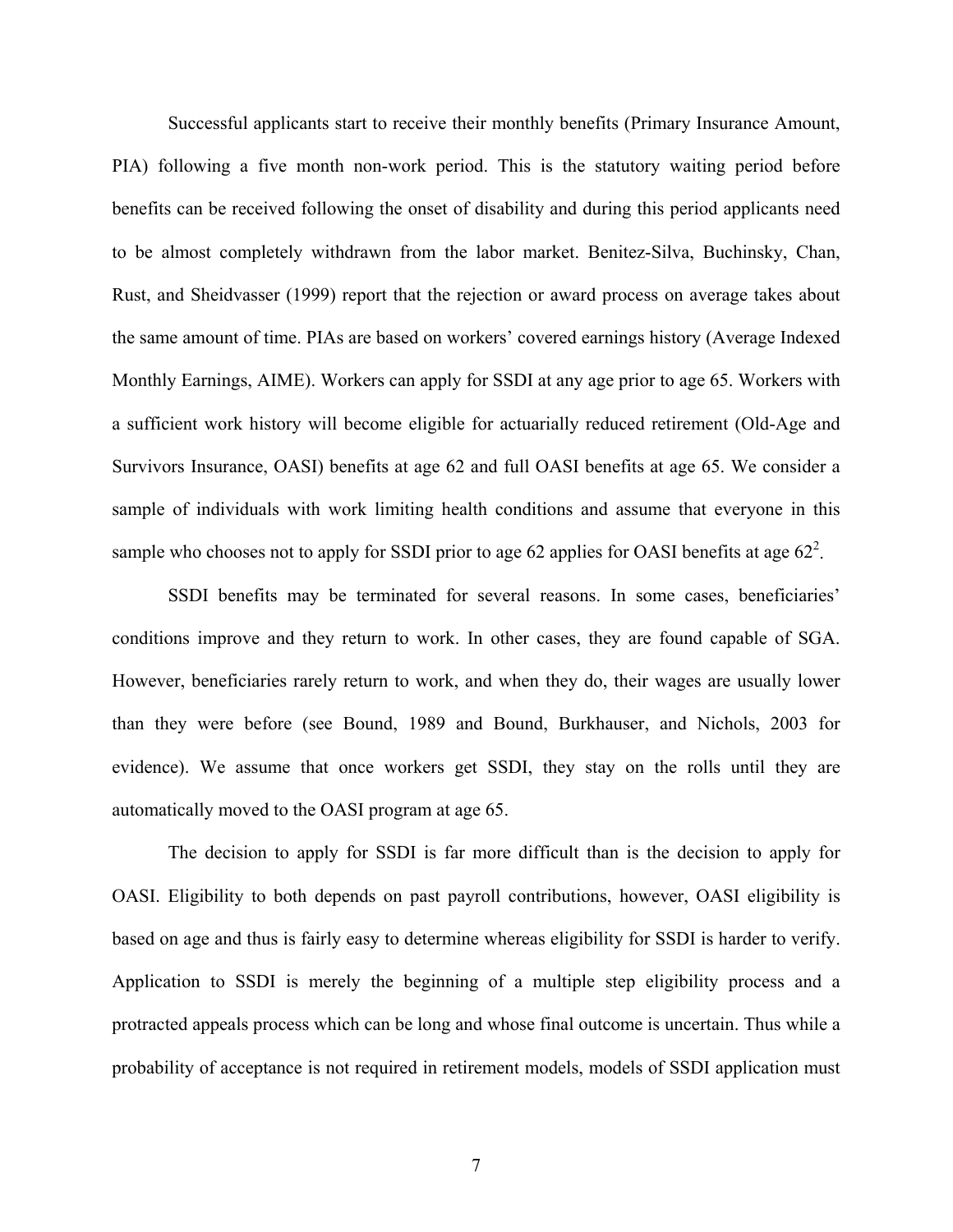include it because applicants may be either rejected or accepted. The probability that an application for SSDI is approved has varied dramatically over time and state (see Burkhauser, Butler, and Weathers, 2002). In our model, we use the rates of approval by state and year, which varied from 25 percent to 75 percent between 1974 and 1993.

Applicants who are initially rejected for benefits can file appeals at various levels. In theory, our setup is adaptable for appeals process as well. However, appeals are not a random sample and therefore we choose not to model them in this paper as the estimation would become much more complicated. The main focus of this paper is modeling the timing of first application for SSDI. For the same reason, we also abstract from returns to work either after being accepted or rejected. Bound and Burkhauser (1999) report that accepted individuals rarely return to permanent work. Bound (1989) shows that return to work is not likely for the rejected group since the relative rewards for returning to work are small.

#### **The Optimal Timing of SSDI Application**

Our option value and dynamic programming models follow LSW. We first specify the choice and its potential consequences and then describe the utility functions and the distributions of the stochastic elements.

#### *The Option Value Model*

Time is discrete and the horizon is finite. The choice in each period is to continue to work or to apply for SSDI as long as one is eligible for these benefits. Thus, an eligible individual can either choose to apply for SSDI, or never apply. The consequence of an application is either rejection or acceptance and receipt of benefits until retirement or death. If rejected, one may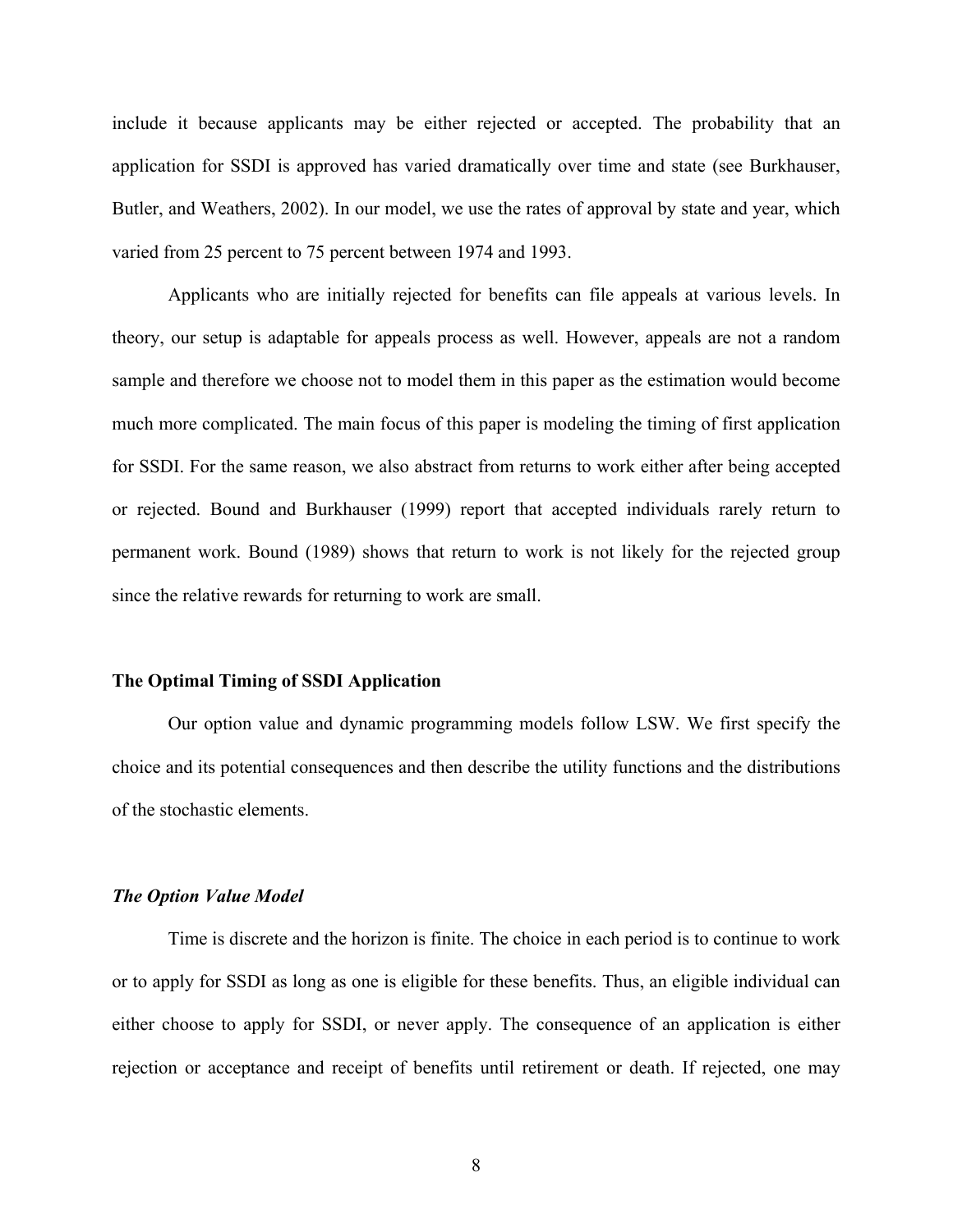either appeal to the decision, or return to work, or not work and live exclusively on non-labor income which are not explicitly modeled here. As discussed above, we assume everyone who does not apply for SSDI by age 62, retires at age 62. We will specifically model the consequences of (1) continued work (no application), (2) application and acceptance, and (3) application and rejection.

Let the current period be *t*. One can apply for SSDI in period *r*,  $r \ge t$ . The end period is called *d* , 62 years of age in our case. The probability of surviving to period *s* given survival to period *t*,  $s \ge t$ , is  $\pi(s|t)$ . If one applies for SSDI, the probability of being approved is  $\alpha(t)$ , and  $\pi(s|t)$  and  $\alpha(t)$  are not estimated in the model. Earnings while still working is  $W_s$ , and expected income if one applies for SSDI is  $D<sub>s</sub>$ . Note that, in our model, income in the SSDI acceptance state becomes OASI income at age 62. Income is  $Y_s$  if one is turned down for SSDI, and income is  $B_s$  if one is accepted. Hereafter, we will not write out all of these terms but use *D<sub>s</sub>* to stand for the weighted average of *B<sub>s</sub>* and *Y<sub>s</sub>* where the weights are  $\alpha(t)$  and  $1-\alpha(t)$ , respectively.

Let  $U_t$  denote the utility function and  $\beta$  denote the discount factor. We follow LSW in specifying that utility is a function of labor earnings and income in the SSDI acceptance state. This assumption of forced consumption is clearly restrictive. However, here we focus on the SSDI application decision and therefore we abstract from borrowing, saving and consumption smoothing issues by assuming incomplete markets as in Rust and Phelan (1997). In general, *Ut* includes a systematic predetermined portion and a stochastic, random portion<sup>3</sup>. As in LSW, we assume that income may produce more or less utility after application for SSDI. Application timing decision depends on several incentives which consist of factors affecting individual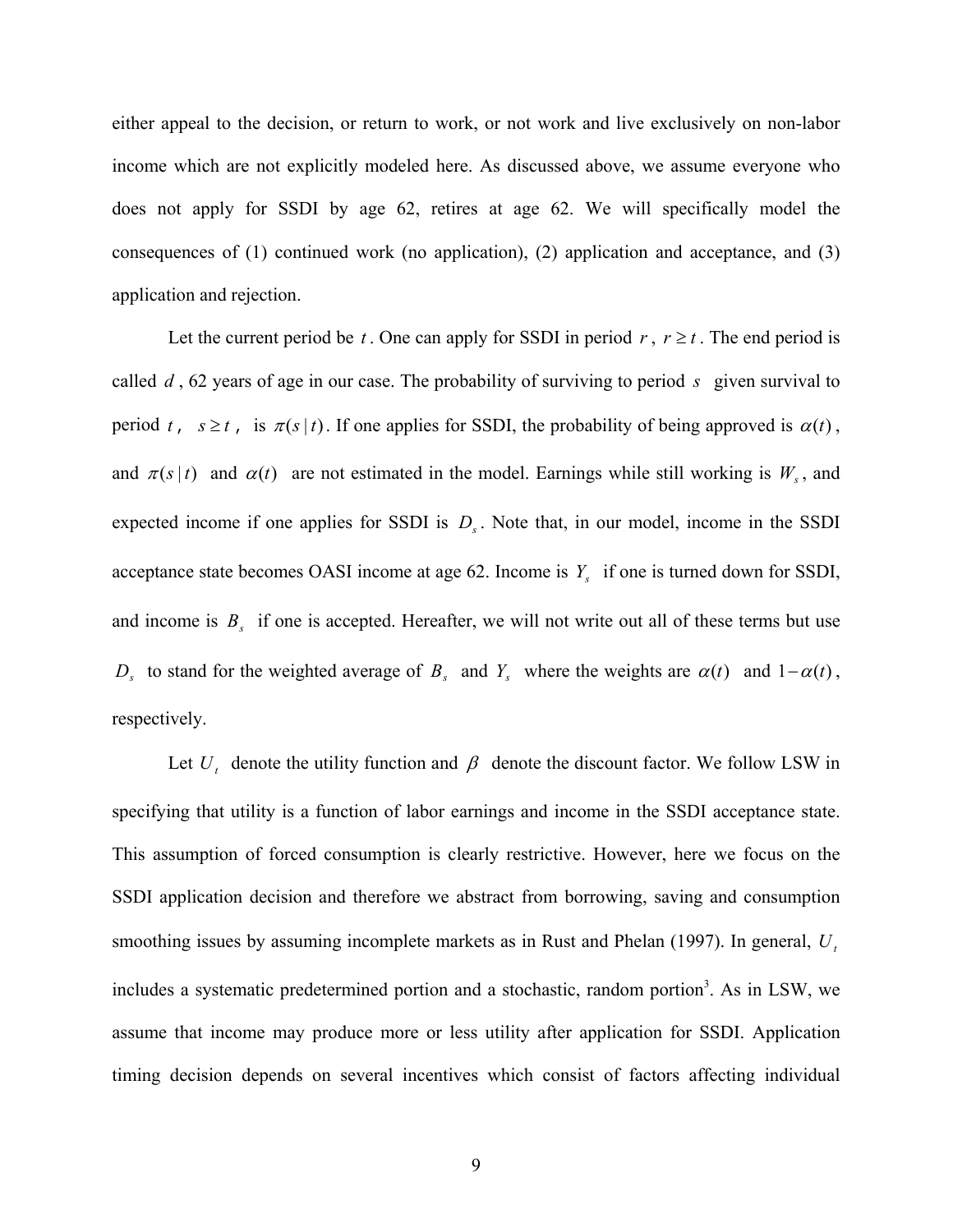preferences for consumption and leisure, labor earnings, SSDI benefits, health condition, sociodemographic characteristics, job characteristics and work conditions such as employer accommodation following onset, and institutional details of the SSDI program. Further discussion on the relevance of these variables for the application timing decision can be found below. In this context, at any given period, postponing application may provide higher current consumption and higher future potential benefits due to continued labor market activity, but may also lead to lower current leisure consumption and higher discomfort from work. Utility in the pre-application state is:

$$
U_W(W_s) = (W_s)^\gamma + \omega_s \,,\tag{1}
$$

and utility in the post-application state is:

$$
U_D(D_s) = \kappa^{\gamma}(D_s)^{\gamma} + \xi_s, \qquad (2)
$$

where  $\kappa$  is the utility function parameter which represents the relative value of income in the application state to income in the work state. Income in different states may be valued differently as no-work state may also imply higher leisure or stigma from application. We assume that this parameter is the same, regardless of which outcome (approval or rejection) occurs. As a simplification, we chose to approximate the preferences by entering  $D<sub>s</sub>$  as the argument of the post-application state utility function whereas a more complete formal model would define preferences over lotteries. Therefore, the utility function parameter  $\gamma$  only represents risk aversion with respect to income variability and not the risk aversion with respect to application for the SSDI program. Our simplification can be justified by arguments made by Kreider (1998) who finds that the risk aversion with respect to rejection by the program is weak compared to the risk aversion with respect to labor earnings variability in the context of SSDI applications. Note that, our simplification does not necessarily imply risk neutrality with respect to rejection in our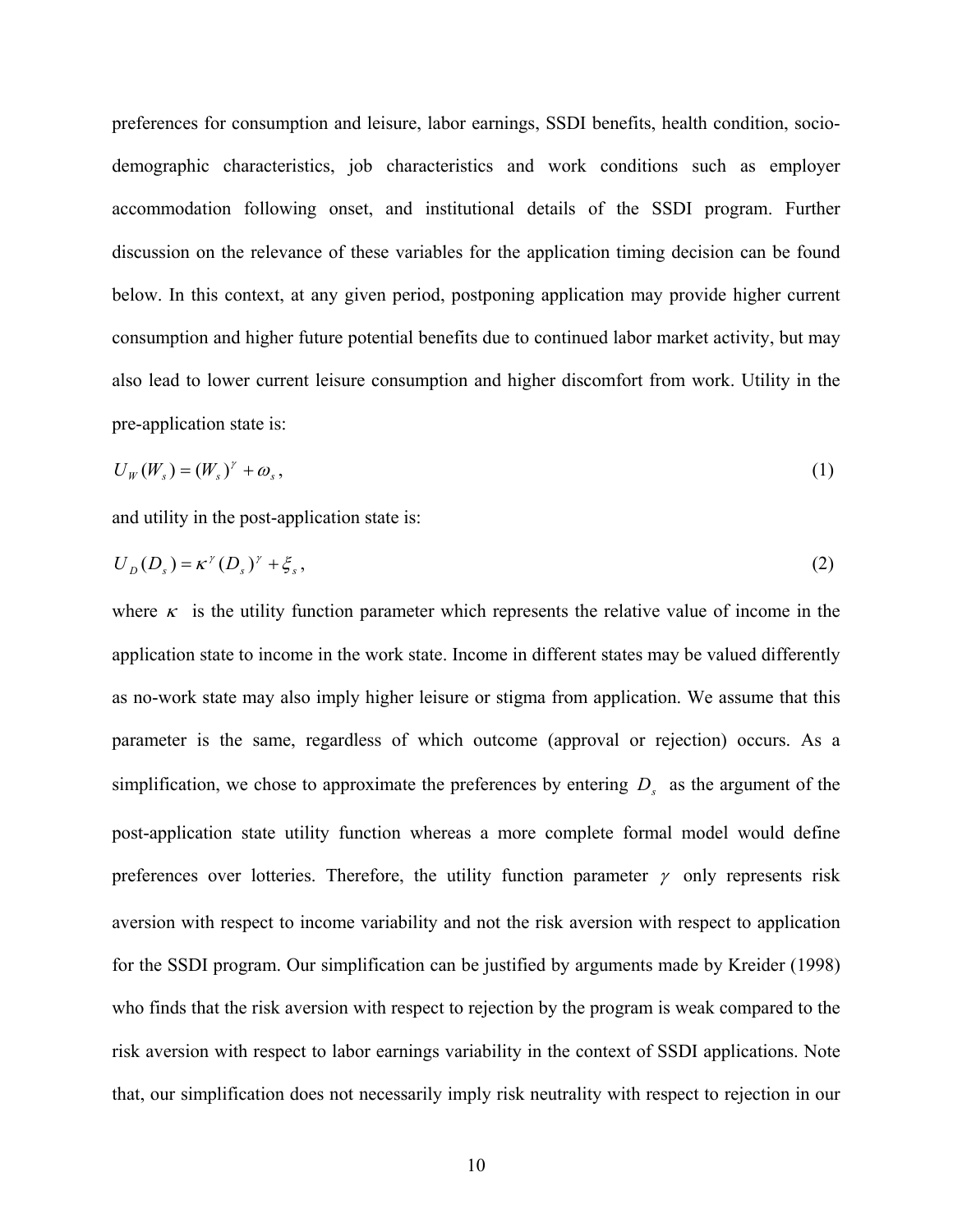model, as  $\kappa$  can also be thought as representing the relative value of the lottery (i.e. the application state) to the work state. So, if individuals are risk averse with respect to rejection, this would imply a relatively lower  $\kappa$  which would indicate that the non-work income is valued less relative to work income due to its uncertainty. A priori, we do not impose any restrictions on  $\kappa$ and allow its estimate to take any value.

The disturbances are assumed to be independent over people and time. One can calculate the utility of applying for SSDI payments at various periods. The utility value at time *t* of applying for SSDI at time  $r \ge t$  is denoted as  $V_t(r)$ .

$$
V_t(r) = \sum_{s=t}^{r-1} \pi(s \mid t) \beta^{s-t} U_W(W_s) + \sum_{s=r}^{d} \pi(s \mid t) \beta^{s-t} U_D(D_s(r))
$$
\n(3)

The problem is to maximize  $E_t[V_t(r)]$  over *r*. The value of applying for SSDI now (period *t*)

is  $E_t(V_t(t)) = \sum_{s=t}^{d} \pi(s \mid t) \beta^{s-1}$  $s = t$  $D^{U}$ <sub>s</sub>  $E_t(V_t(t)) = \sum_{k} \pi(s \mid t) \beta^{s-t} U_D(D_s(t))$ . To define the problem more conveniently, define the expected value of applying for SSDI in year *r* minus the expected value of doing so now as  $G_{t}(r)$ .

$$
G_t(r) = E_t(V_t(r)) - E_t(V_t(t))
$$
\n(4)

This is the gain, evaluated at period  $t$ , from postponing SSDI application until period  $r$ . Substituting in the above formulae leads to:

$$
G_{t}(r) = \sum_{s=t}^{r-1} \pi(s \mid t) \beta^{s-t} E_{t}(W_{s}^{r}) + \sum_{s=r}^{d} \pi(s \mid t) \beta^{s-t} \kappa^{r} E_{t}(D_{s}^{r}(r)) - \sum_{s=t}^{d} \pi(s \mid t) \beta^{s-t} \kappa^{r} E_{t}(D_{s}^{r}(t))
$$
  
+ 
$$
\sum_{s=t}^{r-1} \pi(s \mid t) \beta^{s-t} E_{t}(V_{s})
$$
(5)

where  $v_s = \omega_s - \xi_s$ . Thus,  $G_t(r)$  consists of the following two parts: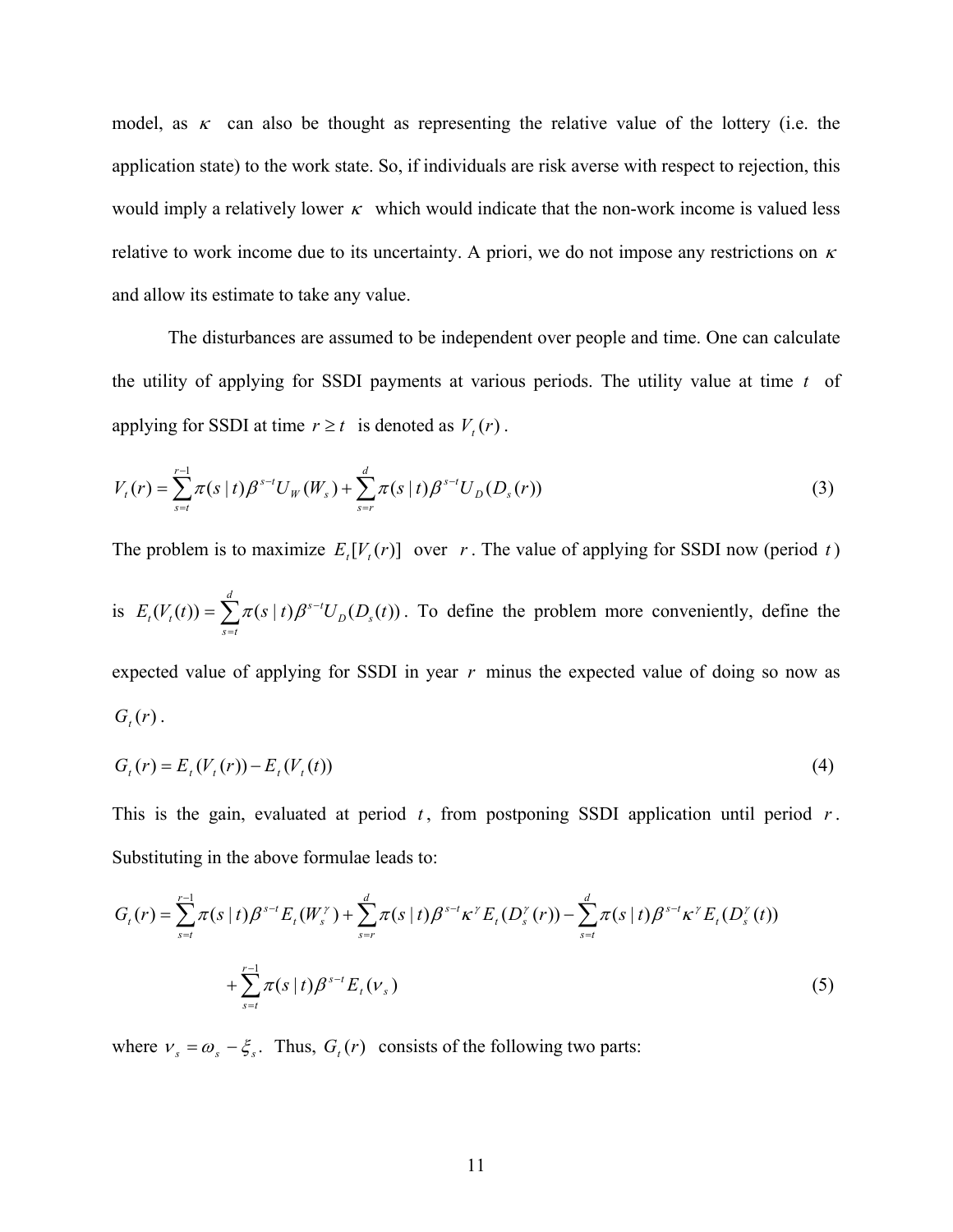$$
g_{t}(r) = \sum_{s=t}^{r-1} \pi(s \mid t) \beta^{s-t} E_{t}(W_{s}^{r}) + \sum_{s=r}^{d} \pi(s \mid t) \beta^{s-t} \kappa^{r} E_{t}(D_{s}^{r}(r)) - \sum_{s=r}^{d} \pi(s \mid t) \beta^{s-t} \kappa^{r} E_{t}(D_{s}^{r}(t)) \qquad (6)
$$

$$
\phi_t(r) = \sum_{s=t}^{r-1} \pi(s \mid t) \beta^{s-t} E_t(v_s).
$$
\n(7)

Then  $g_i(r)$  is the systematic term, the exogenous portion of utility associated with applying for SSDI in period *r*, and  $\phi_t(r)$  is the stochastic portion of utility. If we define  $r^* = \arg \max_{r} E_t[V_r(r)]$ , then the person postpones SSDI application if  $G_t(r^*) = E_t(V_t(r^*)) - E_t(V_t(t)) > 0$ , i.e. if the option value  $G_t(r^*)$  is positive. The application rule can be explained as follows: one applies for SSDI in period  $r > t$  if  $g_t(s) + v_t < 0$  for  $r+1 \leq s \leq d$  and for  $\forall t' < r$ ,  $\exists s$  such that  $g_t(s) + v_t > 0$ .

Thus, one must compute  $g_i(j)$  for  $t \le i < j \le d$ . This step is recursive and entails Taylor expansion of  $E_i[X_i^{\gamma}]$  unless the analytical expectation exists. LSW use the following Taylor series expansion:

$$
E_t[X_s^{\gamma}] \cong \left\{ 1 + \frac{1}{2} \gamma (\gamma - 1) E_t \left[ \frac{X_s - E_t X_s}{E_t X_s} \right]^2 \right\} (E_t X_s)^{\gamma}
$$
(8)

Therefore, we have

$$
E_t[X_s^{\gamma}] \cong \left\{1 + \frac{1}{2}\gamma(\gamma - 1)(s - t)Var(X_t)\right\} \{E_t X_s\}^{\gamma}
$$
\n
$$
(9)
$$

LSW does not expand  $(\kappa^r D_s^r)$  in a Taylor series on the assumption that the variance of income is small in the non-work state. We alter the formulae of LSW by expanding  $[E, X, Y]$ 

$$
[E_t X_s]^{\gamma} = E_t X_s + (\gamma - 1) E X_s \ln(E_t X_s) + \frac{1}{2} (\gamma - 1)^2 E_t X_s [\ln(E_t X_s)]^2
$$
\n(10)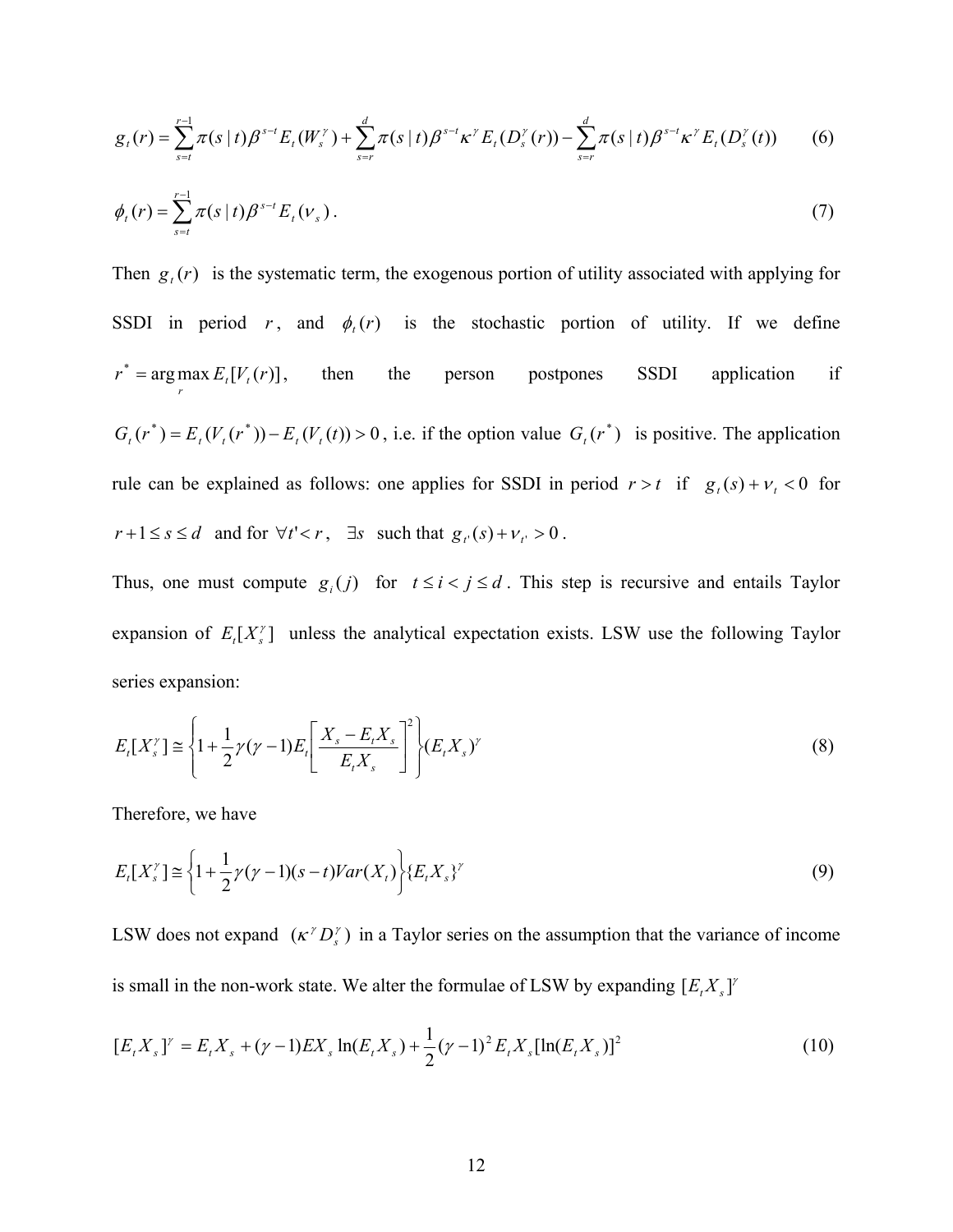and similarly for  $(\kappa^{\gamma} D_{s}^{\gamma})$ . This expansion increases the accuracy of the approximations and improves numerical performance. The next step is to find the maximum  $g_i(j)$  over *j*, this is  $g_i(j^*)$ , where  $j^*$  is the period in which application for SSDI occurs. To calculate the likelihood function, we define the following probabilities, which all add to unity:

• Probability of applying for SSDI at period *t* :

$$
Pr(SSDI = t) = Pr(g_t(j^*) < -\nu_t)
$$
\n(11a)

Probability of applying for SSDI at period  $j > i$ :

$$
Pr(SSDI = j) = Pr(gt(i*) > -vt, gt(j*) < -vt)
$$
\n(11b)

• Probability that the individual does not apply for SSDI before the end period *d* :

$$
Pr(SSDI > d) = Pr(g_t(j^*) > -\nu_t, g_d(j^*) > -\nu_d)
$$
\n(11c)

#### *The Dynamic Programming Model*

The dynamic programming version of this model uses most of the above equations, but somewhat different probability computations. The maximization in the option value model is the maximum of the expected values of utility, whereas the maximization in the dynamic programming approach is the expected value of the maximum utility. The latter is necessarily larger and the option value model understates the expected value of waiting. Therefore, dynamic programming is theoretically preferred to option value as it provides a more formal solution to the intertemporal utility maximization problem. These two approaches are the same only if the maximum utility is guaranteed to be in one certain year, whose expected value is then the maximum. Alternatively, imagine a set of nontrivial zero-mean random variables which are not perfectly correlated. The maximum expected value of future disturbances (indeed, every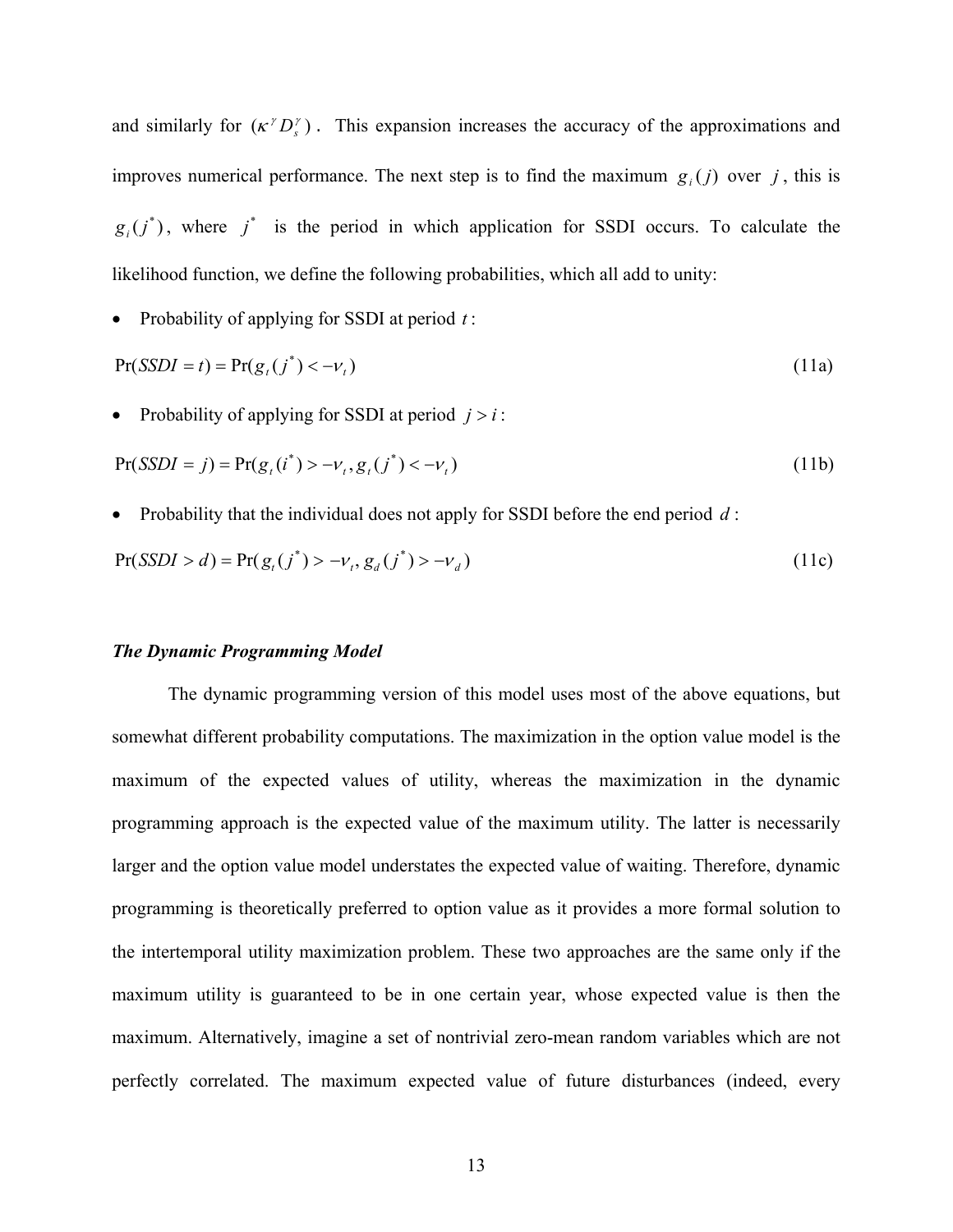expected value) is zero, but the expected maximum exceeds zero, the more so, the more periods there are to come.

At period *t*, the pre-application and post-application utilities are given by  $U_W(W_t) + \omega_t$ and  $U_D(D_t(s)) + \xi_t$ , where  $\omega_t$  and  $\xi_t$  are assumed to be independent over people and time. The value function at time *t* is given by:

$$
V_{t}(r) = \max \bigg\{ E_{t} \big[ U_{W}(W_{t}) + \omega_{t} + \beta \pi (t+1 \mid t) V_{t+1}(r) \big], E_{t} \bigg( \sum_{\tau=t}^{d} \beta^{\tau-t} \pi (\tau \mid t) [U_{D}(D_{\tau}) + \xi_{t}] \bigg) \bigg\}
$$
(12)

Again we define the probability of survival as  $\pi(\tau | t)$  and we obtain

$$
V_t(r) = \max \{ \overline{V}_{1t}(r) + \omega_t, \overline{V}_{2t}(t) + \xi_t \}
$$
\n(13)

where 
$$
\overline{V}_{1t}(r) = U_W(W_t) + \beta \pi (t+1 | t) E_t V_{t+1}(r)
$$
, and  $\overline{V}_{2t}(t) = E_t \left[ \sum_{\tau=t}^d \beta^{\tau-t} \pi(\tau | t) U_D(D_\tau) \right]$ 

The application rule here is: if  $\overline{V}_{1t}(r) + \omega_t < \overline{V}_{2t}(t) + \xi_t$ , then the individual will apply for SSDI in period *t* , otherwise he or she will continue working. Therefore, the probability of SSDI application is  $Pr(\overline{V}_{1t}(r) + \omega_t < \overline{V}_{2t}(t) + \xi_t)$ . The calculations in the dynamic programming model involve the expected maxima of utility over all possible SSDI application times.

#### **Data**

In this section, we will briefly describe the data sets we use and define the variables in our analysis<sup>4</sup>. Our data come from the first three waves of the Health and Retirement Study  $(HRS)^5$ . The HRS is a longitudinal study of the health, wealth, income, and employment of primary respondents aged 51-61 in 1992 and secondary respondents (spouses or partners of these primary respondents) who were interviewed regardless of their age. Respondents born between the years of 1931 and 1941 are considered "age eligible". Individuals were interviewed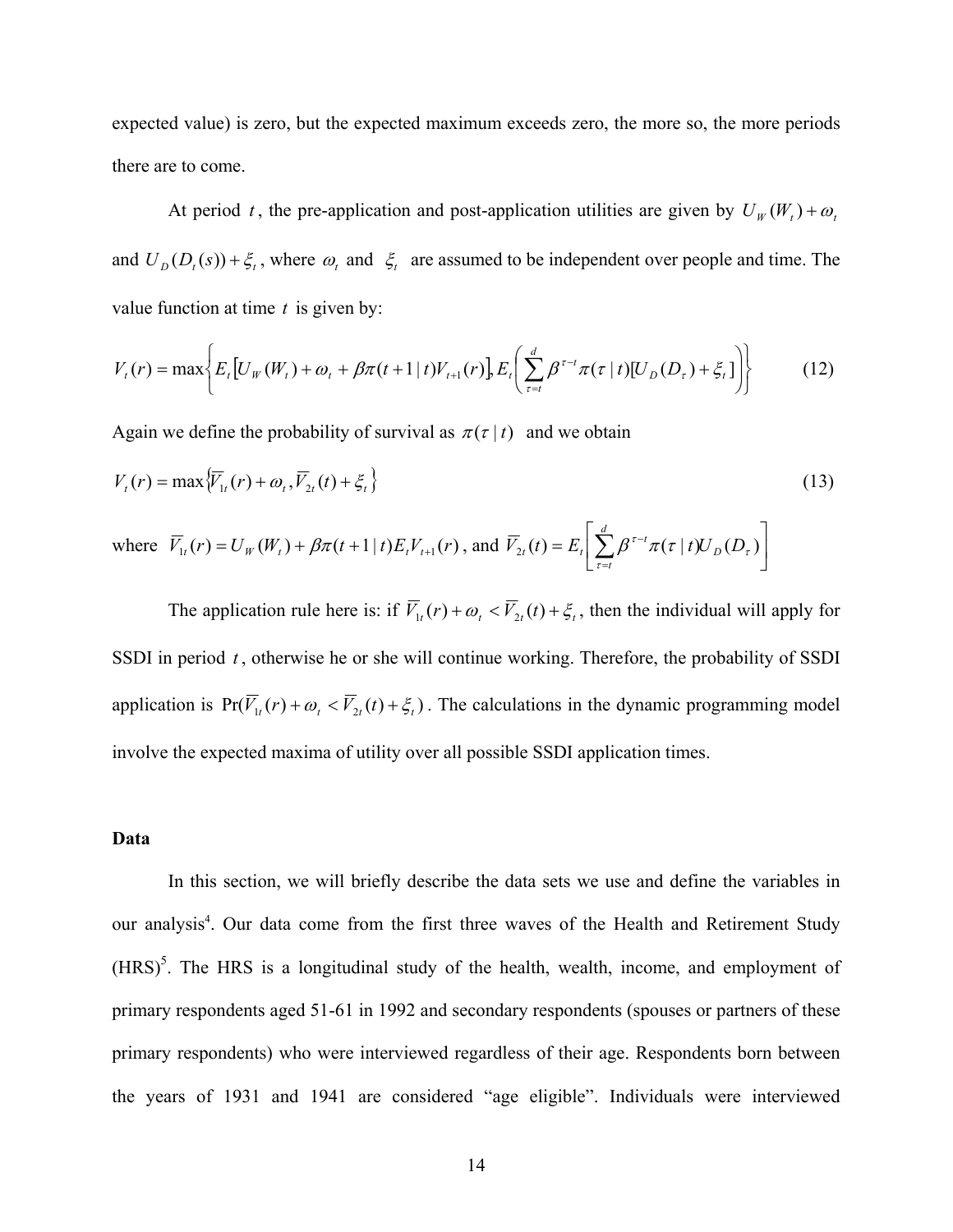biennially, and five waves of data are currently available, three in final form. HRS data can be linked to restricted access SSA administrative data<sup>6</sup>. Three restricted access files are used in this study: The HRS Covered Earnings File, The Summary of Earnings and Projected Benefits (SEPB) File, and The Wage and Self-Employment Income in Covered and Non-Covered Jobs File.

The HRS is an excellent source of data for analyzing policy issues related to SSDI. It includes a module on disability with detailed retrospective questions about SSDI applications and awards. Data on individuals' demographic characteristics, labor force participation, employment, and health status are also available in separately designed sections. The income section provides data on benefits, income, and wealth holdings.

We also use additional sources of data. The Lewin Group created a Public Use File which includes state level data on SSDI and SSI programs as well as state level descriptive variables for the years 1974 through 1993. The data contain initial SSDI allowance rates for each state computed as the number of people awarded SSDI benefits at the initial state level screening process divided by the total number of initial SSDI applications in that state. These data are used to form the probabilities of acceptance for SSDI application<sup>7</sup>. The restricted HRS data set Wave 1 Geographic Indicators Version 1.0 file provides state geographic identifier variables from HRS Wave 1, including information on Wave 1 state of residence and state or country of birth. These variables are masked in the public HRS files. We obtained special permission from the HRS staff at the ISR at the University of Michigan to be able to merge the geographic state identifier variables with the Lewin Group Public Use File on allowance rates<sup>8</sup>. In our study we need data on the probabilities of death for individuals with work limiting health conditions, and for this purpose we use life table data provided in Zayatz (1999).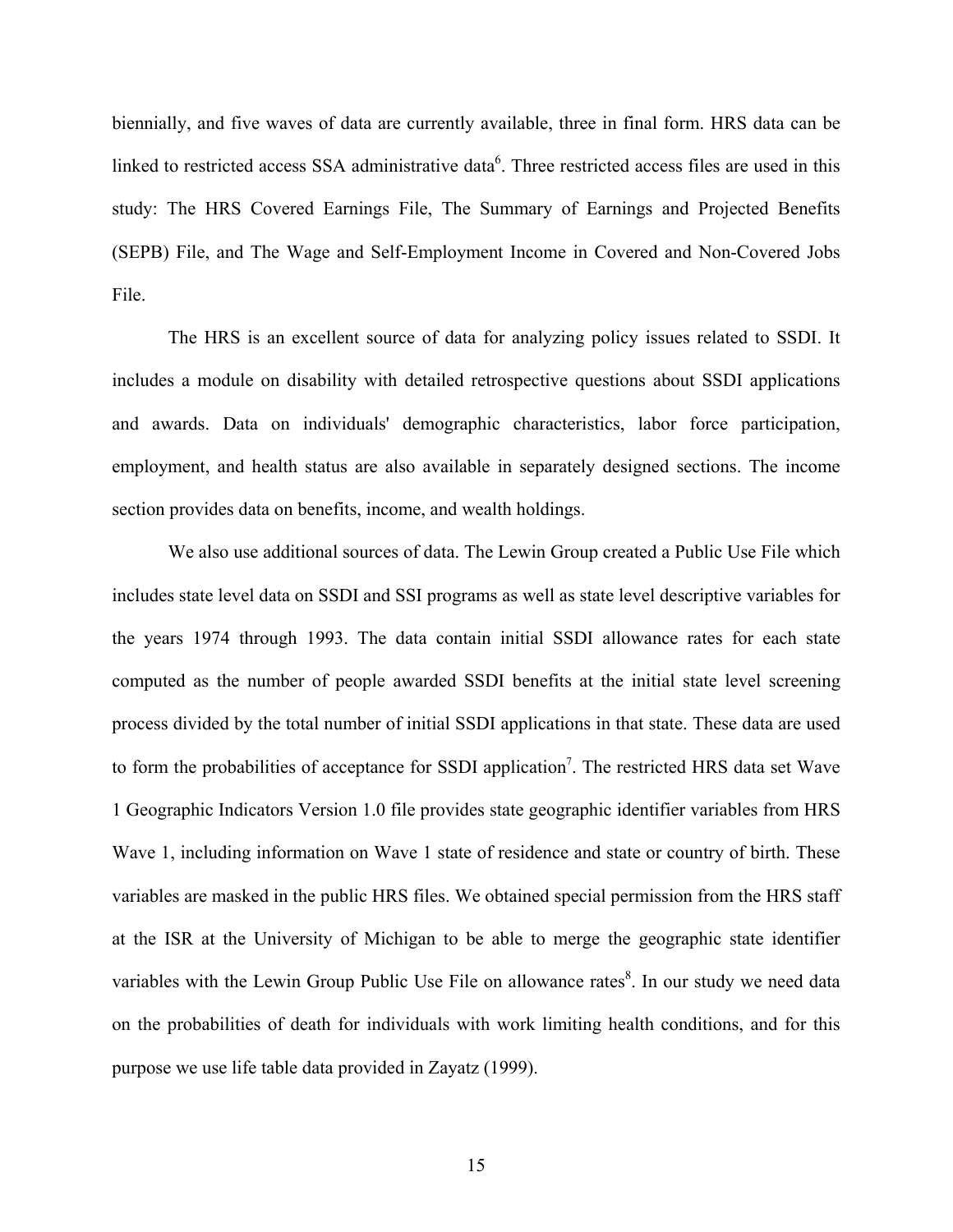We draw our sample from both age eligible and age ineligible persons who reported a work limiting health problem in Wave 1 (1992) or Wave 2 (1994) of the HRS as defined by a positive response to the question "Do you have an impairment or health problem that limits the kind or amount of paid work you can do?" Benitez-Silva, Buchinsky, Chan, Cheidvasser, and Rust (forthcoming) show that the self-reported disability measure in HRS is an unbiased indicator of the true disability status. In the first wave, 2,717 persons (1,324 men and 1,393 women) reported that they had such an impairment or health problem<sup>9</sup>. To this population we added 340 persons (140 men and 200 women) who were not in the sample drawn from Wave 1 but who reported having a work limiting health condition in Wave 2. Of these 3,057, we kept those with permanent conditions (impairments expected to last for more than three months) who were working for someone else (not self-employed) at the onset of their work limiting health condition. This initial screening yielded a sample of 1,653 individuals (924 men and 729 women).

Individuals were asked when their condition first began to bother them, and this date is used as the onset of the health problem. They were also asked if they applied for SSDI benefits. For those who applied, their spell ends at the year of application. SSDI benefit award status can be obtained using the income section of the survey. We excluded individuals with a missing onset or SSDI application date, or with missing SSDI application or award status information. We kept those with an onset date after 1950 and before age 61. Finally, only those who were eligible for SSDI benefits in terms of being fully insured in at least one period following onset were kept in the final sample. This way, we guarantee that the individuals in our sample whose application is rejected are denied SSDI benefits solely due to medical screening results. Individuals who became eligible after 1993 were also dropped from the analysis since it was not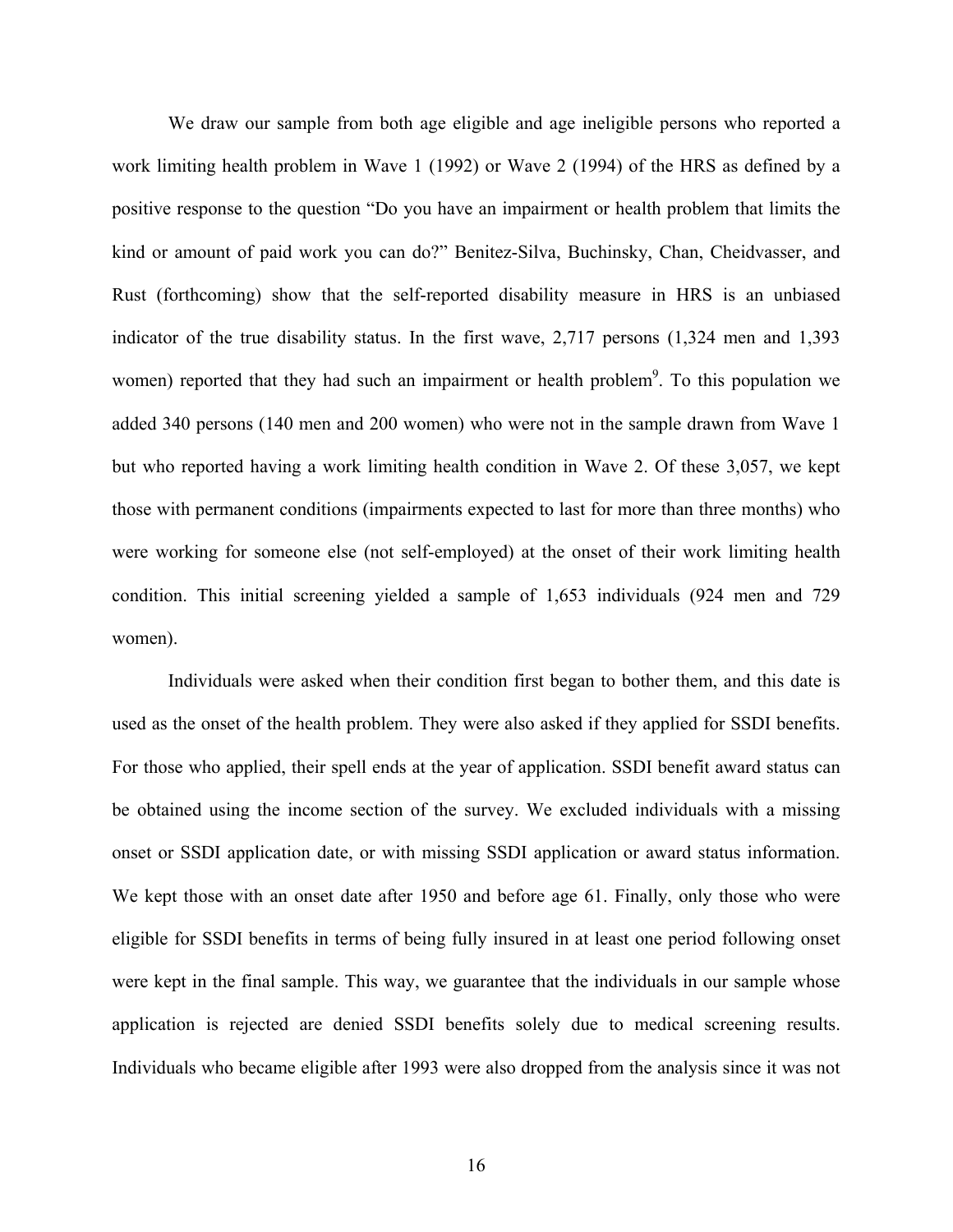possible to observe them applying for SSDI. Applying these criteria, our final sample consisted of 1,085 individuals (592 men and 493 women). Table 1 provides descriptive statistics for the key variables used in our analysis.

The time unit in our analysis is a biennial period since the date on SSDI award status and income during the survey period are known over biennial periods. We calculate utility from the stream of labor earnings in different states and the potential SSDI benefits which would result from application for each period of potential application. We construct other inputs which are assumed to be exogenous to the model. We include all of these measurements and predictions in our option value and dynamic programming models in order to analyze the decision to apply for SSDI.

Table 2 describes the distribution of spell length from onset to application by gender for our sample. The first column shows the number of periods since the first period of eligibility after the onset of a work limiting health condition. The next five columns show the number of men who apply within the period; who are censored within the period; their hazard rate; their probability of not applying before the beginning of the period; and the estimated probability mass function. The next five columns show these same values for women. The hazard rate is greatest in the first period both for men and for women. Nonetheless, only about a quarter of the sample apply for SSDI in the first period (first two years following onset). The vast majority of workers who experience the onset of a work limiting health condition do not apply for SSDI in the first two years but choose to wait to apply. The hazard rate declines after the first period, and the longest observed spell is 16 periods (32 years) for men and 15 periods (30 years) for women. These life tables demonstrate the substantial variation in spell lengths from onset to application but not the reasons for such great variation in outcomes.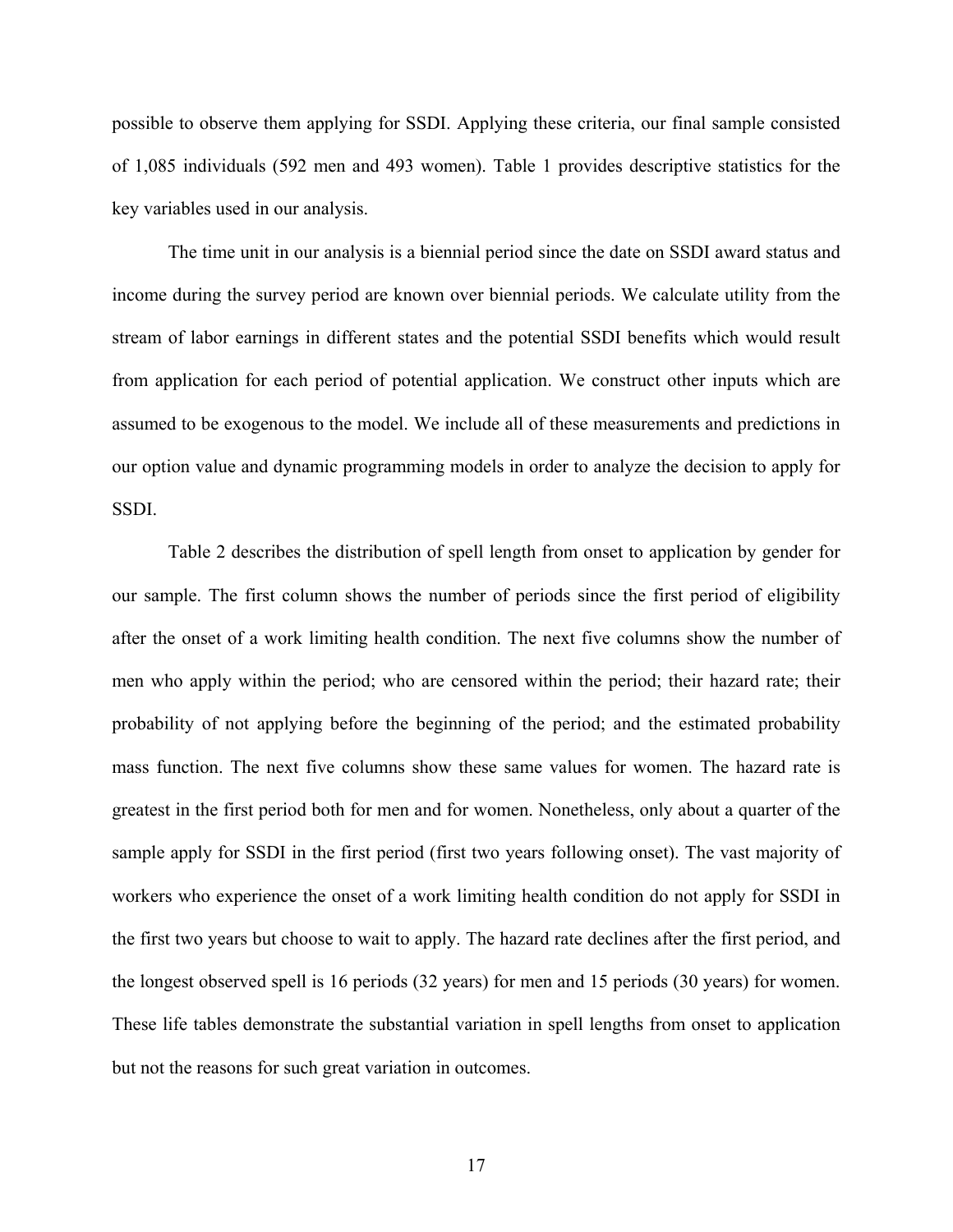#### *Explanatory Variables*

All of the following variables are assumed to be exogenous inputs to the model: labor earnings, SSDI benefits, socio-demographic variables, the type of health condition, accommodation by employers following onset, institutional details of the SSDI and OASI programs including the probability of acceptance in the SSDI program, and the probability of death.

*Economic Variables*. In order to estimate a dynamic programming or option value model, it is necessary to estimate future labor earnings and potential benefit levels. Expected real labor earnings are intended to capture the opportunity cost of applying for benefits. We need to predict labor earnings profiles for each individual for each of the three states we will investigate: (1) no application, (2) applied and rejected, and (3) applied and accepted. Our aim is to get good labor earnings predictions rather than to estimate a structural model of lifetime earnings.

Total labor earnings are defined as the sum of covered earnings (covered by OASDI taxes) and non-covered wages, and they are adjusted for inflation. Non-covered wages had to be imputed in some cases (see Gumus, 2002). Covered earnings are censored at the OASDI taxable earnings maximum. To obtain expected values of labor earnings in such cases, we fitted a separate log-normal distribution for each year. Once these issues were addressed, an autoregression was used to construct expected earnings profiles for the three states described above. Following Burkhauser, Butler, Kim, and Weathers (1999), we predicted labor earnings using an autoregression which includes: a constant and four lagged values of labor earnings alone and interacted with a dummy variable that controlled for having a limitation as to the kind or amount of work that one can do; spell length defined as the time lag between each period and the first period of eligibility after the onset year; dummies for being in the "applied and rejected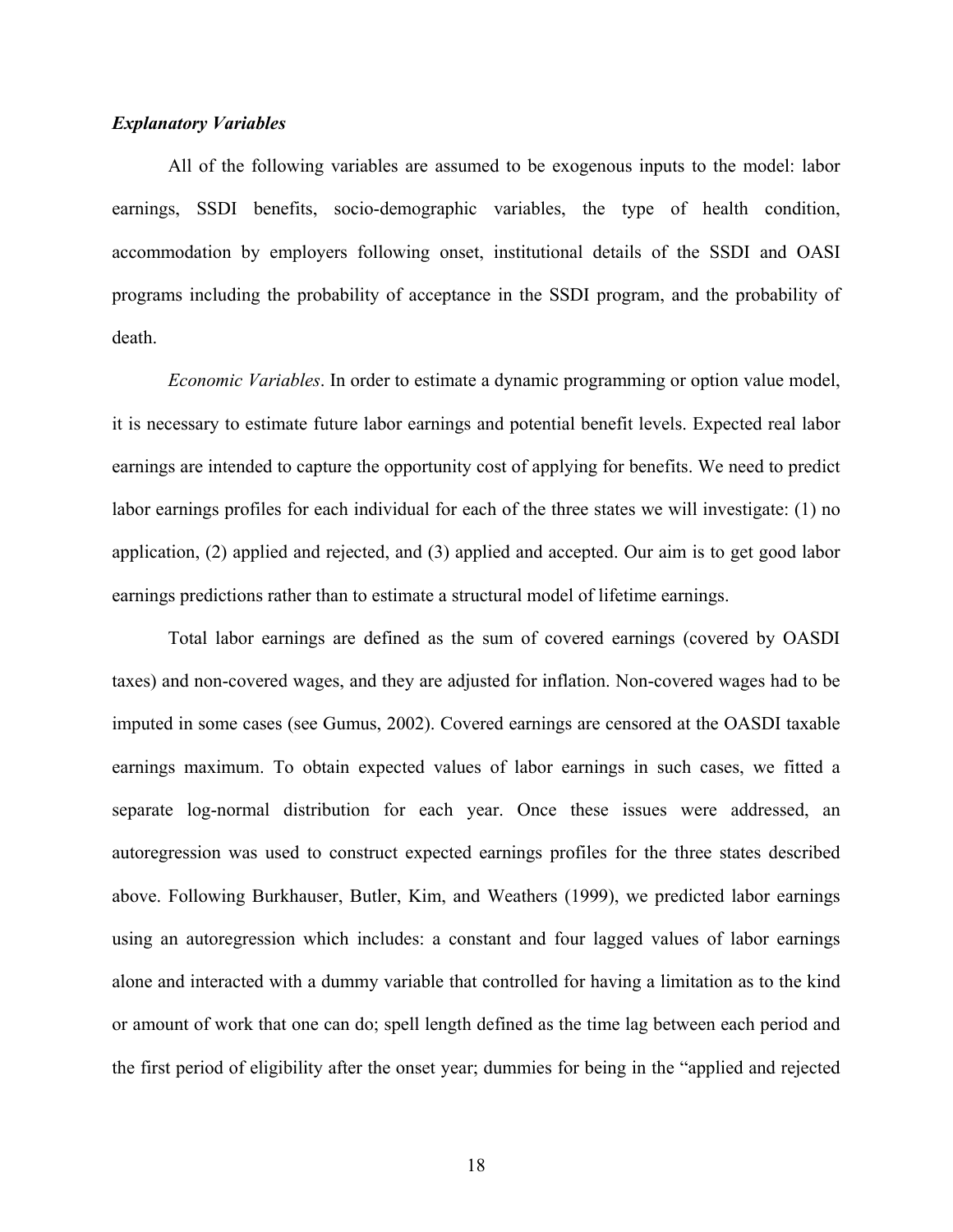group" or the "applied and accepted group"; age, age square, and unemployment rate at each period. Once we obtained these three time-varying earnings predictions, we then computed their corresponding standard deviations, which we interpret as the uncertainty of the earnings streams themselves.

We, then consider the probability of having zero labor earnings. A probit equation is estimated to obtain the predicted probabilities of having zero earnings. A final prediction of labor earnings is done by incorporating the predicted values of covered wages from the autoregression, the probit, and the predicted values of the non-covered wages. Labor earnings estimation for individuals with no administrative records is done in the same way, except that the self-reported labor earnings values from the first three waves of the HRS are used instead of the restricted access earnings histories.

Using actual earnings histories (and predictions of them when histories are not available), we then compute potential PIAs following SSDI program rules. Details of the PIA computation rules can be found in the *Annual Statistical Supplement to the Social Security Bulletin*. The benefit computation is described in detail in an unpublished data appendix (see Gumus, 2002). We need to project SSDI benefit rules for years after 2000, and for this purpose we assumed that the institutional details of the SSDI program do not change except as described by statute in 2000. We assume potential SSDI recipients know and act on this information. Annual SSDI benefits are then converted into real 1967 dollars.

*Demographic Variables*. We include several demographic variables such as race, education, and marital status. These variables reflect labor market attachment and discrimination, and thus are relevant to the utility function specifications.

*Health Variables*. To be included in our sample, a worker must experience the onset of a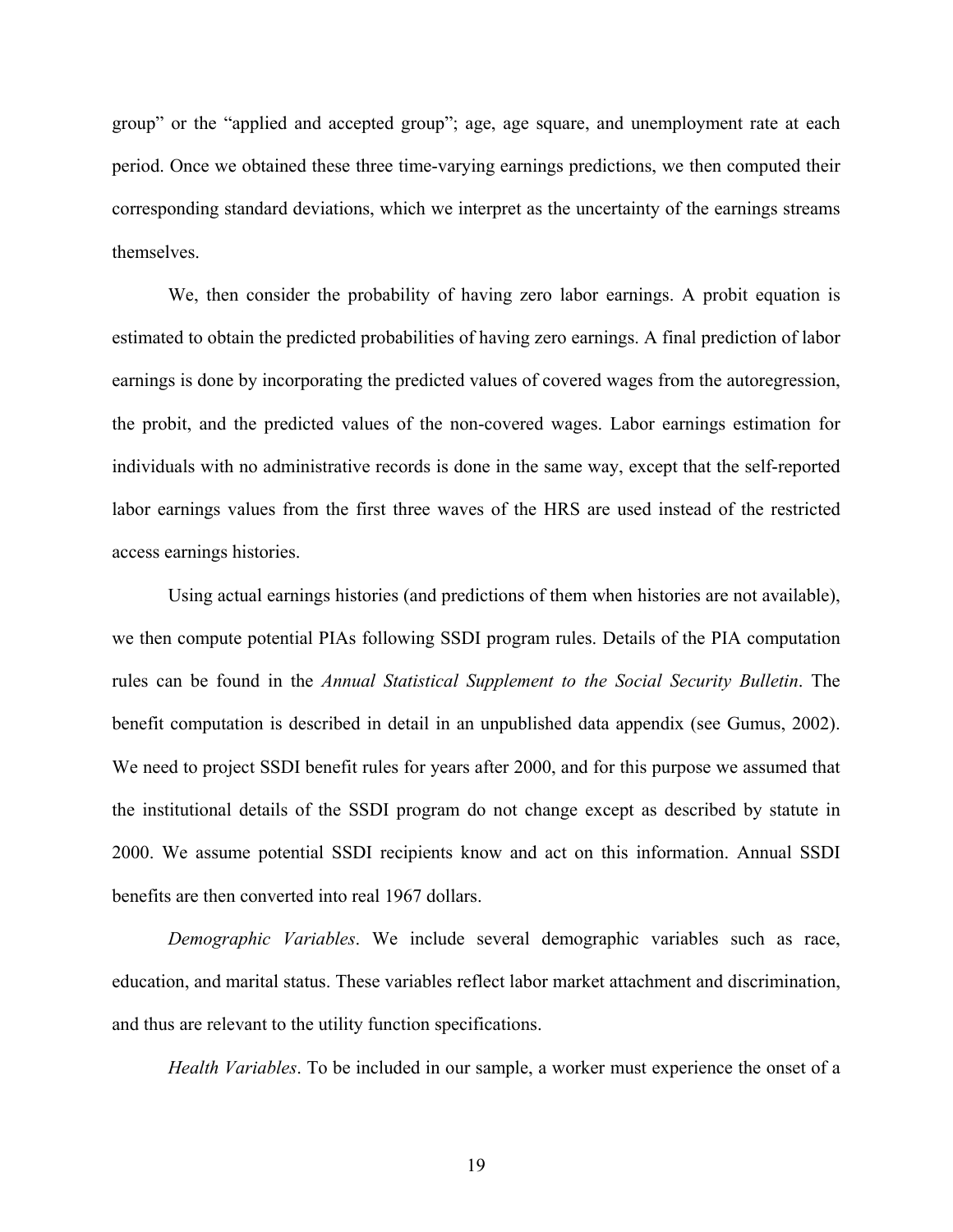work limiting impairment or health problem. But the conditions vary in type and severity. The type of condition is included in the HRS data, as well as comorbidity, the presence of other mental and physical conditions. These are factors affecting wages and thus the decision to apply for SSDI benefits. They will also be considered as factors affecting the utility differences between the work and application states.

*Policy Variables*. We are interested in several policy variables. Employer accommodation is based on a question to the individual asking "if the employer did anything special for the individual at onset so that she or he could remain at work". Accommodation by employers can increase the length of time during which an employee stays on a job and does not apply for SSDI (Burkhauser *et al*., 1999; Burkhauser *et al*., 2002). We include the initial SSDI allowance rates in our computation of expected income in the application state. In our econometric model,  $W<sub>s</sub>$  is the labor earnings in the no application state, and  $D<sub>s</sub>$  is the weighted average of the income for the applied and accepted state  $(B_s)$  and the labor earnings for the applied and rejected state  $(Y_s)$ . The weights are given by the initial allowance rates. These rates are available at the state level. Higher allowance rates are expected to increase the speed at which individuals apply for SSDI benefits.

#### **Option Value and Dynamic Programming Estimation Results**

To estimate our option value model we estimate the systematic utility ( *g* ) using Taylor expansions of the nonlinear functions, and then estimate the univariate or multivariate normal likelihood functions for the optimal timing of SSDI application. The latter step produces parameters of the utility function and the variances. To estimate our dynamic programming model, we first calculate the expected utility of permanent labor market exit at the terminal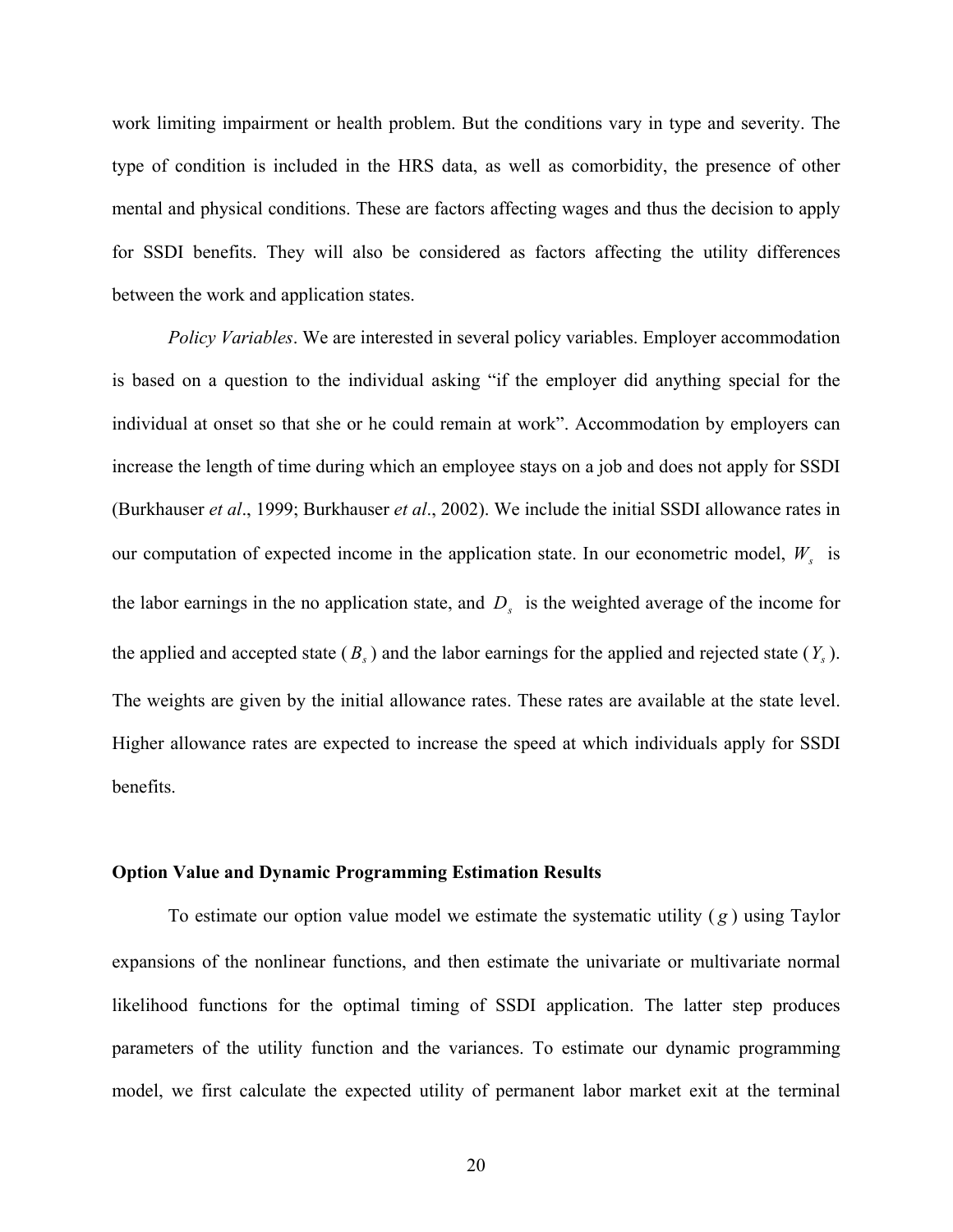period *d* (age 62). We then calculate the expected maximum utility of applying for SSDI at period *d* −1 which entails a maximum over two independent disturbances. The probability of applying at *d* −1 is the probability that the utility of doing so exceeds the utility of waiting. The utility of exiting at *d* is  $V_d = U_D(D_d)$ . That is not a choice at that time since it is the end period. The utility of working at  $d-1$  is the value function  $U_W(W_{d-1}) + \beta U_D(D_d)$ , where  $\beta$  is a discount factor whose estimation is often not successful in these models. We did not estimate  $\beta$ , so this parameter will be set outside the model at a value based on LSW (1992). The utility of applying at  $d-1$  is  $U_D(D_{d-1}) + \beta U_D(D_d)^{10}$ .

All of the utilities involve disturbances and we obtain the probabilities in the following way. By assumption, Pr(exit at *d* | no application before that) = 1.0. Then, we have Pr(exit at  $d-1$  | no application before that) =  $Pr(U_W(W_{d-1}) + \beta U_D(D_d) < U_D(D_{d-1}) + \beta U_D(D_d))$ . Define  $V_{d-1}$  as the value function at  $d-1$ , including both possible paths. We continue this backward recursion one more period. The utility of working at  $d-1$  is  $U_W(W_{d-2}) + \beta E_{d-2} V_{d-1}$ . The utility of applying for SSDI at  $d-2$  is  $U_D(D_{d-2}) + \beta U_D(D_{d-1}) + \beta^2 U_D(D_d)$ . Finally, Pr(exit at  $d - 2$  | no application before that) = Pr( $U_W(W_{d-2}) + \beta V_{d-1} < U_D(D_{d-2}) + \beta U_D(D_{d-1})$  $+ \beta^{2} U_{D}(D_{d})).$ 

This recursive process continues with ever-growing formulae back to time  $t$ , thereby defining the probabilities for maximum likelihood or other methods of estimation. Each time the value function  $V$  is defined. Eventually one returns to  $t$ , the present, and the first probability in time, but the last in calculation. The probability that working now in *t* has lower utility is the probability that choosing next period  $U_W(W_t) + \beta E_t V_{t+1}$  has lower utility than applying for SSDI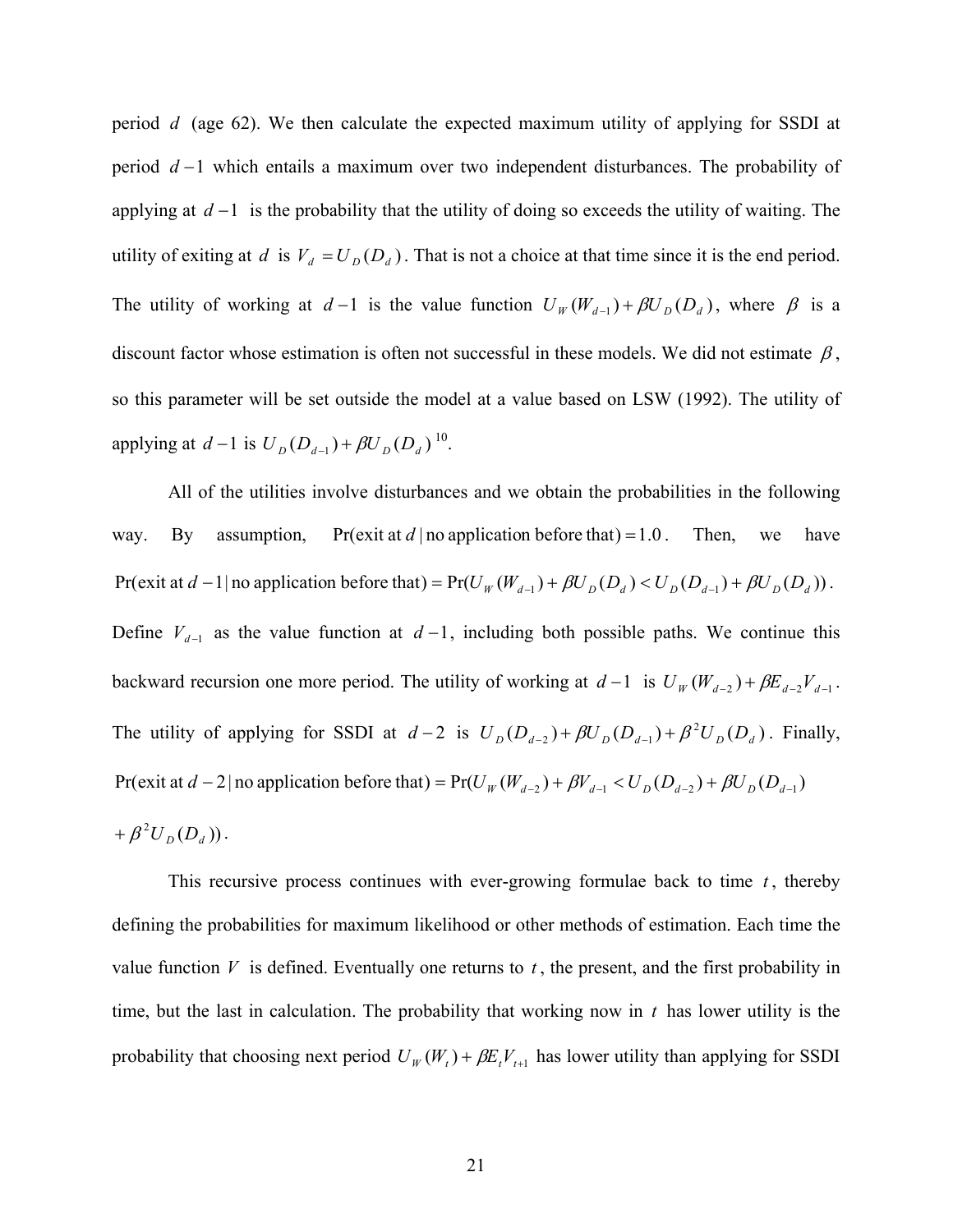now  $(U_D(D_t) + \beta U_D(D_{t+1}) + ... + \beta^{d-t} U_D(D_d))$ . The normal distribution, or indeed most distributions, of stochastic utility make this sequential approach difficult, because the maximum of a set of random variables has a distribution that is not known in closed form. Therefore, in all cases we directly integrate the expected maximum utility numerically.

Following Daula-Moffitt (1995), we add an observable variable vector  $\mathbf{x}$  to the original utility functions described in equation (1) and we denote the effects of this vector by  $\delta$ . Thus, the utility function in the work state takes the form  $U_w = Y^{\gamma} + \underline{x}^{\gamma} \underline{\delta} + \varepsilon$ . Here the idea is to include some fixed utility differences between the pre-application state and post-application state. These are different from the marginal utility differences we imposed originally through  $\kappa$ , but they also reflect the relative valuations of the pre-application state and post-application state. The *x* vector includes years of education, dummies for race, marital status, employer accommodation, health conditions and for being a white collar worker. We call the parameters corresponding to these variables Daula-Moffitt parameters. Note that positive Daula-Moffitt parameters discourage application and negative ones encourage application.

The parameters of the option value and dynamic programming models to be estimated are:  $\kappa$  (the relative value of income in the non-work state to income in the work state),  $\gamma$ (utility function parameter representing risk aversion with respect to income variability where the coefficient of relative risk aversion= $\gamma$  –1),  $\beta$  (discount factor), and  $\delta$  (Daula-Moffitt parameters). The estimates of the dynamic programming model are obtained by assuming a normal distribution for the disturbances. We estimated two versions of the option value model, one assuming a normal and the other a Weibull distribution. Table 3 and Table 4 present estimation results for men and women, respectively.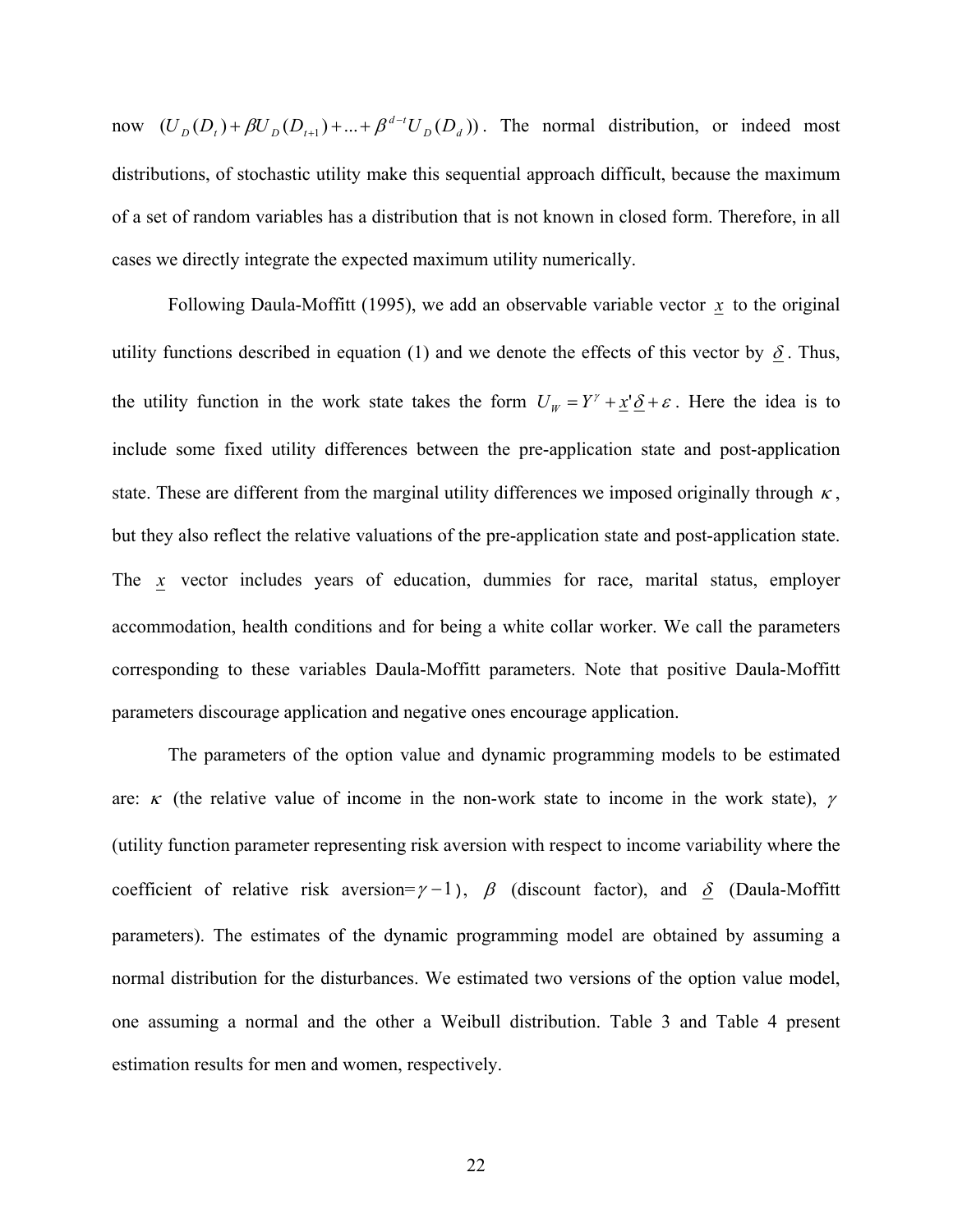In Table 3, both our option value and dynamic programming models produce statistically significant estimates of  $\kappa$  and  $\gamma$ , when  $\beta$  is set equal to 0.85. Estimated  $\gamma$  is less than one in each of the three sets of results and suggests that people are risk averse with respect to income variations. The Arrow-Pratt coefficient of relative risk aversion (with respect to income variability) is about 0.6 in the dynamic programming and about 0.55 and 0.4 in the option value models. The estimate of  $\kappa$  is greater than 1 in the dynamic programming model and the normal version of the option value model, which suggests that every dollar earned without work is worth more than every dollar earned from work. The estimate is around 1.4 in the dynamic programming model. This means that the average man in our sample would be indifferent between getting a dollar from work and getting 71 cents under SSDI. Using the Weibull version of the option value model, however, we find that the average man values non-work income less relative to work income since estimated  $\kappa$  is smaller than 1 in this model -- it is around 0.4<sup>11</sup>. This apparently large difference does not however, have much of an effect on the likelihood or other parameters in the model.

The estimates of the Daula-Moffitt parameters are almost always significant and they are similar across models. Additional education or accommodation by employers increases the utility of earnings relative to SSDI, discouraging application. Being African-American or being married encourages application with one exception: the effect of marital status is positive but small in the normal version of the option value model. Being a white collar worker at the onset of a work limitation has no statistically significant effect. There is evidence some health conditions lead to more rapid application than others. Musculoskeletal conditions, such as back, neck and spine problems, or arthritis lead to a relatively longer duration until SSDI application since these conditions tend to be chronic. Note, however, that estimated effects are not always statistically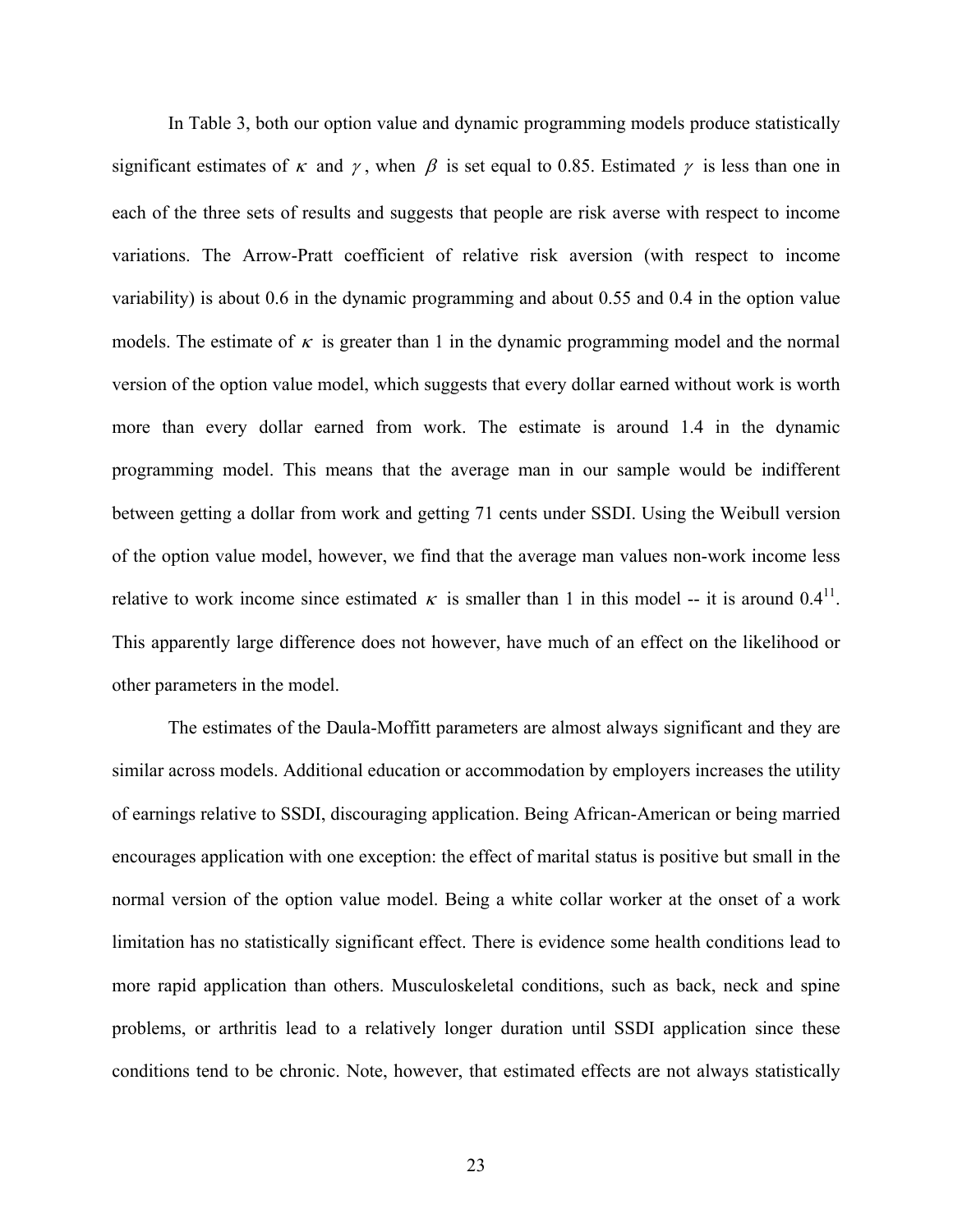significant. On the other hand, cardiovascular conditions, such as stroke or heart attack, lead to shorter duration to SSDI application since they tend to be acute. This effect is always statistically significant. The omitted category is all other health conditions. All these results are consistent with reduced form model findings (see Burkhauser *et al*., 1999; and Burkhauser *et al*., 2002).

Table 4 presents the estimation results for women. The estimated  $\gamma$  takes a wide range of values. It is around 0.5 in the dynamic programming model. It is estimated to be around 1.7 in the normal version of the option value model and about 1 in the Weibull version of the option value model. This wide range of  $\gamma$  again does not affect the general nature of the results when one looks at the certainty equivalents<sup>12</sup>. The estimate of  $\kappa$  is greater than 1 in each model. It is about 2.1 in the dynamic programming model and about 2 and 1.8 in the option value models. The estimates of the Daula-Moffitt parameters are similar to those of men with a few exceptions. Education, marital status, and accommodation are not always significant. Being a white collar worker at the onset discourages applications significantly. The effects of arthritis and cardiovascular conditions are not significant but the effect of musculoskeletal conditions is significant, and it leads to a relatively longer duration until SSDI application.

#### *In-Sample and Out-of-Sample Predictions*

Table 5 and Table 6 show model predictions of SSDI application rates for men and women, respectively. The first column of each model gives the predicted application rates, and the next column gives the difference between the life table and the predicted rates. The option value and dynamic programming models produce similar predictions. Separate analyses of men and women change the values but not the general pattern.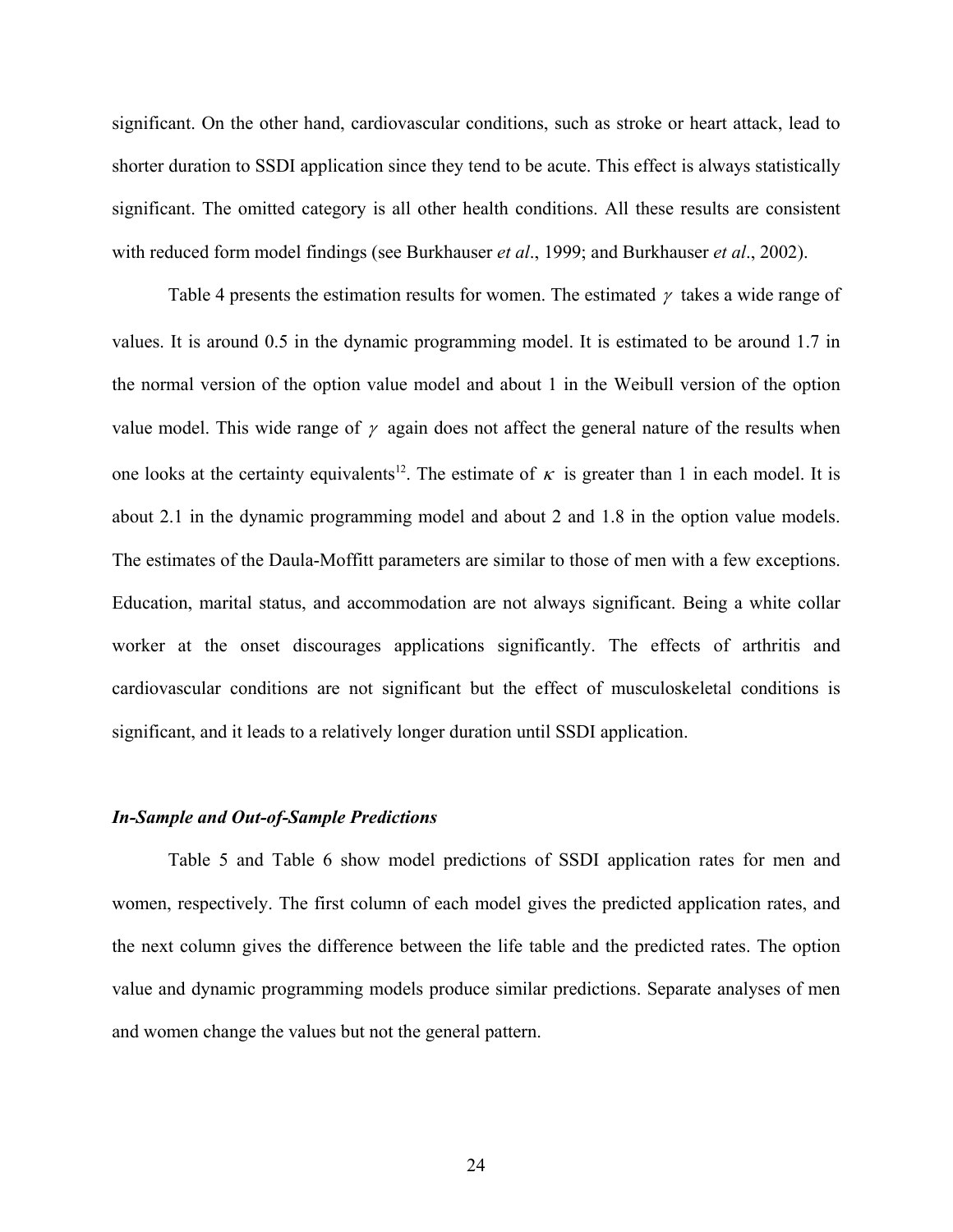We test the fitted distributions resulting from the option value and dynamic programming models versus the distribution estimated using life table methods in the original data. First, as in Table 2, we estimate the hazards of application and the implied distribution of time to application in the original data. Then we compare the fitted distributions from option value and dynamic programming in Tables 5 and 6 using a multinomial likelihood ratio test based on the discrete periods. (The Pearson chi-square goodness of fit is a Taylor Series approximation to this, but we use the actual likelihood ratio.) We prefer this metric for comparing predictive power across our models to comparing log-likelihood values based on non-nested hypotheses. To avoid small cells, we consider the first 15 periods (30 years) for men and the first 11 (22 years) for women. The critical values of the chi-square test statistics are 25.0 (5 percent) and 30.6 (1 percent) for men and 19.7 (5 percent) and 24.7 (1 percent) for women. The results are as follows: for men, dynamic programming normal, 63.3, option value normal, 41.7, option value Weibull, 39.5; for women, dynamic programming normal, 41.5, option value normal, 29.5, and option value Weibull, 26.6. The conclusions are that none of the fitted distributions are precise, but the option value models fit better than the dynamic programming model, and there is little difference between the two option value models.

In all the models, we underestimate the application rate in the first period. In the next several periods, we overestimate the application rates. This suggests that individuals who apply in the earlier periods are expected to do so, but they are not expected to apply for SSDI immediately in the first period. This overapplication problem in the first period resembles the problem that LSW encountered with the age 65 retirement effect. As they also point out, this kind of a pattern is clearly not related to the earnings or benefit streams (LSW, 1992). In our case, it may be due to our inability to identify cases where the onset condition is so severe that no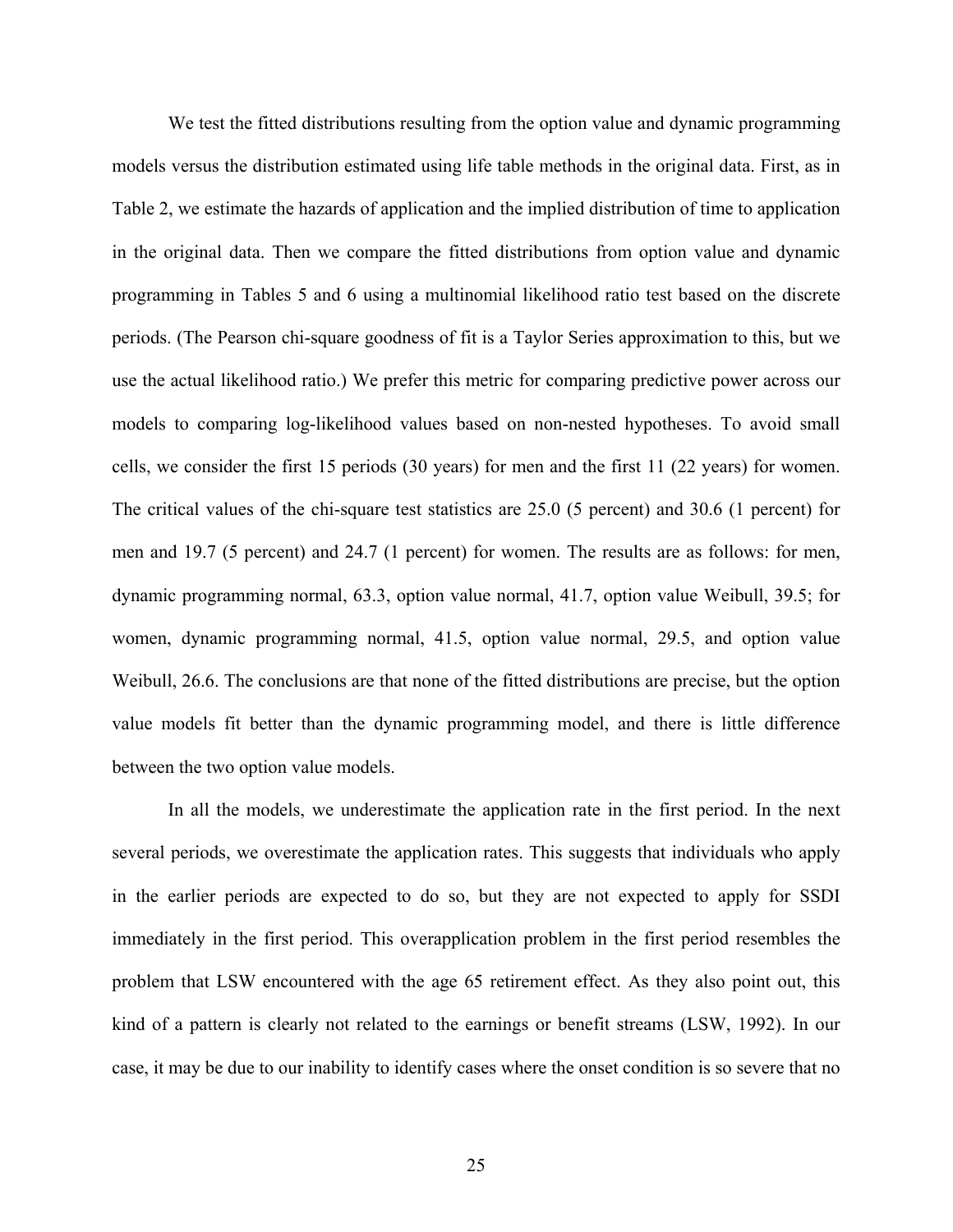real choice of application is feasible. For some significant minority of workers, the onset condition compels immediate application. This overapplication problem in the first period could also be the reason for our failure to estimate the discount factor  $\beta$  (its estimate goes to zero to fit early application better). Also after the first period, the predictions are very similar among the three sets of results. Both the option value and the dynamic programming models overestimate the number of people who choose not to apply for SSDI, but the option value models are more accurate.

We also test out-of-sample predictive performances of our models based on revised data. To do so, we randomly divided our data set into two separate samples: two-thirds of the data were used for parameter estimation only, and the rest was used to assess the predictive performance<sup>13</sup>. This is done separately for men and women. The distributions of spell length by gender for our two-thirds samples are given in Appendix Table 3A. These distributions are very similar to those for the original samples. The fitted distributions resulting from the option value and dynamic programming models using the two-thirds sample are compared to the distribution estimated using life table methods in the one-third sample. These comparisons are presented in Tables 7 and 8. We consider the first 12 periods (24 years) for men and the first 11 periods (22 years) for women. The critical values of the chi-square test statistics are 21.0 (5 percent) and 26.2 (1 percent), and 19.7 (5 percent) and 24.7 (1 percent), respectively. The test statistics are: for men, dynamic programming normal, 24.1, option value normal, 17.5, option value Weibull, 16.7; for women, dynamic programming normal, 20.9, option value normal, 14.7, and option value Weibull, 12.3. The Weibull version of the option value model provides the best out-ofsample forecasts for both men and women even though there is little difference between the Weibull and the normal version of the option value model in terms of predictive performance.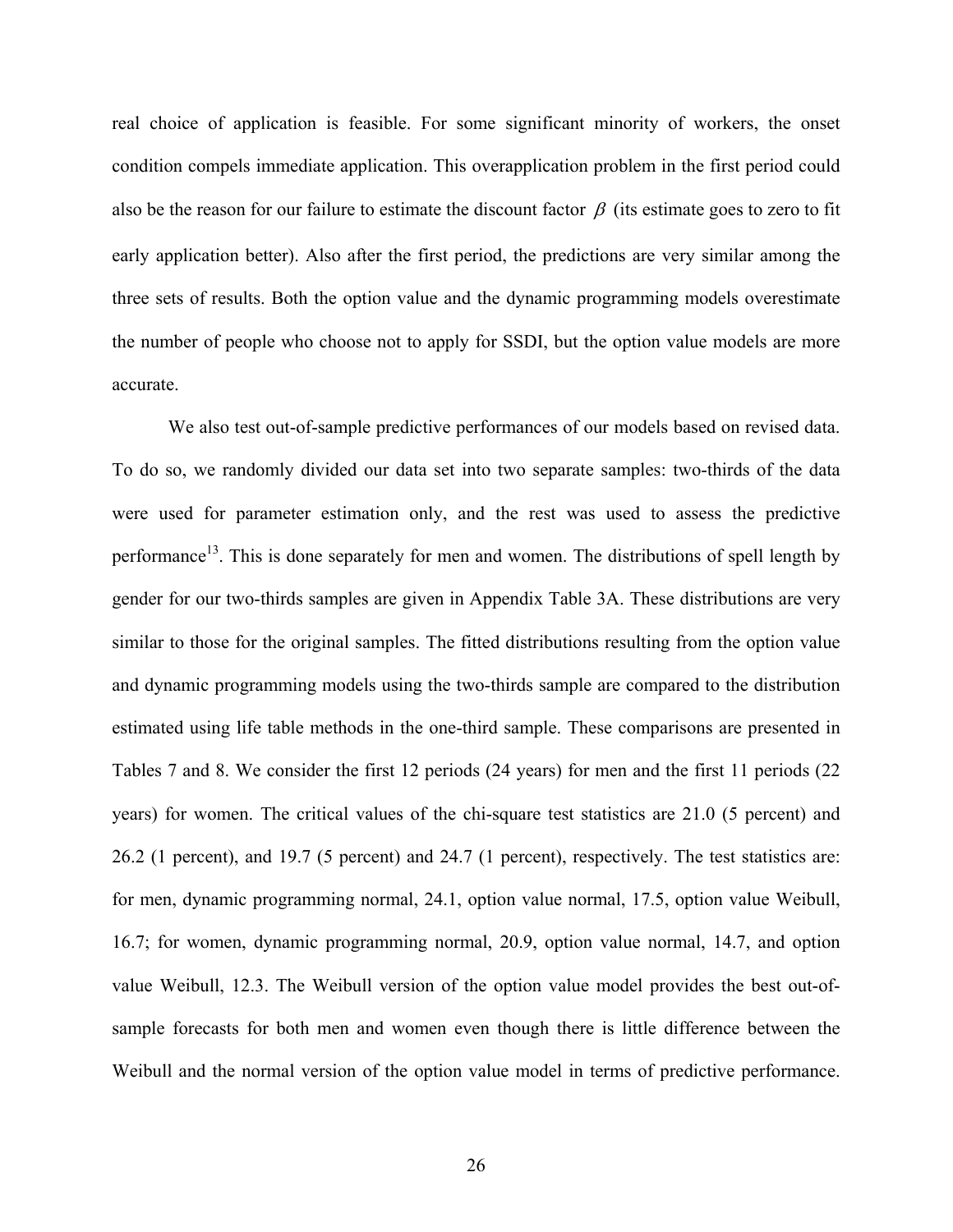Note that, for both models, the test statistic is less than the critical value at the five percent significance level for both samples. Therefore, we cannot reject the null hypothesis that the option value model is empirically correct.

The predicted application rates from the option value and dynamic programming models are similar overall. However, the comparison of the predictive performance of the two models based on the multinomial likelihood ratio test suggests that the option value model is superior to the dynamic programming model. Note that the option value models provide a better fit out-ofsample than in-sample. This point is very important in the context of policy analysis, since policy simulations require models that are able to predict actual responses to future policy changes. Given the estimation cost of dynamic programming models, the option value model clearly has an additional advantage since it is able to produce good predictions even though it is computationally less intensive. This conclusion is similar to that of LSW for retirement who find that the more complex dynamic programming model does not produce better predictions than the option value model.

#### *Comparison with Hazard Models*

In this section, we discuss hazard model results. The hazard model is based on Burkhauser *et al*. (2002). We define new variables in order to make the hazard specification comparable to the option value and dynamic programming approaches. Hazard models are explicitly reduced form models of the time until an event occurs, here application for SSDI. In the same way that one might compare structural models of wages or macroeconomic outcomes with models designed exclusively to make predictions, one can compare hazard models with option value and dynamic programming models. A priori, hazard models would be expected to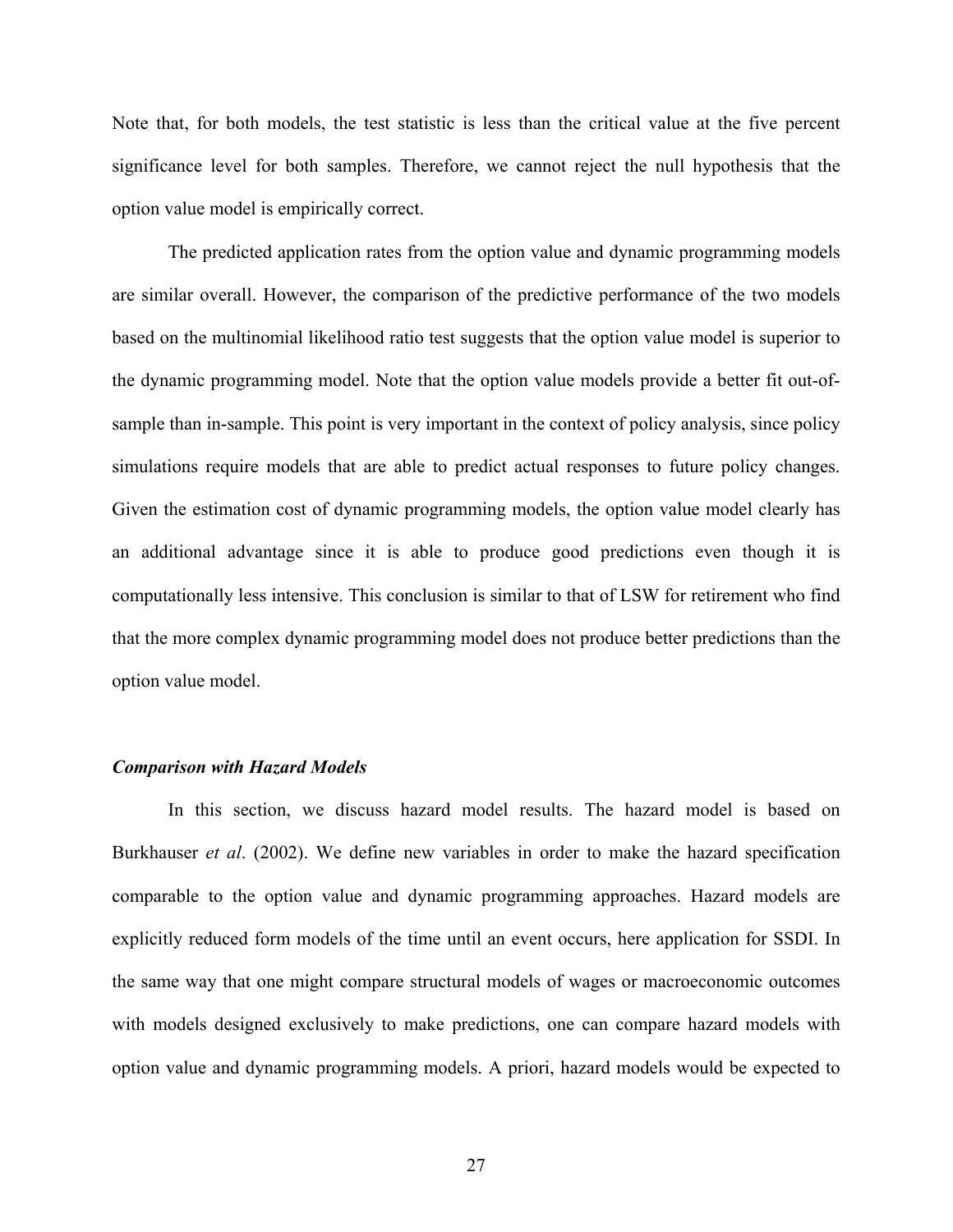have higher likelihood functions in sample because they impose little in the way of assumptions, but they would be suspect as the basis for policy simulations of substantial changes in program rules. Because hazard models are available in standard computer packages and they have been used in empirical research before, at least a brief comparison is useful for practical policy analysis. We nevertheless prefer structural modeling a priori because it is based on the utility theoretic basis of individual behavior.

Here, the hazard rate is defined as the probability of applying for SSDI benefits once a work limiting condition first begins to bother the worker. Note that this probability is timedependent, it is conditional on not having applied earlier, and the spell starts when the worker becomes eligible. An interval hazard that controls for unobserved heterogeneity is used to estimate the transition to SSDI application. The unobserved heterogeneity, due to omitted variables or differences in the distribution functions across individuals, is integrated out of the likelihood function by assuming a log normal form. We define  $\ln W_t$  as the logarithm of the current earnings in the no application state.  $LnD<sub>t</sub>$  is the natural logarithm of a weighted average of current income in the "applied and rejected" and "applied and accepted" states, where the weights are based on the probability of acceptance, i.e.  $\ln D_t = \ln[\alpha(t) * B_t + (1 - \alpha(t)) * Y_t]$ . The variable we use in the hazard model is the difference  $\{\ln W_t - \ln D_t\}$ .

The last columns in Tables 5 and 6 show the predicted application rates using the hazard model<sup>14</sup>. The hazard model predicts the first period application relatively well for men. However, it overestimates the application rates for almost all other periods as the economic and policy incentives are captured only indirectly. Moreover, uncertainty about the future is not fully modeled. The multinomial likelihood ratio test statistic is 74.2 for men and 62.9 for women for the in-sample predictions and the option value models fit better than the hazard model.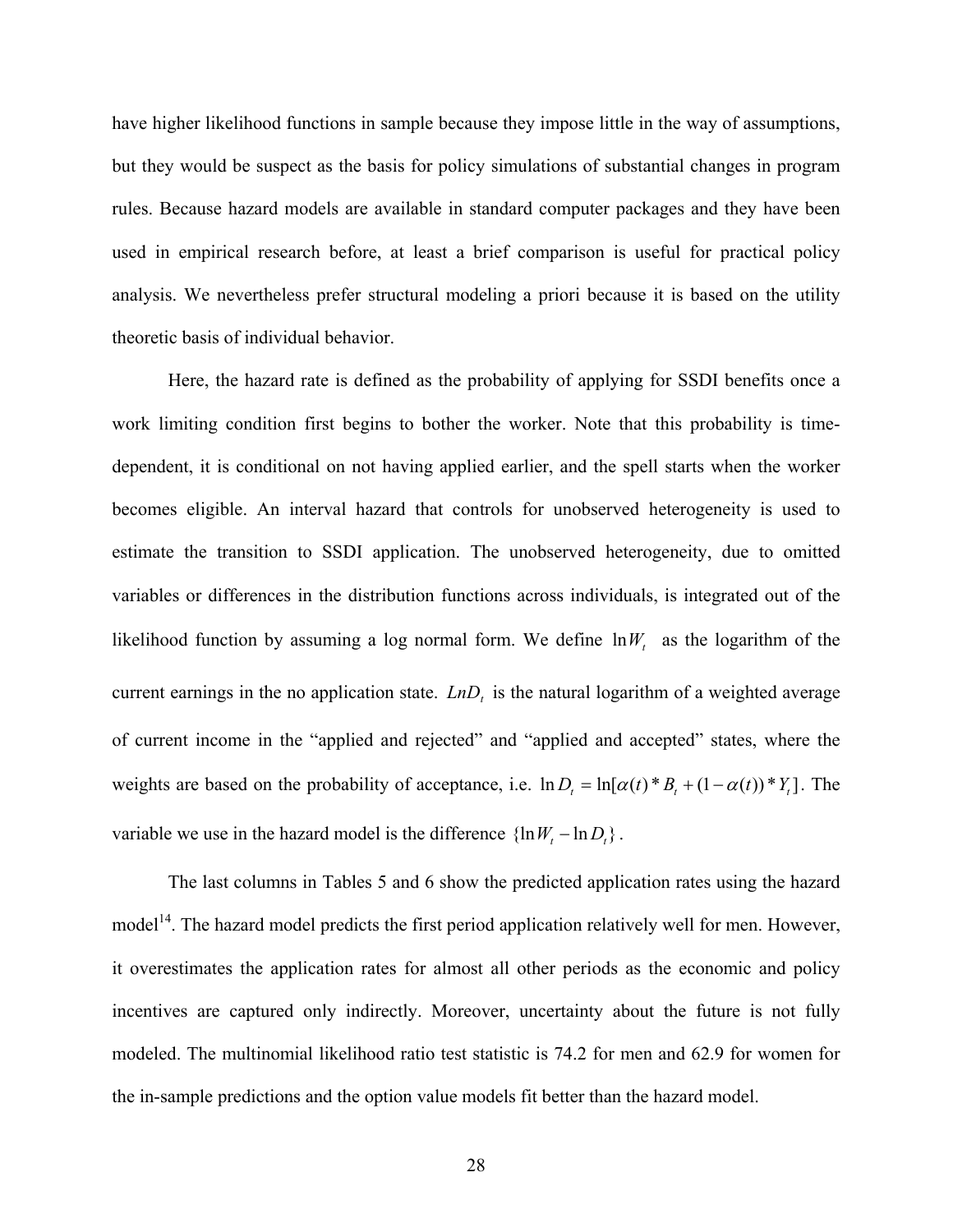#### **Conclusions**

In this paper, we model the timing of SSDI applications. We do so using two dynamic structural models, option value and dynamic programming. These models enable us not only to describe but also to explain how timing to SSDI application is affected by both health conditions and policy variables.

We then investigate whether the results from the estimated models differ qualitatively or quantitatively. The aim is to see which of these models performs better in terms of predictive performance. The measure we use to evaluate the predictive performance is a multinomial likelihood ratio test based on the difference between the optimal timing predictions and the life table application rates. Our predictive power comparisons using both in-sample and out-ofsample data show that the option value model performs better than the dynamic programming model in terms of predictive power even though it may be less consistent with theoretical individual behavior. In addition, its computational simplicity is an advantage over the dynamic programming approach. Nevertheless, dynamic programming is clearly theoretically preferred in terms of allowing for a more complete model including several other issues such as savings, appeals, return to work, transitions from SSDI into retirement, etc.

All our models underestimate the risk of an "immediate" application following the onset. This suggests that for a significant subset of our sample unobserved severity of a work limitation may be limiting their choice of timing over and above the observed health measures. However, our results also show that while the severity of a work limiting health condition significantly affects the timing of SSDI applications, as do policy variables such as employer accommodation and the relative value of income in the application state to income in the work state. We conclude that while the road to disability benefit status begins with a health condition, the SSDI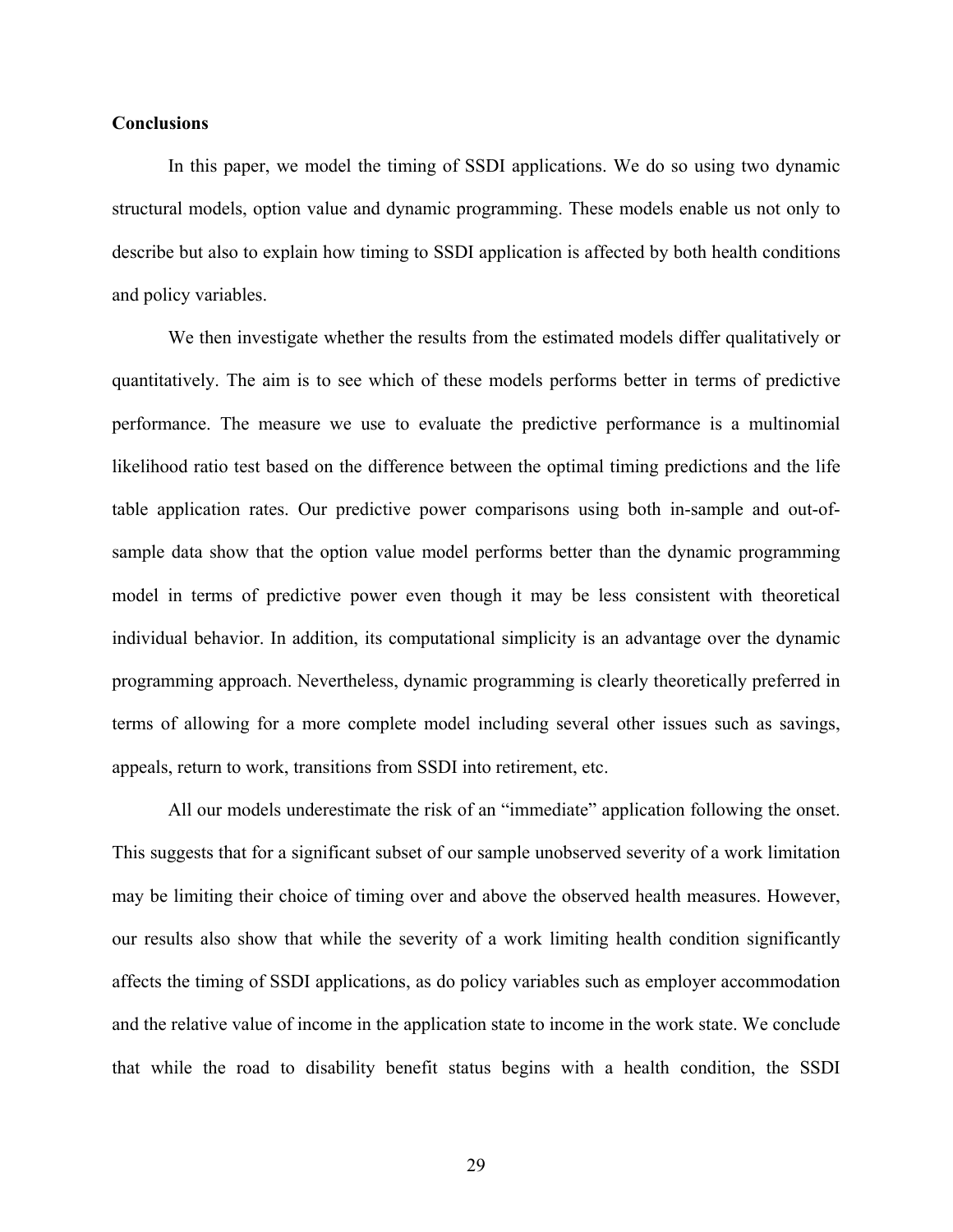application decision is affected by the personal and economic characteristics of individuals, as well as by government policies and labor market conditions they face.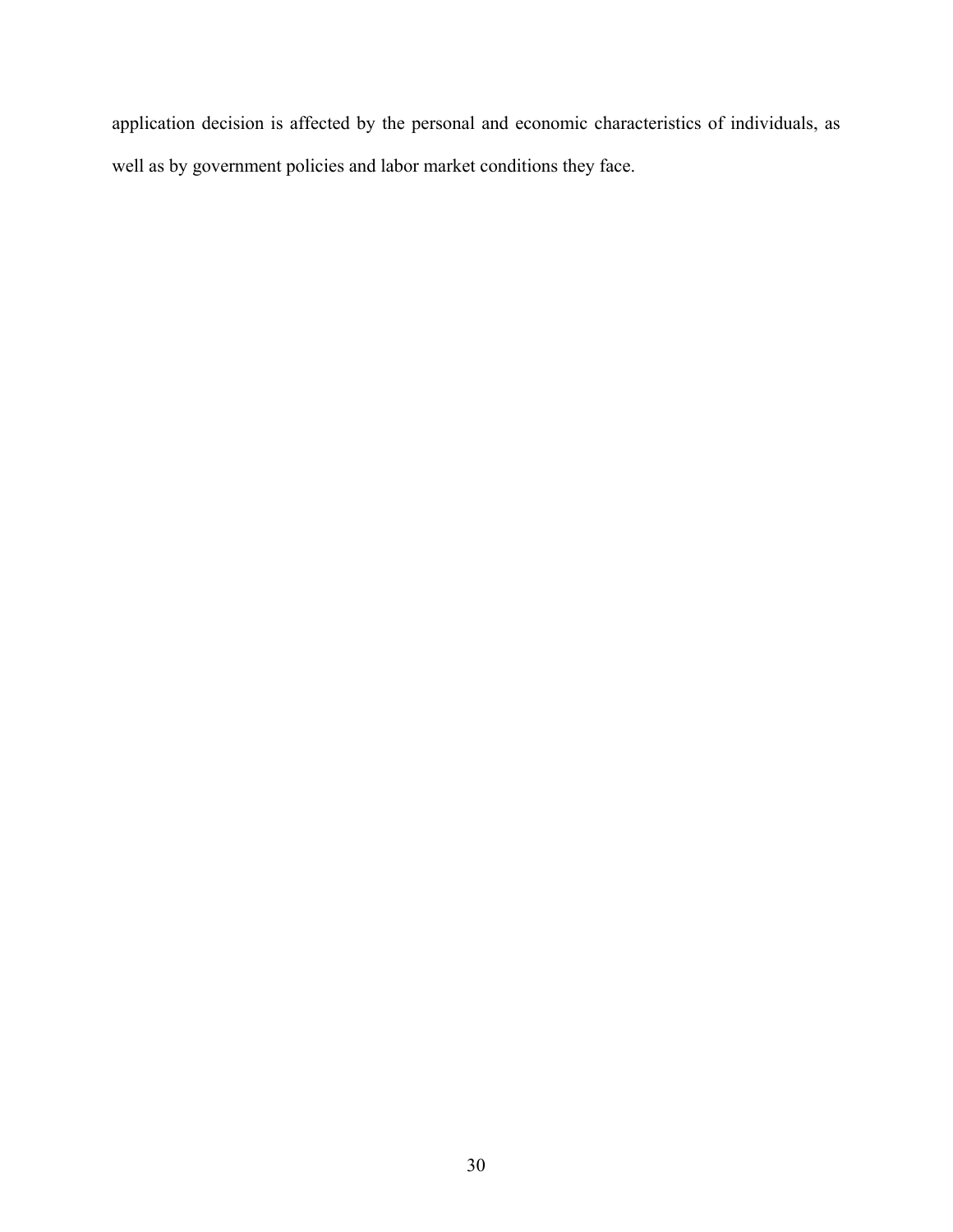#### **References**

- Ausink, John A. and David A. Wise (1996): "The Military Pension, Compensation, and Retirement of U.S. Air Force Pilots," in *Advances in the Economics of Aging*, David A. Wise, ed., Chicago: University of Chicago Press, 83-109.
- Benitez-Silva, Hugo, Moshe Buchinsky, Hiu Man Chan, John Rust, and Sofia Sheidvasser (1999): "An Empirical Analysis of the Social Security Disability Application, Appeal, and Award Process," *Labour Economics*, 6, 147-178.
- Benitez-Silva, Hugo, Moshe Buchinsky, Hiu Man Chan, Sofia Cheidvasser, and John Rust (forthcoming): "How Large is the Bias in Self-Reported Disability?" *Journal of Applied Econometrics*.
- Berkovec, James, and Steven Stern (1991): "Job Exit Behavior of Older Men," *Econometrica*, 59, 189-210.
- Bound, John (1989): "The Health and Earnings of Rejected Disability Insurance Applicants," *American Economic Review*, 79, 482-503.
- Bound, John and Richard V. Burkhauser (1999): "Economic Analysis of Transfer Programs Targeted on People with Disabilities," in *Handbook of Labor Economics*, O. C. Ashenfelter and D. Card, eds., Amsterdam: Elsevier Science, Vol. 3C, 3417-3528.
- Bound, John, Richard V. Burkhauser, and Austin Nichols (2003): "Tracking the Household Income of SSDI and SSI Applicants," in *Research in Labor Economics*, Solomon Polachek, ed., Vol. 22, 113-159.
- Bound, John, and Timothy Waidmann (1992): "Disability Transfers, Self-Reported Health, and the Labor Force Attachment of Older Men: Evidence from the Historical Record," *Quarterly Journal of Economics*, 107, 1393-1419.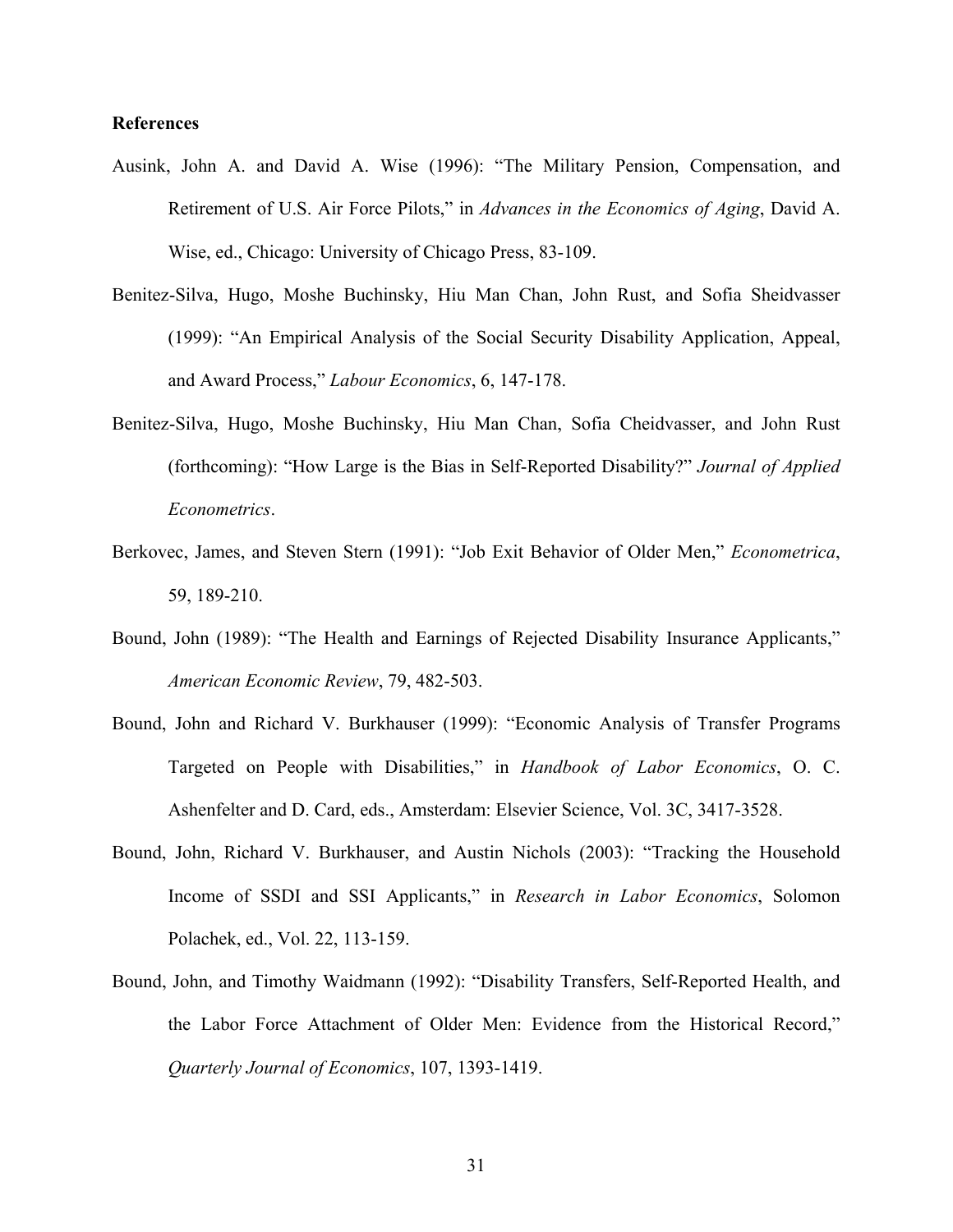- Burkhauser, Richard V., J. S. Butler, Yang-Woo Kim, and Robert R. Weathers, II. (1999): "The Importance of Accommodation on the Timing of Male Disability Insurance Application: Results from the Survey of Disability and Work and the Health and Retirement Study," *Journal of Human Resources*, 34, 589-611.
- Burkhauser, Richard V., J. S. Butler, and Robert R. Weathers II. (2002): "How Policy Variables Influence the Timing of Social Security Disability Insurance Applications," *Social Security Bulletin*, 64(1), 1-32.
- Burkhauser, Richard V., Mary C. Daly, Andrew Houtenville, and Nigar Nargis (2002): "Self-Reported Work Limitation Data: What They Can and Cannot Tell Us," *Demography*, 39, 541-555.
- Daula, Thomas, and Robert Moffitt (1995): "Estimating Dynamic Models of Quit Behavior: The Case of Military Reenlistment," *Journal of Labor Economics*, 13, 499-523.
- Gruber, Jonathan and Jeffrey D. Kubik (1997): "Disability Insurance Rejection Rates and the Labor Supply of Older Workers," *Journal of Public Economics*, 64, 1-23.
- Gumus, Gulcin (2002): "Dynamic Models of Social Security Disability Insurance Application Decision," unpublished Ph.D. dissertation, Department of Economics, Cornell University.
- Halpern, Janice and Jerry A. Hausman (1986): "Choice Under Uncertainty: A Model of Applications for the Social Security Disability Insurance," *Journal of Public Economics*, 31, 131-161.
- Haveman, R., and B. Wolfe (1984): "Disability Transfers and Early Retirement: A Causal Relationship?," *Journal of Public Economics*, 24, 47-66.
- Heyma, Arjan (forthcoming): "Lessons from a structural dynamic analysis of retirement behavior in the Netherlands," *Journal of Applied Econometrics*.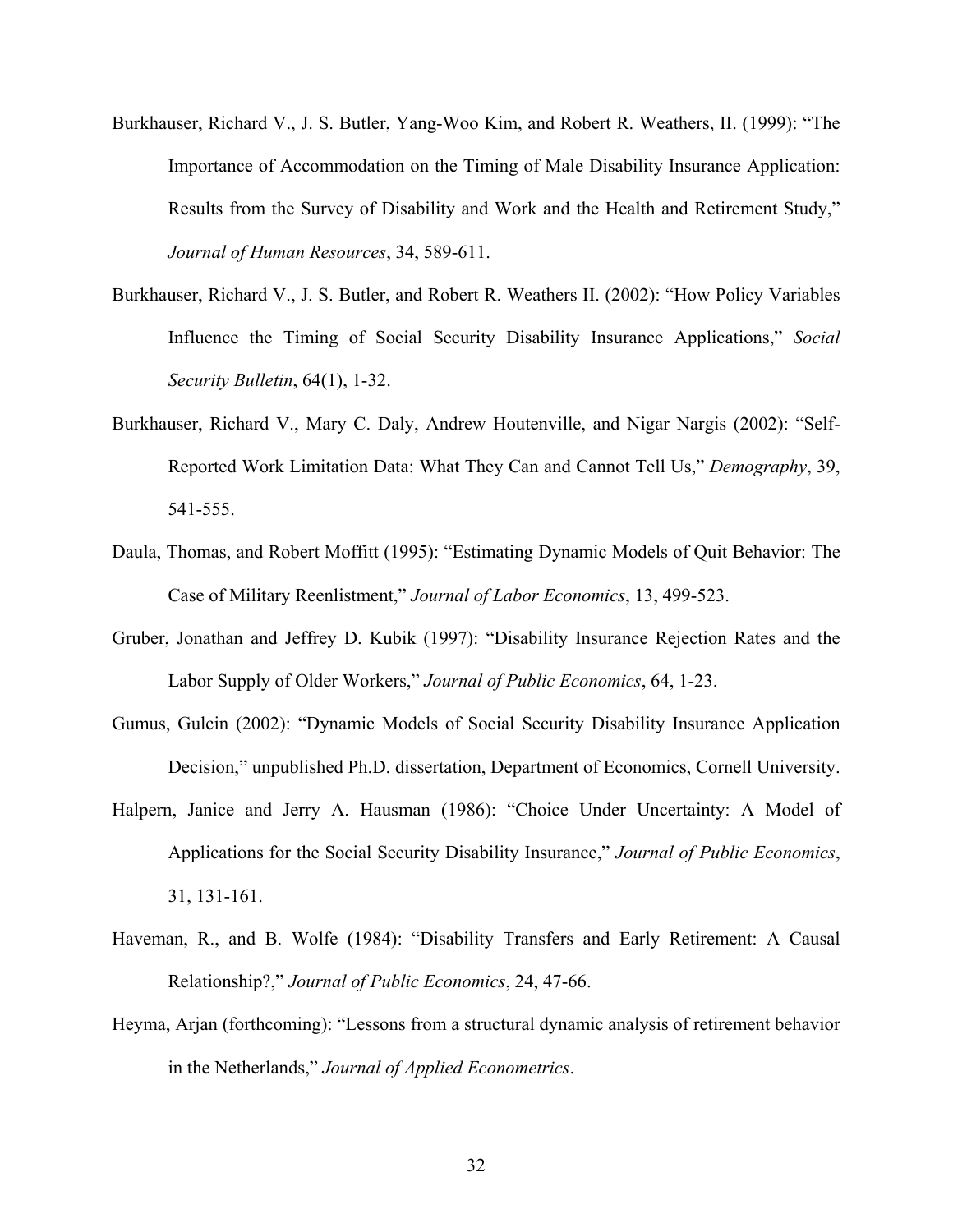- Kreider, Brent (1998): "Workers Applications to Social Insurance Programs When Earnings and Eligibility Are Uncertain," *Journal of Labor Economics*, 16, 848-877.
- Kreider, Brent (1999): "Social Security Disability Insurance: Applications, Awards, and Lifetime Opportunity Costs," *Journal of Labor Economics*, 17, 784-827.
- Kreider, Brent and Regina T. Riphahn (2000): "Explaining Applications to the U.S. Disability Program: A Semi-Parametric Approach," *Journal of Human Resources*, 35, 82-115.
- Lewin Group (1995): Labor Economic Conditions, Socio-economic Factors, and the Growth of Applicants and Awards for SSDI and SSI Disability Benefits. Fairfax, VA: Lewin Group.
- Lucas, Robert E. (1976): "Econometric Policy Evaluation: A Critique," *Carnegie-Rochester Conference Series on Public Policy*, 1, 19-46.
- Lumsdaine, Robin L., James H. Stock, and David A. Wise (1992): "Three Models of Retirement: Computational Complexity versus Predictive Validity," in *Topics in the Economics of Aging*, David A. Wise, ed., Chicago: University of Chicago Press, 21-60.
- Lumsdaine, Robin L., James H. Stock, and David A. Wise (1997): "Retirement Incentives: The Interaction between Employer-Provided Pensions, Social Security, and Retiree Health Benefits," in *The Economic Effects of Aging in the United States and Japan*, Michael D. Hurd and Naohiro Yashiro, eds., Chicago: University of Chicago Press, 261-293.
- Parsons, Donald O. (1980): "The Decline in Male Labor Force Participation," *Journal of Political Economy*, 88,117-134.
- Parsons, Donald O. (1991): "Self-Screening in Targeted Public Transfer Programs," *Journal of Political Economy*, 99, 859-876.
- Rust, John (1989): "A Dynamic Programming Model of Retirement Behavior," in *The Economics of Aging*, David A. Wise, ed., Chicago: University of Chicago Press, 205-224.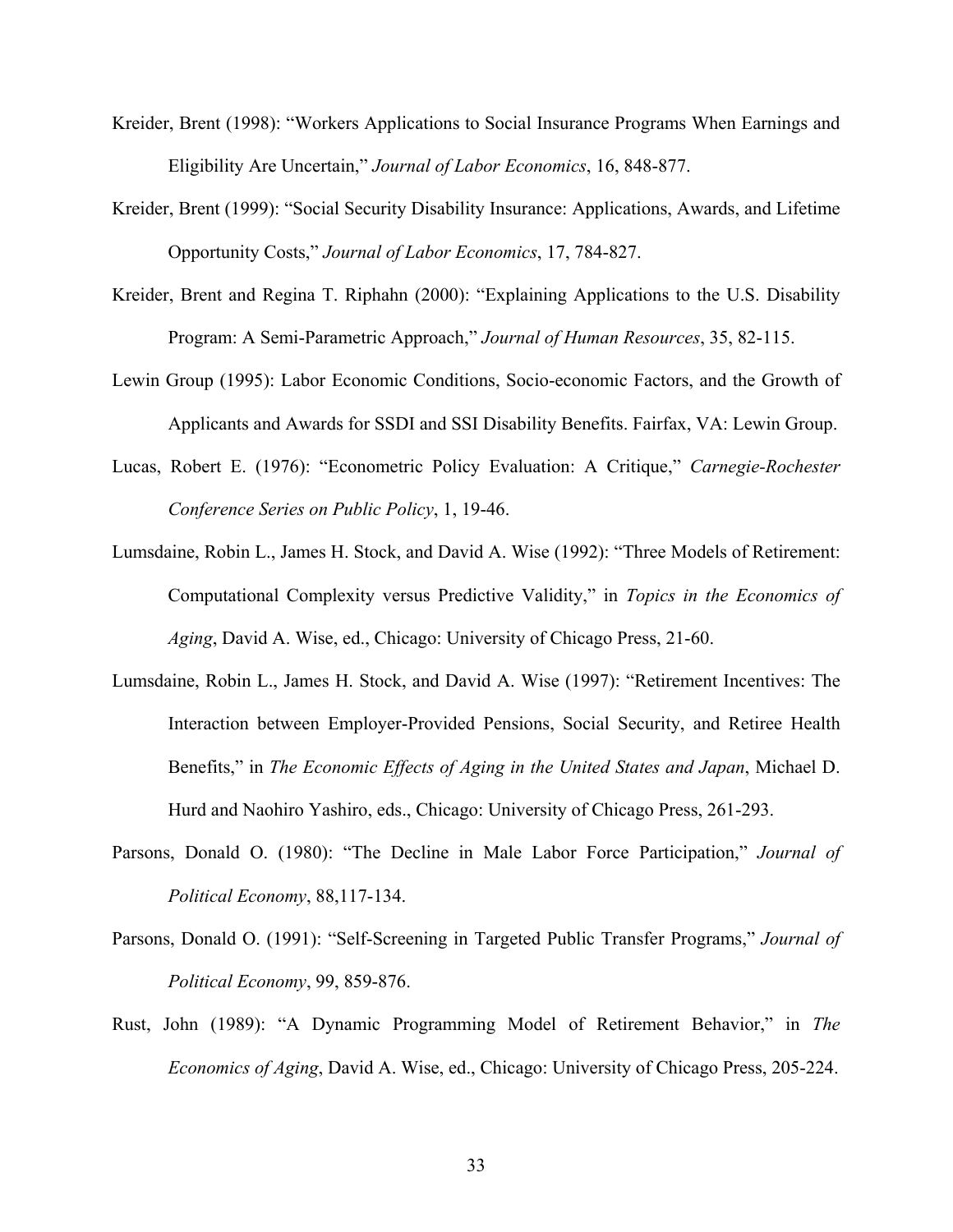- Rust, John, Moshe Buchinsky, and Hugo Benitez-Silva (2003): "Dynamic Structural Models of Retirement and Disability," manuscript, presented at the ASSA 2001 Meetings of the Econometric Society.
- Rust, John, and Christopher Phelan (1997): "How Social Security and Medicare Affect Retirement Behavior in a World of Incomplete Markets," *Econometrica*, 65, 781-831.
- Slade, Frederic P. (1984): "Older Men: Disability Insurance and the Incentive to Work," *Industrial Relations*, 23, 260-269.
- Stock, James H., and David A. Wise (1990a): "The Pension Inducement to Retire: An Option Value Analysis," in *Issues in the Economics of Aging*, David A. Wise, ed., Chicago: University of Chicago Press, 205-224.
- Stock, James H. and David A. Wise (1990b): "Pensions, the Option Value of Work and Retirement," *Econometrica*, 58, 1151-1180.
- U.S. Social Security Administration (various years): Social Security Bulletin: Annual Statistical *Supplement*. Washington, D.C.: U.S. Government Printing Office.
- Zayatz, Tim (1999): *Social Security Disability Insurance Program Worker Experience*. SSA Actuarial Study No.114. Baltimore, MD: Social Security Administration, Office of the Chief Actuary.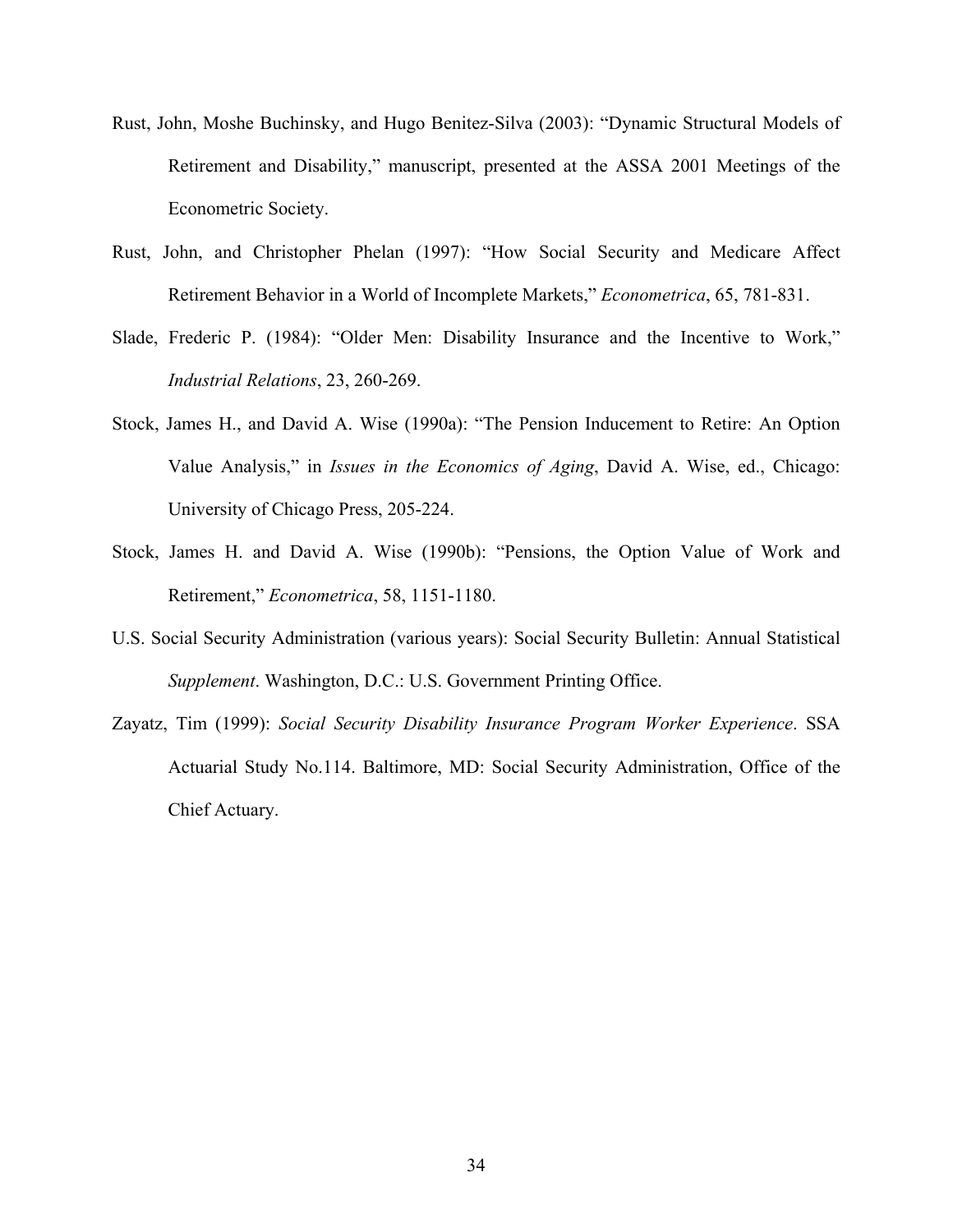| Variables                                                                                      |        | Men     |        | Women   |
|------------------------------------------------------------------------------------------------|--------|---------|--------|---------|
|                                                                                                | Mean   | St.Dev. | Mean   | St.Dev. |
| Spell length                                                                                   | 4.035  | 3.751   | 3.469  | 2.905   |
| Age at onset                                                                                   | 45.326 | 9.624   | 45.201 | 8.905   |
| SSA records available                                                                          | 0.833  | 0.373   | 0.805  | 0.396   |
| Marital status                                                                                 | 0.829  | 0.376   | 0.673  | 0.469   |
| White                                                                                          | 0.708  | 0.455   | 0.692  | 0.462   |
| <b>Black</b>                                                                                   | 0.194  | 0.396   | 0.221  | 0.415   |
| Other Race                                                                                     | 0.098  | 0.298   | 0.087  | 0.282   |
| Education                                                                                      | 11.059 | 3.467   | 11.487 | 2.580   |
| White collar                                                                                   | 0.149  | 0.356   | 0.134  | 0.341   |
| Employer accommodation                                                                         | 0.270  | 0.444   | 0.266  | 0.442   |
| Two Conditions                                                                                 | 0.289  | 0.454   | 0.314  | 0.465   |
| <b>Three Conditions</b>                                                                        | 0.177  | 0.382   | 0.191  | 0.393   |
| Arthritis                                                                                      | 0.084  | 0.278   | 0.172  | 0.378   |
| Cardiovascular                                                                                 | 0.287  | 0.453   | 0.105  | 0.307   |
| Musculoskeletal                                                                                | 0.395  | 0.489   | 0.424  | 0.495   |
| Other health condition                                                                         | 0.233  | 0.423   | 0.298  | 0.458   |
| SSDI Allowance Rate <sup>a</sup>                                                               |        |         |        |         |
| Period 1                                                                                       | 0.375  | 0.065   | 0.369  | 0.063   |
| Period 5                                                                                       | 0.378  | 0.066   | 0.373  | 0.063   |
| Period 10                                                                                      | 0.371  | 0.059   | 0.375  | 0.063   |
| Period 15                                                                                      | 0.368  | 0.061   | 0.371  | 0.049   |
| Expected Earnings <sup>a,b</sup>                                                               |        |         |        |         |
| No application                                                                                 |        |         |        |         |
| Period 1                                                                                       | 4.182  | 3.381   | 1.816  | 1.900   |
| Period 5                                                                                       | 3.626  | 2.908   | 1.789  | 1.822   |
| Period 10                                                                                      | 3.230  | 2.578   | 1.713  | 1.740   |
| Period 15                                                                                      | 2.713  | 2.175   | 1.591  | 1.582   |
| Applied and Rejected                                                                           |        |         |        |         |
| Period 1                                                                                       | 2.005  | 1.515   | 1.033  | 1.045   |
| Period 5                                                                                       | 1.675  | 1.236   | 1.024  | 0.995   |
| Period 10                                                                                      | 1.538  | 1.128   | 0.963  | 0.936   |
| Period 15                                                                                      | 1.381  | 1.037   | 0.893  | 0.840   |
| Applied and Accepted                                                                           |        |         |        |         |
| Period 1 0.797                                                                                 |        | 0.852   | 0.533  | 0.865   |
| Period 5                                                                                       | 0.672  | 0.719   | 0.476  | 0.677   |
| Period 10                                                                                      | 0.611  | 0.708   | 0.385  | 0.552   |
| Period 15                                                                                      | 0.508  | 0.634   | 0.337  | 0.398   |
| Expected Benefits <sup>a,b</sup>                                                               |        |         |        |         |
| Period 1                                                                                       | 2.071  | 0.708   | 1.154  | 0.491   |
| Period 5                                                                                       | 2.132  | 0.699   | 1.198  | 0.509   |
| Period 10                                                                                      | 2.204  | 0.691   | 1.309  | 0.493   |
| Period 15                                                                                      | 2.082  | 0.718   | 1.221  | 0.533   |
| Number of Observations                                                                         |        | 592     |        | 493     |
| a<br>Number of periods elapsed since the first period of eligibility after the onset of a work |        |         |        |         |

### **Table 1: Descriptive Statistics, by Gender**

limiting health condition.<br><sup>b</sup>All monetary values are in \$1,000 (1967 dollars).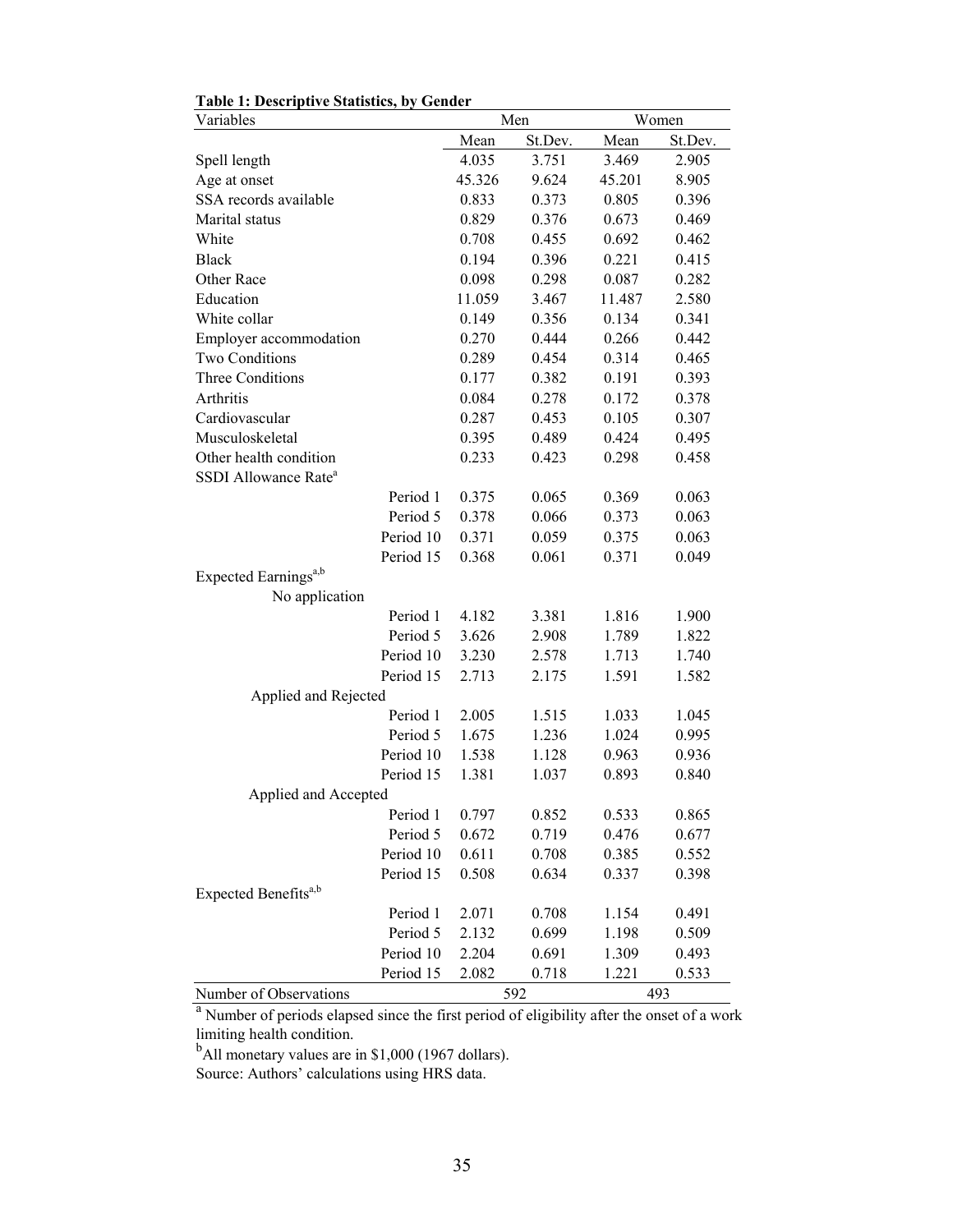| Men $(N=592)$  |                  |                |        |          |           |                  | Women $(N=493)$  |        |          |           |
|----------------|------------------|----------------|--------|----------|-----------|------------------|------------------|--------|----------|-----------|
| <b>Spell</b>   |                  |                | Hazard | Survival | Estimated |                  |                  | Hazard | Survival | Estimated |
| length         | Apply            | Censor         | rate   | rate     |           | pmf Apply        | Censor           | rate   | rate     | pmf       |
| $\mathbf{1}$   | 159              | 47             | 0.280  | 1.000    | 0.280     | 123              | 46               | 0.262  | 1.000    | 0.262     |
| $\overline{2}$ | 61               | 34             | 0.165  | 0.720    | 0.119     | 50               | 35               | 0.163  | 0.738    | 0.120     |
| 3              | 30               | 21             | 0.107  | 0.601    | 0.064     | 22               | 30               | 0.098  | 0.618    | 0.061     |
| $\overline{4}$ | 24               | 33             | 0.107  | 0.537    | 0.058     | 18               | 29               | 0.104  | 0.557    | 0.058     |
| 5              | 13               | 15             | 0.074  | 0.479    | 0.036     | 12               | 25               | 0.094  | 0.499    | 0.047     |
| 6              | 16               | 13             | 0.108  | 0.444    | 0.048     | 11               | 17               | 0.116  | 0.452    | 0.053     |
| 7              | 11               | 11             | 0.091  | 0.396    | 0.036     | 10               | 15               | 0.148  | 0.399    | 0.059     |
| 8              | $\tau$           | 11             | 0.071  | 0.360    | 0.026     | 3                | 12               | 0.068  | 0.340    | 0.023     |
| 9              | 6                | 11             | 0.075  | 0.334    | 0.025     | 8                | 5                | 0.246  | 0.317    | 0.078     |
| 10             | 6                | 10             | 0.094  | 0.309    | 0.029     | $\mathbf{1}$     | 5                | 0.051  | 0.239    | 0.012     |
| 11             | $\overline{4}$   | 10             | 0.083  | 0.280    | 0.023     | $\overline{4}$   | $\overline{2}$   | 0.267  | 0.227    | 0.060     |
| 12             | $\overline{4}$   | $\overline{7}$ | 0.113  | 0.257    | 0.029     | $\boldsymbol{0}$ | 1                | 0.000  | 0.166    | 0.000     |
| 13             | $\mathbf{1}$     | 5              | 0.039  | 0.228    | 0.009     | $\mathbf{1}$     | 3                | 0.133  | 0.166    | 0.022     |
| 14             | $\overline{2}$   | 9              | 0.114  | 0.219    | 0.025     | $\boldsymbol{0}$ | 3                | 0.000  | 0.144    | 0.000     |
| 15             | 3                | $\overline{4}$ | 0.333  | 0.194    | 0.065     | $\boldsymbol{0}$ | $\overline{2}$   | 0.000  | 0.144    | 0.000     |
| 16             | $\boldsymbol{0}$ | $\overline{4}$ | 0.000  | 0.129    | 0.000     | $\boldsymbol{0}$ | $\boldsymbol{0}$ | 0.000  | 0.144    | 0.000     |
| Total          | 347              | 245            |        |          |           | 263              | 230              |        |          |           |

**Table 2: Distribution of Spell Length**

Note: The hazard and survival rates correspond to Kaplan-Meier estimates of the time to application for SSDI. Source: Authors' calculations using HRS data.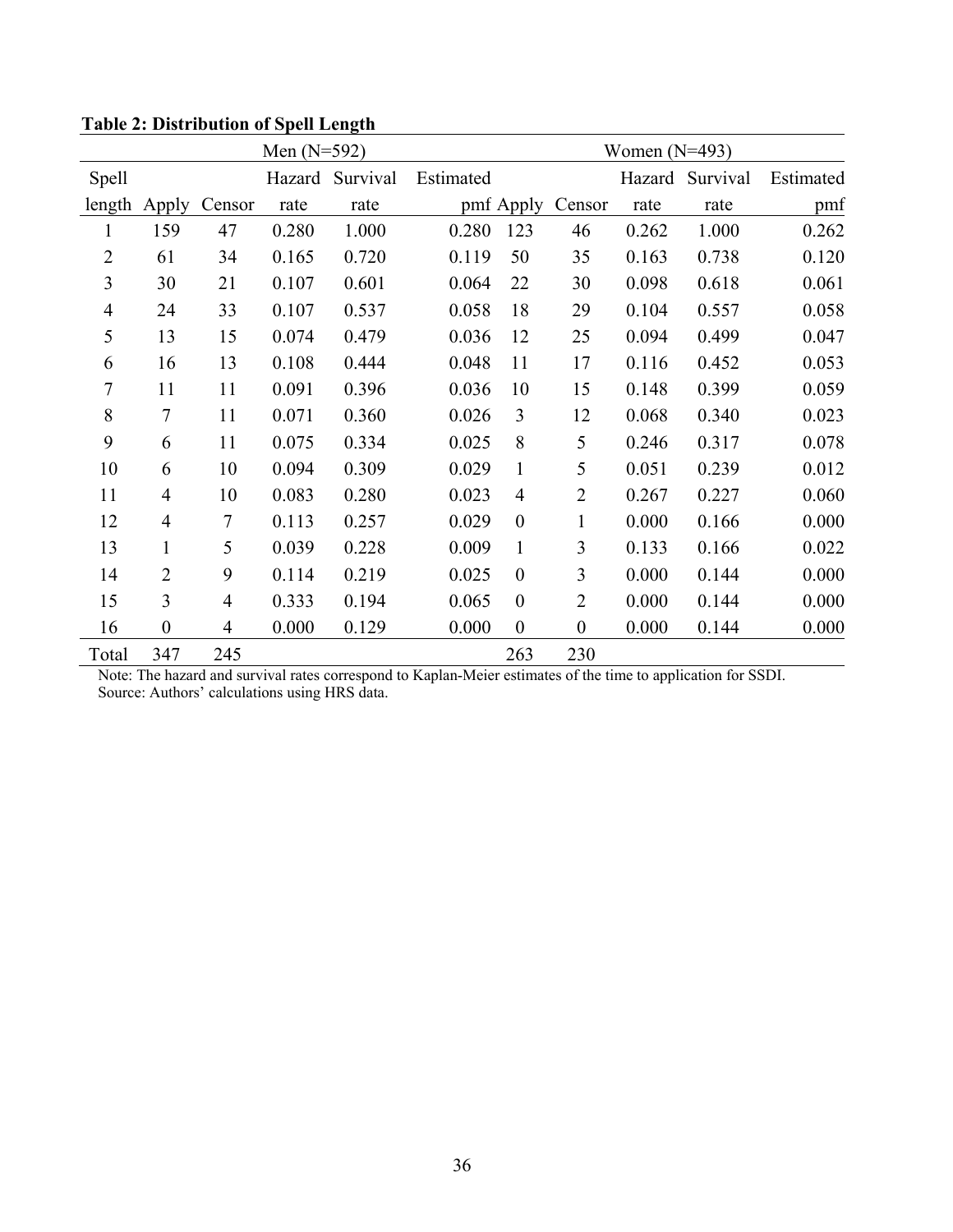|                              | Dynamic Programming |              | <b>Option Value</b> |
|------------------------------|---------------------|--------------|---------------------|
| Parameter                    | Normal              | Normal       | Weibull             |
| К                            | 1.431               | 1.509        | 0.384               |
|                              | (7.706)             | (12.145)     | (3.617)             |
| $\beta$                      | $0.850*$            | $0.850*$     | $0.850*$            |
| $\gamma$                     | 0.407               | 0.456        | 0.585               |
|                              | (6.093)             | (9.045)      | (4.626)             |
| Education                    | 0.081               | 0.238        | 0.114               |
|                              | (2.443)             | (11.408)     | (2.493)             |
| Married <sup>a</sup>         | $-0.125$            | 0.035        | $-0.198$            |
|                              | $(-4.276)$          | (1.908)      | $(-3.987)$          |
| <b>Black</b> <sup>b</sup>    | $-0.132$            | $-0.102$     | $-0.253$            |
|                              | $(-4.164)$          | $(-5.331)$   | $(-5.259)$          |
| Accommodation                | 0.093               | 0.100        | 0.256               |
|                              | (3.711)             | (5.522)      | (5.069)             |
| White Collar                 | 0.008               | 0.004        | 0.062               |
|                              | (0.237)             | (0.169)      | (0.986)             |
| Arthritis <sup>c</sup>       | 0.075               | 0.167        | 0.179               |
|                              | (1.687)             | (5.665)      | (2.018)             |
| Cardiovascular <sup>c</sup>  | $-0.119$            | $-0.086$     | $-0.259$            |
|                              | $(-3.225)$          | $(-4.089)$   | $(-4.771)$          |
| Musculoskeletal <sup>c</sup> | 0.016               | 0.057        | 0.061               |
|                              | (0.550)             | (3.082)      | (1.215)             |
| - log Likelihood             | $-1,054.871$        | $-1,108.966$ | $-1,058.458$        |

**Table 3: Estimation Results for Men (N=592)** 

Note: κ is the relative value of income in the non-work state to income in the work state,  $γ$  is risk aversion parameter of the utility function (with respect to income variability) where the coefficient of relative risk aversion=γ-1, and β is the discount factor.

\* denotes the parameters that are set outside the model. T-values are in parentheses. All monetary values are in \$1,000 (1967 dollars).

 $b<sup>b</sup>$  The reference category is single.<br>  $b<sup>b</sup>$  The reference category is all other races including white race.

<sup>c</sup> The reference category is all other health conditions.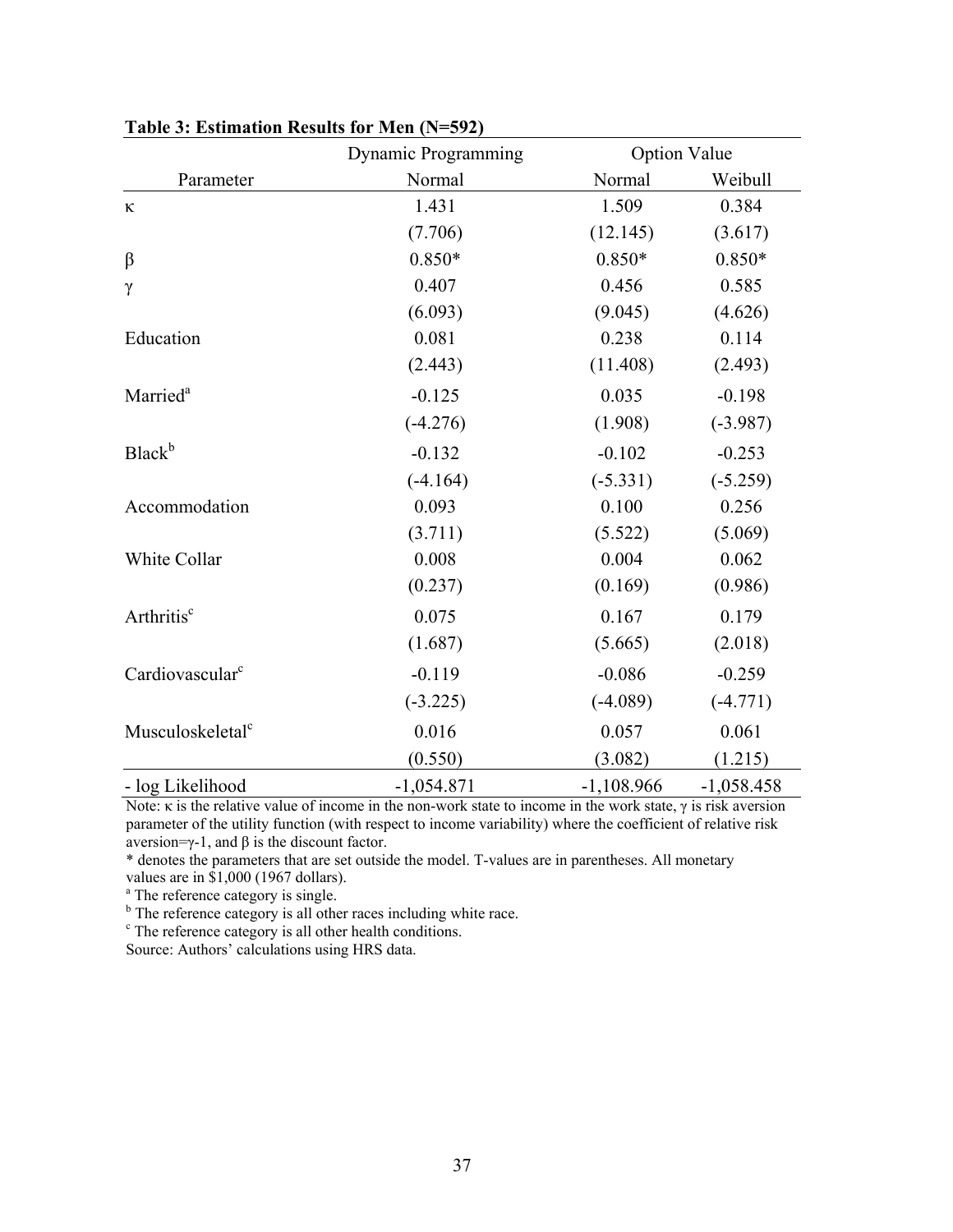|                              | Dynamic Programming |            | <b>Option Value</b> |
|------------------------------|---------------------|------------|---------------------|
| Parameter                    | Normal              | Normal     | Weibull             |
| К                            | 2.123               | 2.007      | 1.798               |
|                              | (7.334)             | (25.598)   | (9.807)             |
| $\beta$                      | $0.850*$            | $0.850*$   | $0.850*$            |
| $\gamma$                     | 0.520               | 1.678      | 1.046               |
|                              | (3.211)             | (22.708)   | (7.414)             |
| Education                    | 0.068               | 0.114      | 0.102               |
|                              | (1.739)             | (4.047)    | (1.841)             |
| Married <sup>a</sup>         | 0.002               | 0.024      | 0.041               |
|                              | (0.063)             | (1.266)    | (0.832)             |
| Black <sup>b</sup>           | $-0.186$            | $-0.080$   | $-0.306$            |
|                              | $(-4.642)$          | $(-3.842)$ | $(-5.495)$          |
| Accommodation                | 0.074               | 0.042      | 0.080               |
|                              | (2.618)             | (2.194)    | (1.595)             |
| White Collar                 | 0.089               | 0.067      | 0.193               |
|                              | (2.447)             | (2.398)    | (2.693)             |
| Arthritis <sup>c</sup>       | 0.030               | 0.042      | 0.098               |
|                              | (0.758)             | (1.748)    | (1.593)             |
| Cardiovascular <sup>c</sup>  | 0.015               | 0.016      | $-0.014$            |
|                              | (0.268)             | (0.538)    | $(-0.176)$          |
| Musculoskeletal <sup>c</sup> | 0.117               | 0.091      | 0.263               |
|                              | (3.660)             | (4.551)    | (5.166)             |
| - log Likelihood             | $-848.340$          | $-854.105$ | $-884.685$          |

**Table 4: Estimation Results for Women (N=493)** 

Note: κ is the relative value of income in the non-work state to income in the work state,  $γ$  is risk aversion parameter of the utility function (with respect to income variability) where the coefficient of relative risk aversion=γ-1, and β is the discount factor.

\* denotes the parameters that are set outside the model. T-values are in parentheses. All monetary

values are in \$1,000 (1967 dollars).

 $b<sup>b</sup>$  The reference category is single.<br>  $b<sup>b</sup>$  The reference category is all other races including white race.

<sup>c</sup> The reference category is all other health conditions.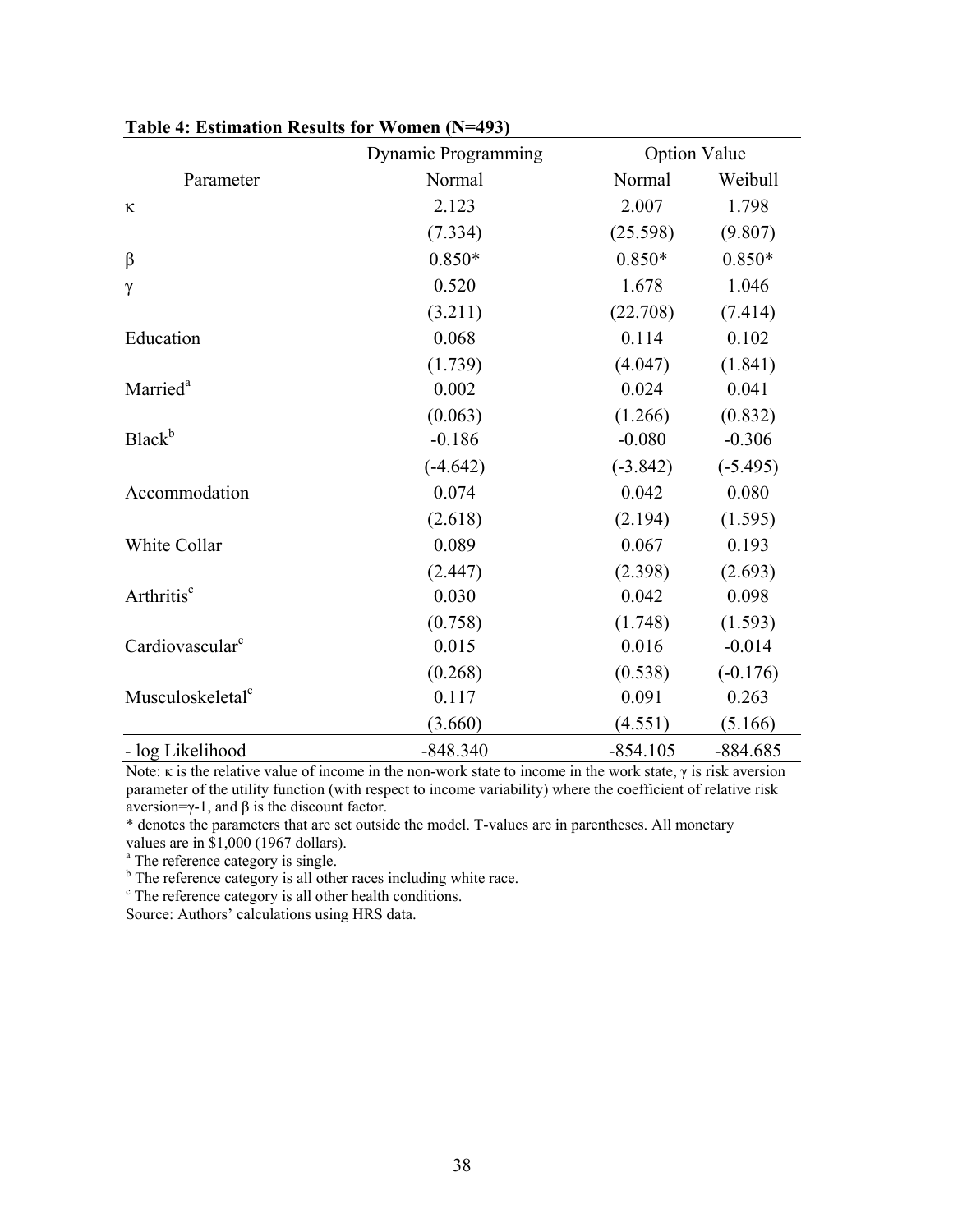|                |           | Dynamic Programming                                                       |       | Option Value N |       | Option Value W |       | Hazard   |
|----------------|-----------|---------------------------------------------------------------------------|-------|----------------|-------|----------------|-------|----------|
| Period         | Predicted | Difference Predicted Difference Predicted Difference Predicted Difference |       |                |       |                |       |          |
| $\mathbf{1}$   | 0.143     | 0.137                                                                     | 0.192 | 0.088          | 0.152 | 0.128          | 0.165 | 0.115    |
| 2              | 0.116     | 0.004                                                                     | 0.128 | $-0.009$       | 0.116 | 0.003          | 0.128 | $-0.009$ |
| 3              | 0.099     | $-0.035$                                                                  | 0.098 | $-0.034$       | 0.101 | $-0.037$       | 0.103 | $-0.039$ |
| $\overline{4}$ | 0.077     | $-0.019$                                                                  | 0.071 | $-0.013$       | 0.078 | $-0.020$       | 0.088 | $-0.030$ |
| 5              | 0.059     | $-0.023$                                                                  | 0.052 | $-0.016$       | 0.061 | $-0.026$       | 0.077 | $-0.041$ |
| 6              | 0.045     | 0.003                                                                     | 0.042 | 0.006          | 0.051 | $-0.003$       | 0.069 | $-0.021$ |
| 7              | 0.032     | 0.004                                                                     | 0.029 | 0.007          | 0.037 | $-0.001$       | 0.062 | $-0.026$ |
| 8              | 0.024     | 0.001                                                                     | 0.022 | 0.003          | 0.029 | $-0.004$       | 0.058 | $-0.032$ |
| 9              | 0.019     | 0.006                                                                     | 0.018 | 0.007          | 0.025 | 0.000          | 0.051 | $-0.026$ |
| 10             | 0.015     | 0.014                                                                     | 0.014 | 0.015          | 0.021 | 0.008          | 0.048 | $-0.019$ |
| 11             | 0.011     | 0.013                                                                     | 0.011 | 0.012          | 0.016 | 0.007          | 0.044 | $-0.021$ |
| 12             | 0.008     | 0.021                                                                     | 0.010 | 0.019          | 0.014 | 0.015          | 0.039 | $-0.011$ |
| 13             | 0.007     | 0.002                                                                     | 0.008 | 0.000          | 0.011 | $-0.002$       | 0.030 | $-0.021$ |
| 14             | 0.005     | 0.020                                                                     | 0.008 | 0.017          | 0.010 | 0.015          | 0.021 | 0.004    |
| 15             | 0.004     | 0.061                                                                     | 0.006 | 0.059          | 0.007 | 0.057          | 0.011 | 0.053    |
| never apply    | 0.333     | $-0.203$                                                                  | 0.284 | $-0.155$       | 0.262 | $-0.133$       | 0.000 | 0.129    |

**Table 5: Application Rates for Men (N=592)** 

Test of predicted versus life table distributions of time to application:

Test statistic<sup>a</sup> 63.296 41.701 39.513 74.239

Note: Dynamic programming model is the model estimated under normality assumption. Option Value N and Option Value W refer to the models with normal distribution and Weibull distribution assumptions, respectively. The last two columns show the hazard model results.

<sup>a</sup> The test statistics shown are multinomial likelihood ratio statistics for the null hypothesis that the discrete distribution of time to application in Table 2 estimated using life table techniques is equal to the fitted distributions resulting from the models in this table. Critical chi-square values are 24.996 (0.05) and 30.578 (0.01). Source: Authors' calculations using HRS data.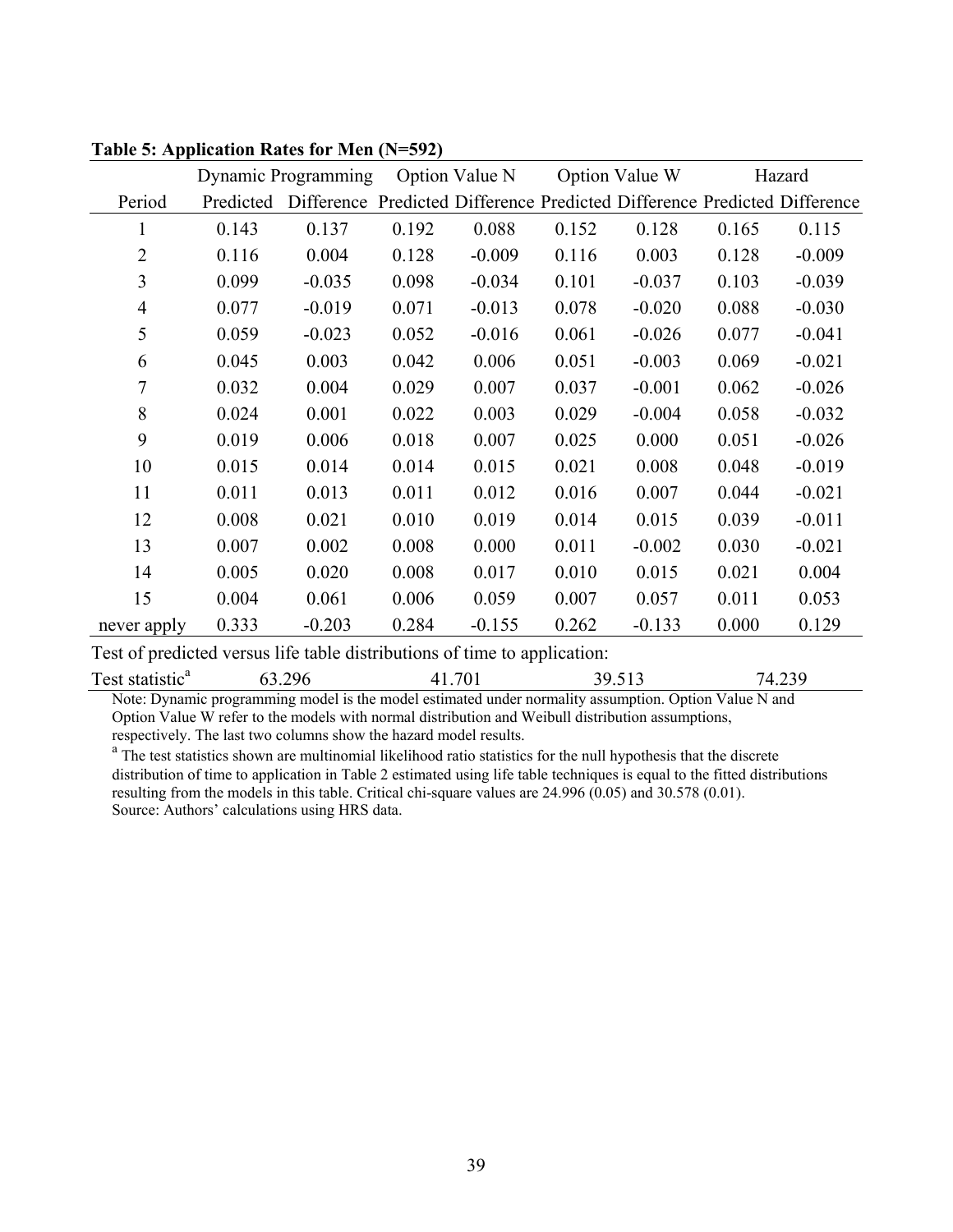|                |           | Dynamic Programming |           | Option Value N |           | Option Value W |           | Hazard     |
|----------------|-----------|---------------------|-----------|----------------|-----------|----------------|-----------|------------|
| Period         | Predicted | Difference          | Predicted | Difference     | Predicted | Difference     | Predicted | Difference |
| $\mathbf{I}$   | 0.133     | 0.129               | 0.141     | 0.121          | 0.134     | 0.127          | 0.136     | 0.126      |
| $\overline{2}$ | 0.112     | 0.008               | 0.117     | 0.003          | 0.112     | 0.008          | 0.119     | 0.002      |
| 3              | 0.097     | $-0.036$            | 0.102     | $-0.041$       | 0.101     | $-0.040$       | 0.106     | $-0.045$   |
| 4              | 0.080     | $-0.022$            | 0.081     | $-0.023$       | 0.085     | $-0.027$       | 0.097     | $-0.039$   |
| 5              | 0.060     | $-0.013$            | 0.062     | $-0.015$       | 0.063     | $-0.016$       | 0.091     | $-0.044$   |
| 6              | 0.048     | 0.005               | 0.051     | 0.002          | 0.054     | $-0.002$       | 0.085     | $-0.033$   |
| 7              | 0.037     | 0.022               | 0.040     | 0.019          | 0.043     | 0.016          | 0.082     | $-0.022$   |
| 8              | 0.028     | $-0.005$            | 0.032     | $-0.009$       | 0.035     | $-0.012$       | 0.075     | $-0.052$   |
| 9              | 0.023     | 0.055               | 0.027     | 0.051          | 0.030     | 0.048          | 0.067     | 0.011      |
| 10             | 0.017     | $-0.004$            | 0.020     | $-0.008$       | 0.022     | $-0.010$       | 0.056     | $-0.044$   |
| 11             | 0.013     | 0.048               | 0.016     | 0.044          | 0.018     | 0.043          | 0.043     | 0.018      |
| never apply    | 0.325     | $-0.181$            | 0.276     | $-0.132$       | 0.260     | $-0.116$       | 0.000     | 0.144      |

## **Table 6: Application Rates for Women (N=493)**

Test of predicted versus life table distributions of time to application:

| Test<br>statistic <sup>a</sup> | -46. | ``<br>◡ | ۰^`<br>ഗ∟<br>).JUJ<br>. | ، ۱۸۴<br>гv.<br>$ -$ |
|--------------------------------|------|---------|-------------------------|----------------------|
|                                |      |         |                         |                      |

Note: Dynamic programming model is the model estimated under normality assumption. Option Value N and Option Value W refer to the models with normal distribution and Weibull distribution assumptions, respectively. The last two columns show the hazard model results.

<sup>a</sup> The test statistics shown are multinomial likelihood ratio statistics for the null hypothesis that the discrete distribution of time to application in Table 2 estimated using life table techniques is equal to the fitted distributions resulting from the models in this table. Critical chi-square values are 19.675 (0.05) and 24.725 (0.01). Source: Authors' calculations using HRS data.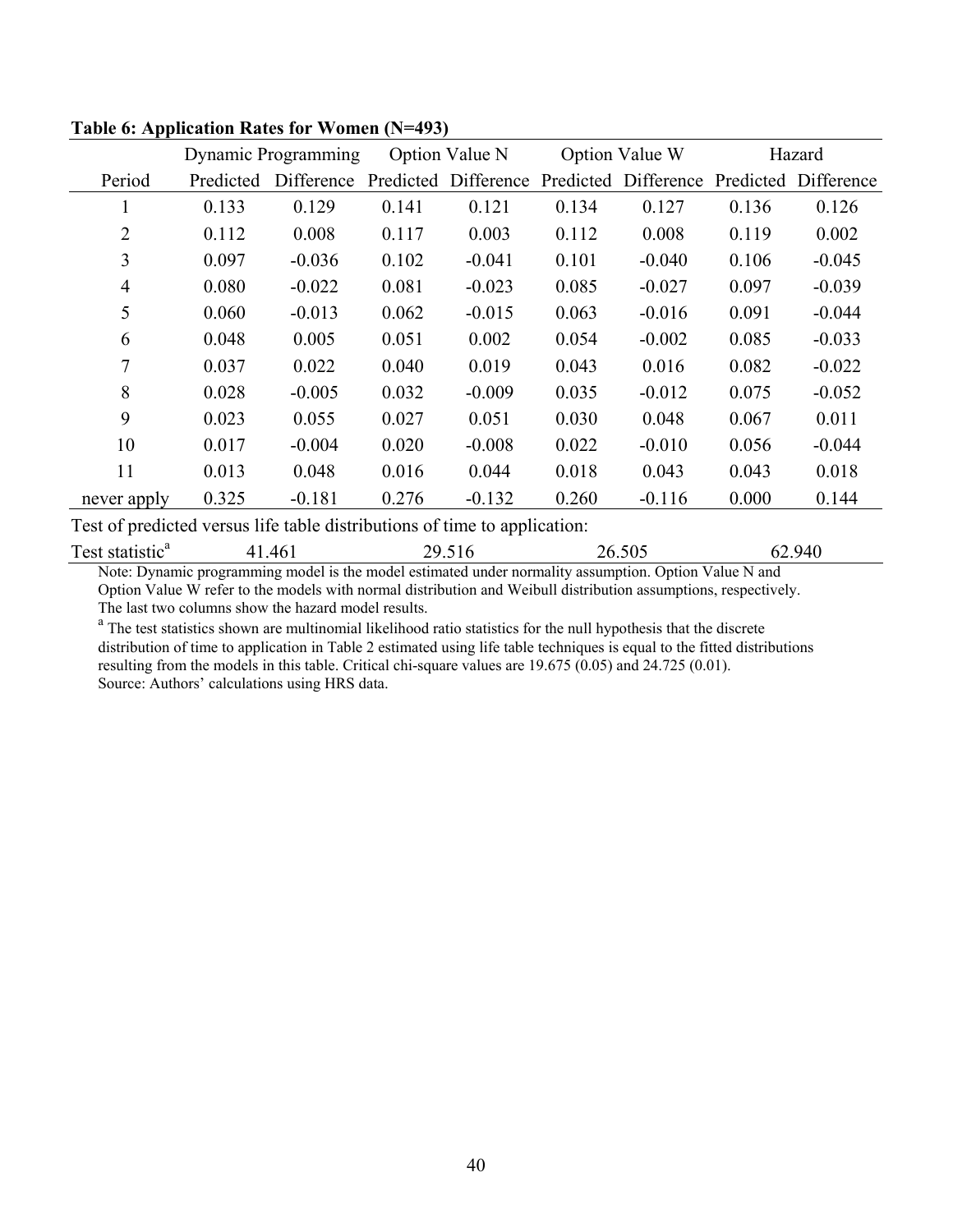|                | Dynamic Programming |            | Option Value N |            | Option Value W |            |
|----------------|---------------------|------------|----------------|------------|----------------|------------|
| Period         | Predicted           | Difference | Predicted      | Difference | Predicted      | Difference |
| 1              | 0.135               | 0.131      | 0.174          | 0.092      | 0.139          | 0.127      |
| $\overline{2}$ | 0.109               | 0.014      | 0.118          | 0.005      | 0.106          | 0.017      |
| 3              | 0.094               | $-0.019$   | 0.093          | $-0.019$   | 0.096          | $-0.022$   |
| 4              | 0.070               | $-0.023$   | 0.064          | $-0.016$   | 0.070          | $-0.023$   |
| 5              | 0.056               | $-0.019$   | 0.048          | $-0.011$   | 0.058          | $-0.020$   |
| 6              | 0.044               | 0.006      | 0.041          | 0.009      | 0.050          | 0.001      |
| 7              | 0.033               | $-0.003$   | 0.030          | 0.001      | 0.041          | $-0.011$   |
| 8              | 0.026               | 0.008      | 0.024          | 0.009      | 0.031          | 0.002      |
| 9              | 0.020               | 0.005      | 0.019          | 0.006      | 0.025          | 0.000      |
| 10             | 0.016               | 0.014      | 0.016          | 0.014      | 0.021          | 0.008      |
| 11             | 0.011               | 0.017      | 0.011          | 0.017      | 0.015          | 0.013      |
| 12             | 0.008               | 0.039      | 0.009          | 0.039      | 0.012          | 0.036      |
| never apply    | 0.349               | $-0.226$   | 0.311          | $-0.188$   | 0.289          | $-0.166$   |

**Table 7: Application Rates for Men, Out-of-Sample Predictions (N=197)** 

Test of predicted versus life table distributions of time to application:

| $\mathbf{r}$<br>. statistic"<br><b>T</b> est<br>. | $\Lambda$<br>$\sim$ $\sim$ $\sim$ $\sim$ $\sim$ $\sim$ | 508 | 700<br>h |
|---------------------------------------------------|--------------------------------------------------------|-----|----------|
|                                                   |                                                        |     |          |

Note: Dynamic programming model is the model estimated under normality assumption. Option Value N and Option Value W refer to the models with normal distribution and Weibull distribution assumptions, respectively.

<sup>a</sup> The test statistics shown are multinomial likelihood ratio statistics for the null hypothesis that the discrete distribution of time to application in Appendix Table 3A estimated using life table techniques is equal to the fitted distributions resulting from the models in this table. Critical chi-square values are 21.026 (0.05) and 26.217 (0.01).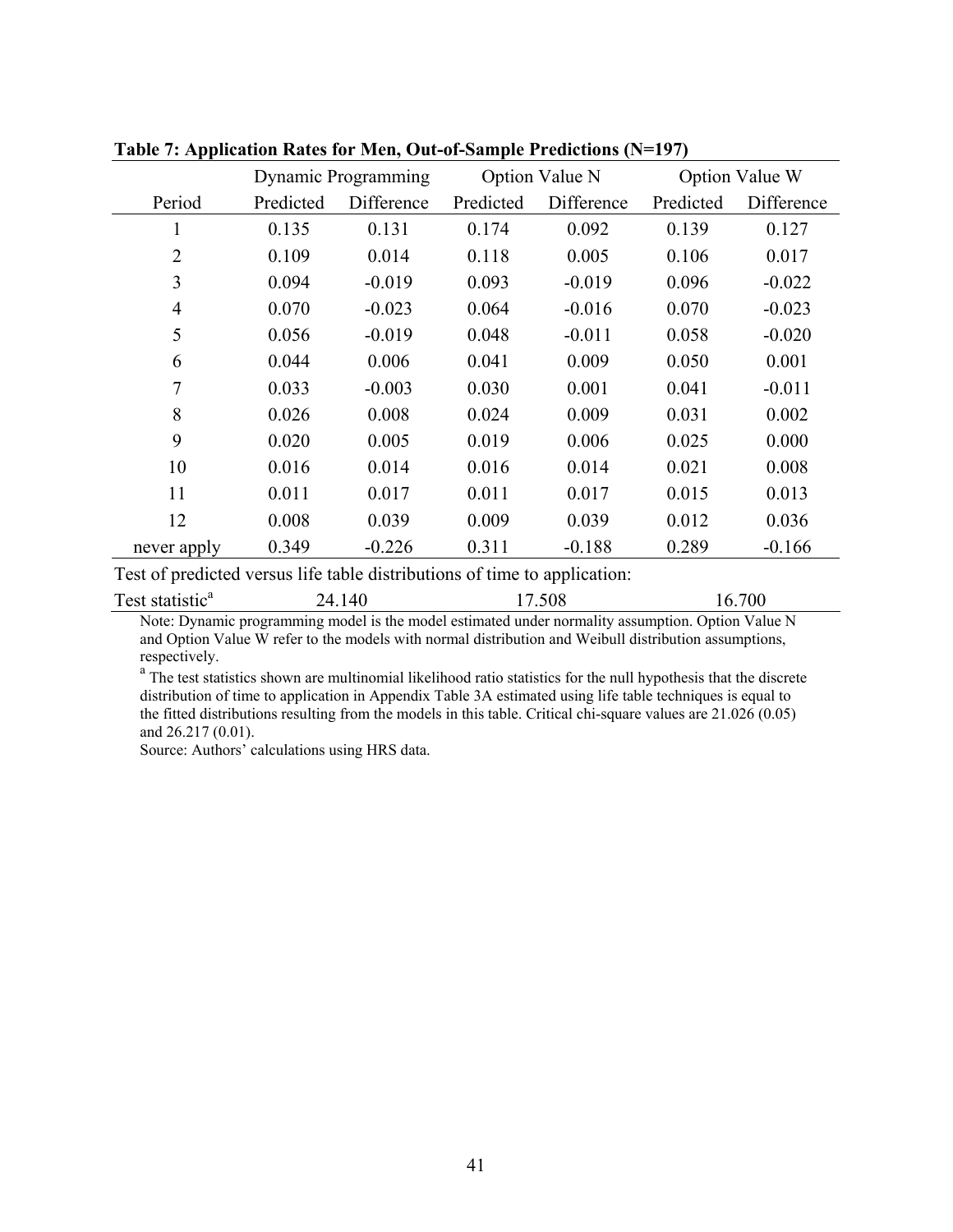|                | Dynamic Programming |            | Option Value N |            | Option Value W |            |
|----------------|---------------------|------------|----------------|------------|----------------|------------|
| Period         | Predicted           | Difference | Predicted      | Difference | Predicted      | Difference |
| T              | 0.146               | 0.121      | 0.153          | 0.114      | 0.154          | 0.113      |
| $\overline{2}$ | 0.120               | 0.013      | 0.125          | 0.007      | 0.126          | 0.006      |
| 3              | 0.100               | $-0.039$   | 0.105          | $-0.043$   | 0.107          | $-0.046$   |
| $\overline{4}$ | 0.080               | $-0.027$   | 0.081          | $-0.029$   | 0.088          | $-0.036$   |
| 5              | 0.057               | $-0.017$   | 0.062          | $-0.022$   | 0.064          | $-0.024$   |
| 6              | 0.044               | 0.032      | 0.049          | 0.027      | 0.051          | 0.025      |
| 7              | 0.034               | 0.025      | 0.038          | 0.021      | 0.040          | 0.019      |
| 8              | 0.023               | $-0.002$   | 0.028          | $-0.008$   | 0.029          | $-0.008$   |
| 9              | 0.020               | 0.058      | 0.025          | 0.052      | 0.027          | 0.051      |
| 10             | 0.016               | $-0.001$   | 0.022          | $-0.006$   | 0.023          | $-0.007$   |
| 11             | 0.012               | 0.063      | 0.016          | 0.059      | 0.017          | 0.058      |
| never apply    | 0.323               | $-0.223$   | 0.263          | $-0.164$   | 0.234          | $-0.134$   |

**Table 8: Application Rates for Women, Out-of-Sample Predictions (N=164)** 

Test of predicted versus life table distributions of time to application:

| Test statistic <sup>a</sup><br>20.858<br>12.262<br>7. / V 1 |
|-------------------------------------------------------------|
|-------------------------------------------------------------|

Note: Dynamic programming model is the model estimated under normality assumption. Option Value N and Option Value W refer to the models with normal distribution and Weibull distribution assumptions, respectively.

<sup>a</sup> The test statistics shown are multinomial likelihood ratio statistics for the null hypothesis that the discrete distribution of time to application in Appendix Table 3A estimated using life table techniques is equal to the fitted distributions resulting from the models in this table. Critical chi-square values are 19.675 (0.05) and 24.725 (0.01).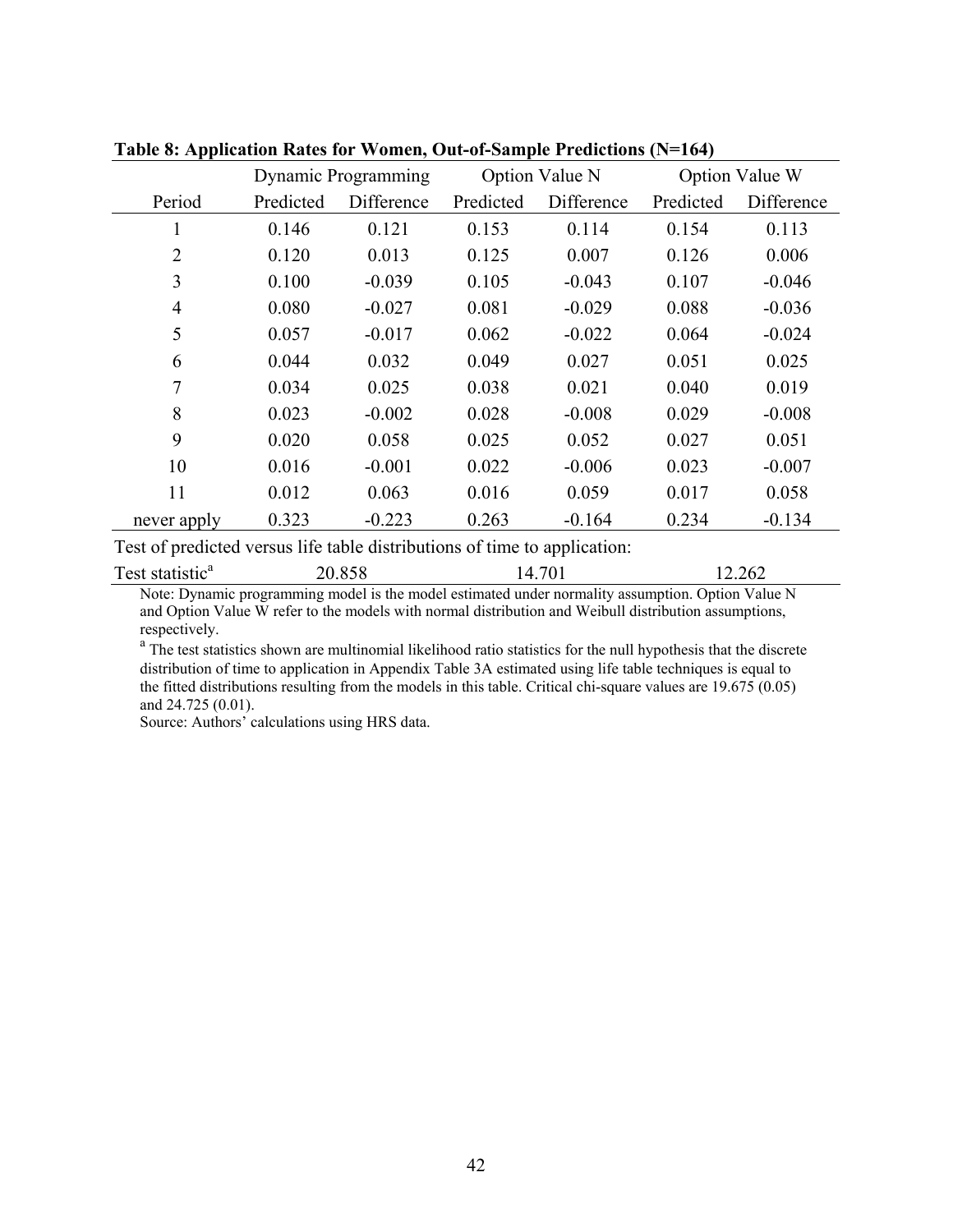### **Appendix Tables**

|                              | Dynamic Programming | <b>Option Value</b> |            |  |
|------------------------------|---------------------|---------------------|------------|--|
| Parameter                    | Normal              | Normal              | Weibull    |  |
| $\kappa$                     | 1.449               | 1.237               | 0.354      |  |
|                              | (6.327)             | (10.504)            | (2.158)    |  |
| $\beta$                      | $0.850*$            | $0.850*$            | $0.850*$   |  |
| $\gamma$                     | 0.437               | 0.596               | 0.820      |  |
|                              | (5.262)             | (10.475)            | (5.397)    |  |
| Education                    | 0.113               | 0.267               | 0.184      |  |
|                              | (2.618)             | (10.216)            | (3.130)    |  |
| Married <sup>a</sup>         | $-0.121$            | $-0.002$            | $-0.190$   |  |
|                              | $(-3.256)$          | $(-0.061)$          | $(-3.128)$ |  |
| Black <sup>b</sup>           | $-0.092$            | $-0.108$            | $-0.260$   |  |
|                              | $(-2.462)$          | $(-4.506)$          | $(-4.300)$ |  |
| Accommodation                | 0.134               | 0.153               | 0.357      |  |
|                              | (4.411)             | (6.210)             | (5.334)    |  |
| White Collar                 | 0.050               | 0.029               | 0.073      |  |
|                              | (1.036)             | (0.946)             | (0.876)    |  |
| Arthritis <sup>c</sup>       | 0.001               | 0.138               | 0.182      |  |
|                              | (0.023)             | (3.475)             | (1.602)    |  |
| Cardiovascular <sup>c</sup>  | $-0.223$            | $-0.165$            | $-0.378$   |  |
|                              | $(-4.689)$          | $(-5.755)$          | $(-5.469)$ |  |
| Musculoskeletal <sup>c</sup> | $-0.013$            | $-0.003$            | $-0.013$   |  |
|                              | $(-0.334)$          | $(-0.097)$          | $(-0.199)$ |  |
| - log Likelihood             | $-687.170$          | $-720.098$          | $-681.095$ |  |

### **Appendix Table 1A: In-Sample Estimation Results for Men (N=395)**

Note: κ is the relative value of income in the non-work state to income in the work state,  $γ$  is risk aversion parameter of the utility function (with respect to income variability) where the coefficient of relative risk aversion=γ-1, and β is the discount factor.

\* denotes the parameters that are set outside the model. T-values are in parentheses. All monetary values are in \$1,000 (1967 dollars).

<sup>a</sup> The reference category is single.

<sup>b</sup> The reference category is all other races including white race.

<sup>c</sup> The reference category is all other health conditions.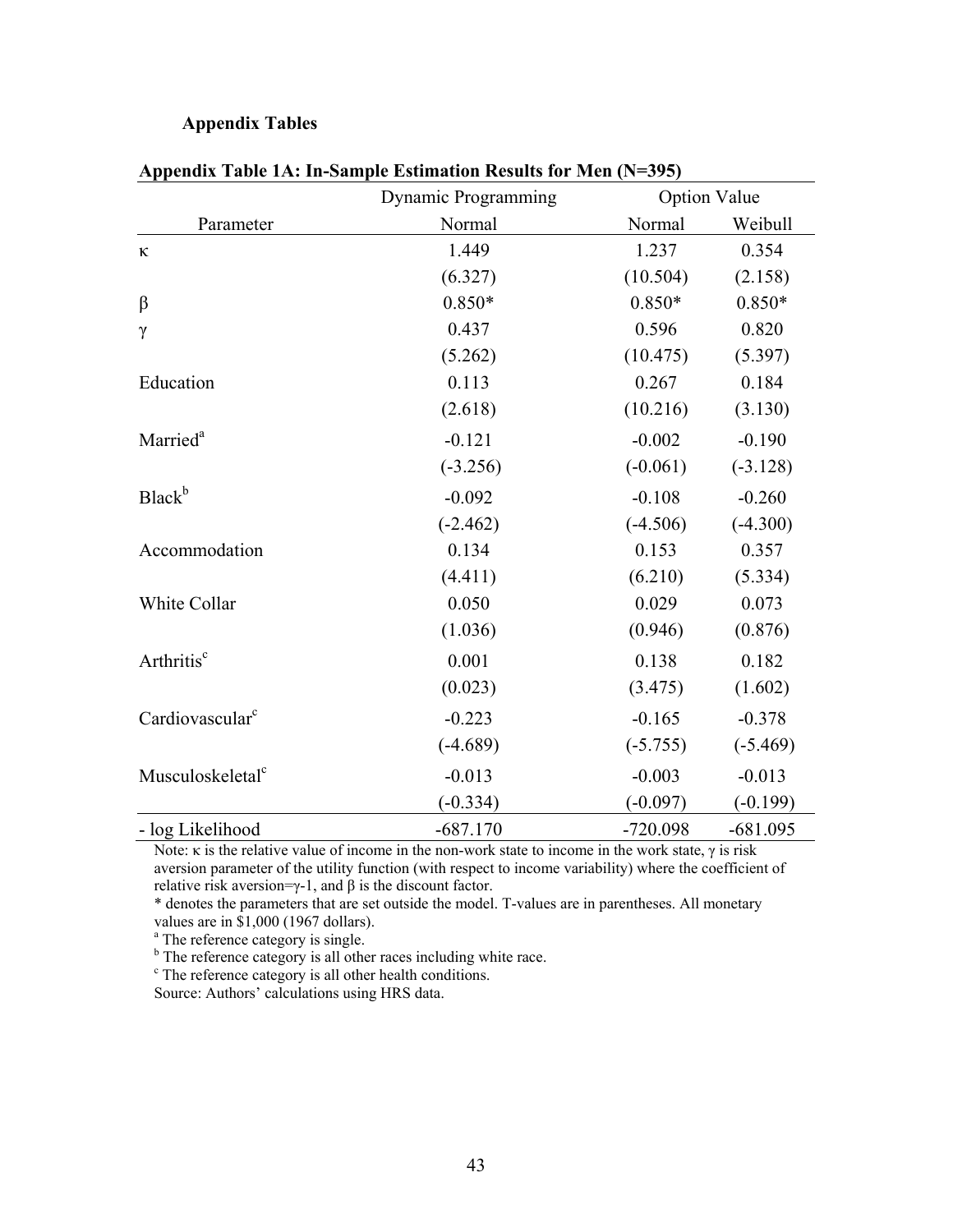|                              | Dynamic Programming |            | <b>Option Value</b> |  |
|------------------------------|---------------------|------------|---------------------|--|
| Parameter                    | Normal              | Normal     | Weibull             |  |
| $\kappa$                     | 2.000               | 2.003      | 1.994               |  |
|                              | (5.440)             | (22.359)   | (6.160)             |  |
| $\beta$                      | $0.850*$            | $0.850*$   | $0.850*$            |  |
| $\gamma$                     | 0.446               | 1.705      | 0.818               |  |
|                              | (2.477)             | (17.804)   | (5.574)             |  |
| Education                    | 0.010               | 0.085      | 0.093               |  |
|                              | (0.189)             | (2.396)    | (1.366)             |  |
| Married <sup>a</sup>         | $-0.011$            | 0.022      | 0.033               |  |
|                              | $(-0.275)$          | (0.935)    | (0.547)             |  |
| Black <sup>b</sup>           | $-0.178$            | $-0.057$   | $-0.265$            |  |
|                              | $(-3.584)$          | $(-2.182)$ | $(-3.812)$          |  |
| Accommodation                | 0.097               | 0.049      | 0.099               |  |
|                              | (2.743)             | (2.137)    | (1.664)             |  |
| White Collar                 | 0.150               | 0.094      | 0.260               |  |
|                              | (3.290)             | (2.911)    | (3.160)             |  |
| Arthritis <sup>c</sup>       | 0.057               | 0.048      | 0.120               |  |
|                              | (1.069)             | (1.575)    | (1.568)             |  |
| Cardiovascular <sup>c</sup>  | 0.000               | 0.030      | 0.046               |  |
|                              | $(-0.001)$          | (0.834)    | (0.505)             |  |
| Musculoskeletal <sup>c</sup> | 0.141               | 0.079      | 0.243               |  |
|                              | (3.231)             | (3.164)    | (3.830)             |  |
| - log Likelihood             | $-573.168$          | $-585.430$ | $-601.594$          |  |

### **Appendix Table 2A: In-Sample Estimation Results for Women (N=329)**

Note: κ is the relative value of income in the non-work state to income in the work state,  $γ$  is risk aversion parameter of the utility function (with respect to income variability) where the coefficient of relative risk aversion=γ-1, and  $β$  is the discount factor.

\* denotes the parameters that are set outside the model. T-values are in parentheses. All monetary values are in \$1,000 (1967 dollars).

<sup>a</sup> The reference category is single.

<sup>b</sup> The reference category is all other races including white race.

<sup>c</sup> The reference category is all other health conditions.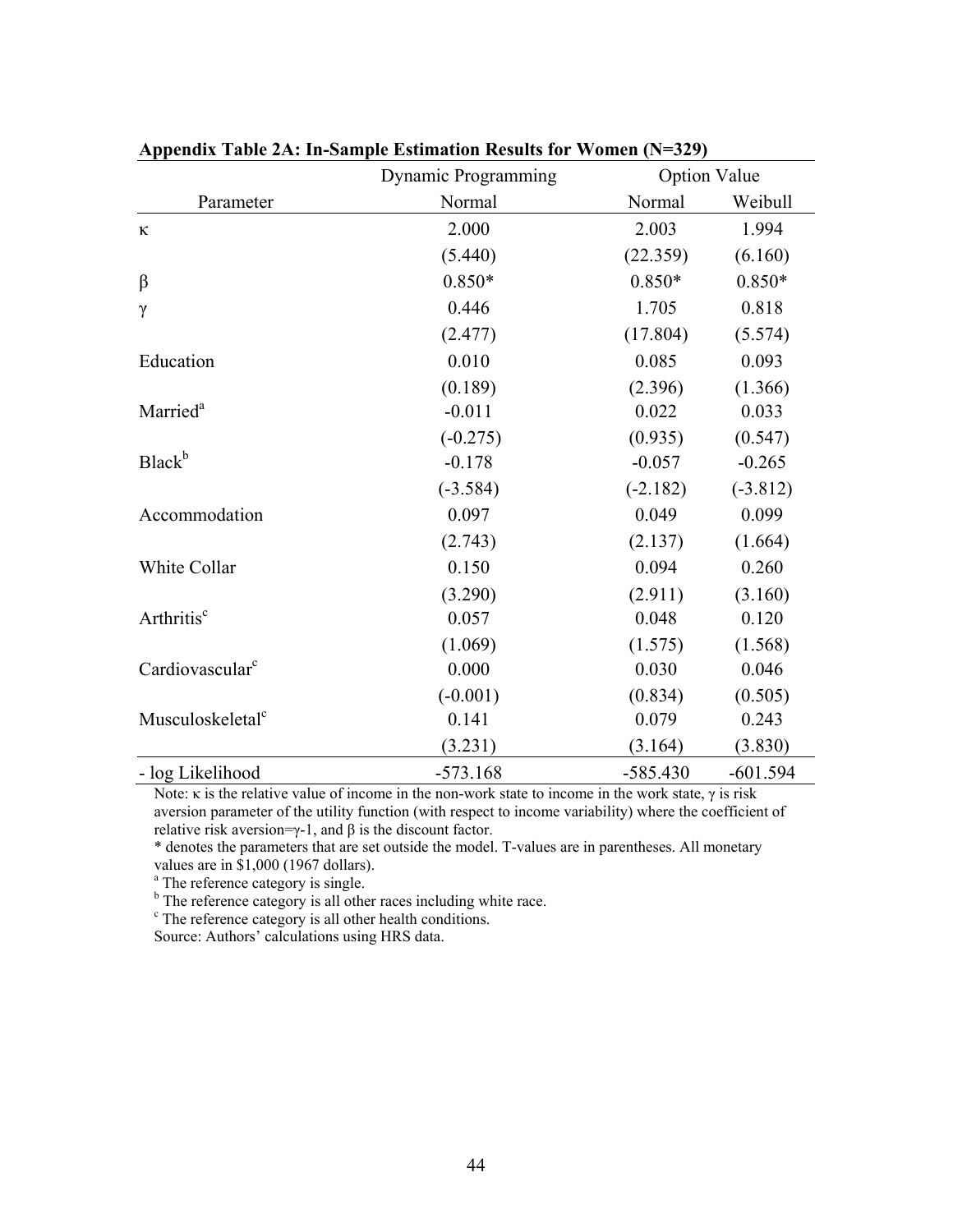| Men $(N=395)$  |                  |                  | Women $(N=329)$ |          |           |                  |                  |        |          |           |
|----------------|------------------|------------------|-----------------|----------|-----------|------------------|------------------|--------|----------|-----------|
| Spell          |                  |                  | Hazard          | Survival | Estimated |                  |                  | Hazard | Survival | Estimated |
| length         | Apply            | Censor           | rate            | rate     |           | pmf Apply        | Censor           | rate   | rate     | pmf       |
| 1              | 101              | 30               | 0.266           | 1.000    | 0.266     | 84               | 29               | 0.267  | 1.000    | 0.267     |
| $\overline{2}$ | 42               | 27               | 0.168           | 0.734    | 0.123     | 37               | 23               | 0.181  | 0.733    | 0.133     |
| 3              | 23               | 13               | 0.122           | 0.611    | 0.075     | 15               | 19               | 0.102  | 0.600    | 0.061     |
| $\overline{4}$ | 13               | 23               | 0.088           | 0.537    | 0.047     | 11               | 18               | 0.097  | 0.539    | 0.052     |
| 5              | 9                | 10               | 0.076           | 0.489    | 0.037     | $\tau$           | 15               | 0.082  | 0.486    | 0.040     |
| 6              | 11               | 11               | 0.112           | 0.452    | 0.050     | 11               | 13               | 0.171  | 0.447    | 0.076     |
| 7              | 6                | 6                | 0.076           | 0.401    | 0.030     | $\tau$           | 6                | 0.159  | 0.370    | 0.059     |
| 8              | 6                | 6                | 0.090           | 0.371    | 0.033     | $\overline{2}$   | 8                | 0.067  | 0.311    | 0.021     |
| 9              | $\overline{4}$   | 8                | 0.074           | 0.338    | 0.025     | 6                | $\overline{3}$   | 0.267  | 0.291    | 0.078     |
| 10             | $\overline{4}$   | 8                | 0.095           | 0.313    | 0.030     | $\mathbf{1}$     | $\overline{3}$   | 0.074  | 0.213    | 0.016     |
| 11             | 3                | 7                | 0.098           | 0.283    | 0.028     | $\overline{4}$   | $\mathbf{1}$     | 0.381  | 0.197    | 0.075     |
| 12             | $\overline{4}$   | 5                | 0.186           | 0.255    | 0.047     | $\overline{0}$   | $\mathbf{0}$     | 0.000  | 0.122    | 0.022     |
| 13             | $\boldsymbol{0}$ | $\overline{4}$   | 0.000           | 0.208    | 0.000     | $\mathbf{1}$     | 1                | 0.182  | 0.122    | 0.000     |
| 14             | $\mathbf{1}$     | 4                | 0.111           | 0.208    | 0.023     | $\boldsymbol{0}$ | 3                | 0.000  | 0.100    | 0.000     |
| 15             | $\overline{2}$   | $\boldsymbol{0}$ | 0.333           | 0.185    | 0.062     | $\boldsymbol{0}$ | $\mathbf{1}$     | 0.000  | 0.100    | 0.000     |
| 16             | $\boldsymbol{0}$ | $\overline{4}$   | 0.000           | 0.123    | 0.000     | $\boldsymbol{0}$ | $\boldsymbol{0}$ | 0.000  | 0.100    | 0.000     |
| Total          | 229              | 166              |                 |          |           | 186              | 143              |        |          |           |

**Appendix Table 3A: Distribution of Spell Length (In-Sample)**

Note: The hazard and survival rates correspond to Kaplan-Meier estimates of the time to application for SSDI. Source: Authors' calculations using HRS data.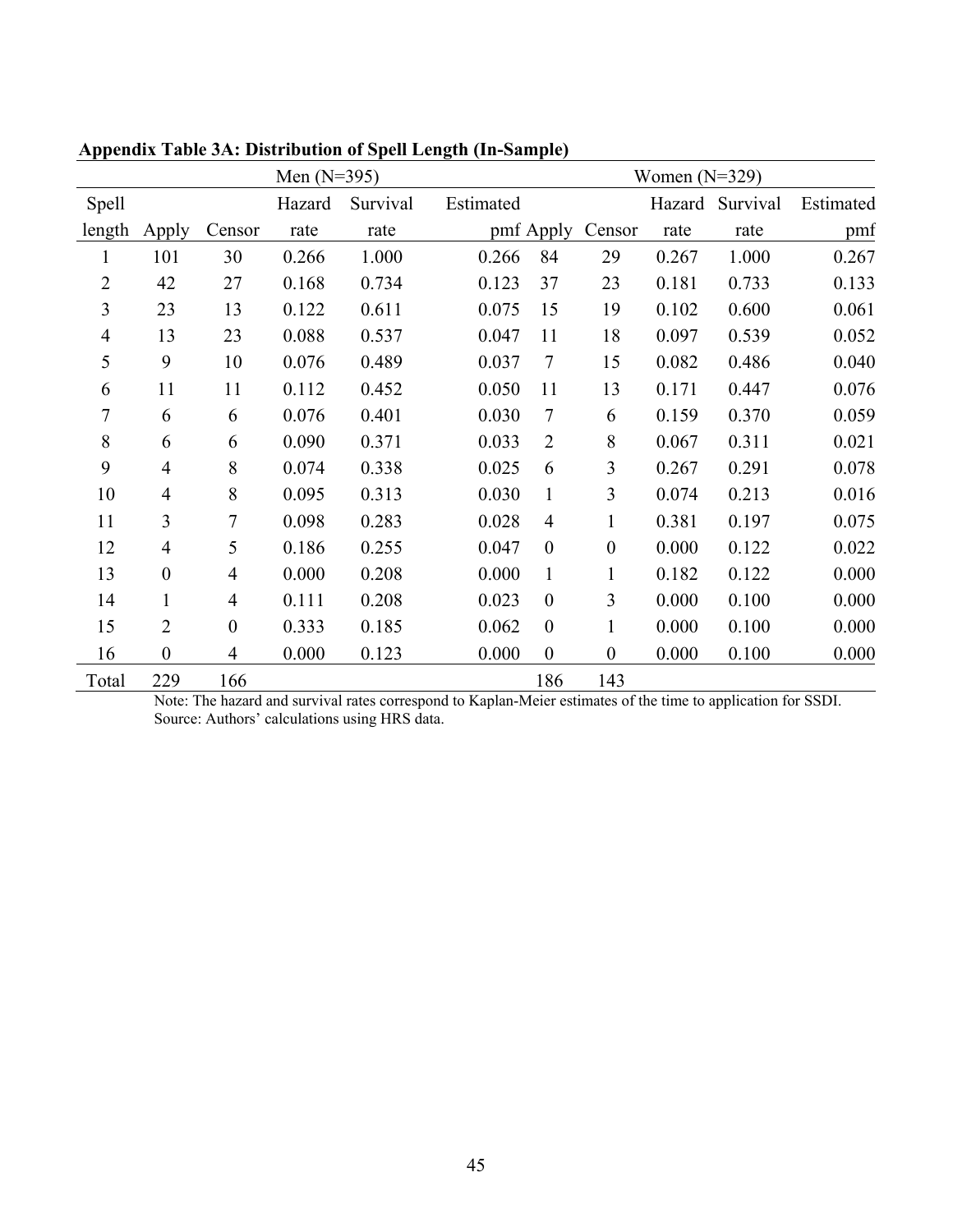|                                         | Men         |          | Women       |          |
|-----------------------------------------|-------------|----------|-------------|----------|
| Variables                               | Coefficient | T-Value  | Coefficient | T-Value  |
|                                         |             |          |             |          |
| Constant                                | $-4.973$    | $-5.383$ | $-4.794$    | $-3.980$ |
| $(lnW_t - lnD_t)^a$                     | $-0.255$    | $-4.331$ | $-0.105$    | $-1.191$ |
| Age at onset                            | 9.107       | 5.540    | 8.353       | 4.326    |
| Married                                 | $-0.017$    | $-0.084$ | $-0.056$    | $-0.289$ |
| Education                               | $-6.200$    | $-2.380$ | $-6.068$    | $-1.497$ |
| Black <sup>b</sup>                      | 0.486       | 2.284    | 0.529       | 2.086    |
| Other Race <sup>b</sup>                 | 0.705       | 2.520    | 0.406       | 1.112    |
| Two conditions <sup>c</sup>             | 0.321       | 1.785    | 0.710       | 3.026    |
| Three conditions <sup>c</sup>           | 0.565       | 2.433    | 0.923       | 3.132    |
| Arthritis <sup>d</sup>                  | $-0.712$    | $-2.117$ | $-0.546$    | $-2.057$ |
| Cardiovascular conditions <sup>d</sup>  | 0.085       | 0.404    | $-0.030$    | $-0.099$ |
| Musculoskeletal conditions <sup>d</sup> | $-0.505$    | $-2.416$ | $-0.754$    | $-3.092$ |
| White collar                            | $-0.139$    | $-0.593$ | $-0.472$    | $-1.443$ |
| <b>Employer Accommodation</b>           | $-0.625$    | $-3.051$ | $-0.421$    | $-1.905$ |
| SSA records missing                     | $-0.485$    | $-2.228$ | $-0.707$    | $-2.522$ |
| Time                                    | $-0.096$    | $-0.727$ | $-0.004$    | $-0.023$ |
| Time square                             | 0.016       | 2.190    | 0.016       | 1.461    |
| Variance of Heterogeneity               | 0.832       | 0.973    | 1.127       | 1.112    |
| Log-Likelihood                          | 842.21      |          | 640.42      |          |
| Sample Size                             | 592         |          | 493         |          |

#### **Appendix Table 4A: Hazard model estimates**

<sup>a</sup> We define W<sub>t</sub> as the logarithm of the current earnings in the no application state. D<sub>t</sub> is the natural logarithm of a weighted average of current income in the "applied and rejected" and "applied and accepted" states, where the weights are based on the probability of acceptance.

b Reference group is white race.

 $\epsilon$  Reference group is one health condition at onset of a disability.

<sup>d</sup> Reference group is all other types of health conditions.

Source: Authors' calculations based on the HRS data.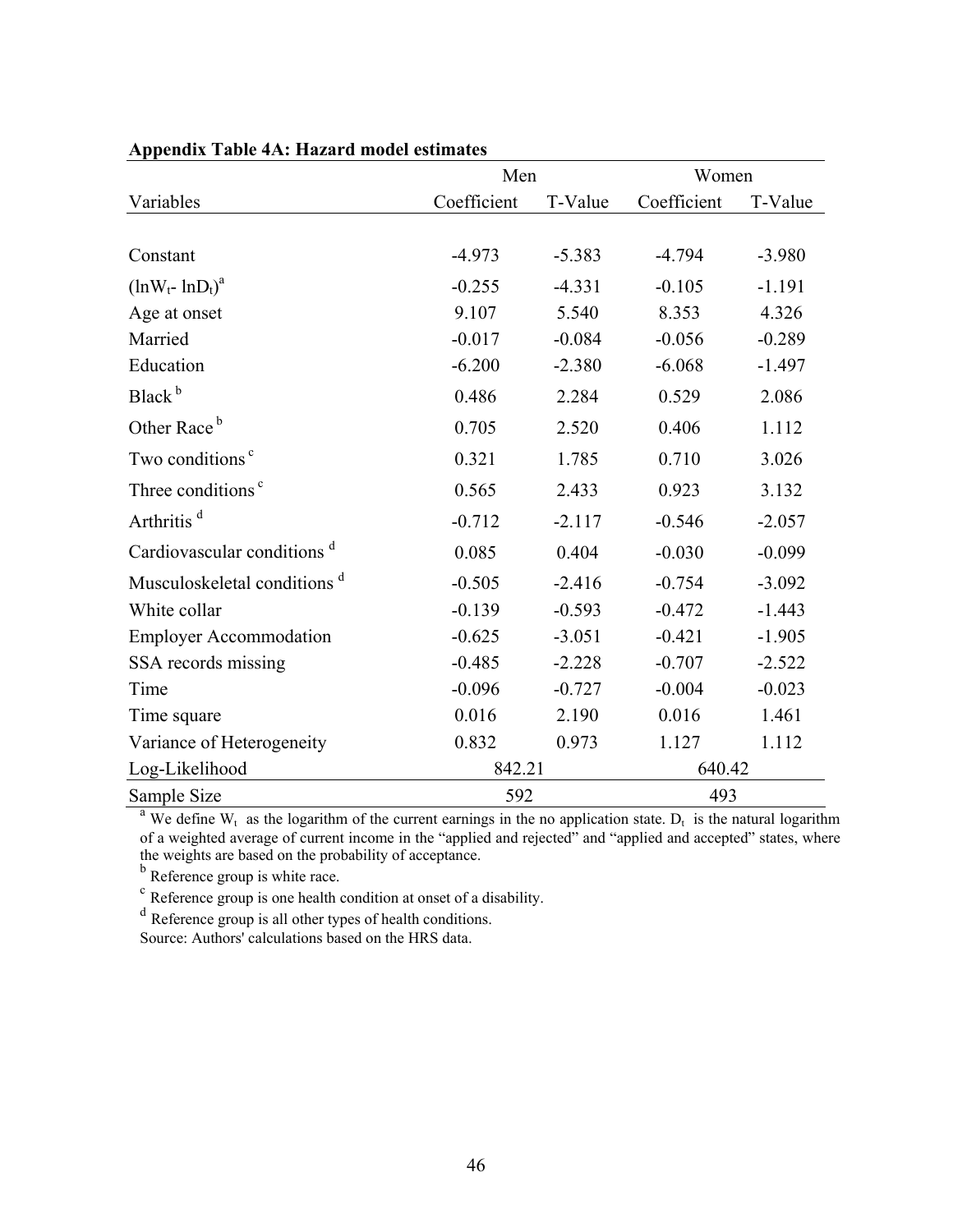#### **Endnotes**

<sup>1</sup> See Bound and Burkhauser (1999) for a review of this literature. See Burkhauser *et al.* (2002) for a more recent discussion of the employment rates of working age people with disabilities.

 $2$  This paper focuses on the decision to apply for SSDI by workers who experience a work limiting health condition at ages well below normal retirement age. To simplify our model, we abstract from the decision to apply for OASI or SSDI at age 62 and assume that workers who have not applied for SSDI benefits by age 62 will apply for OASI benefits at 62. This is a simplified model of a labor market exit behavior that ignores the periods after age 62. A fuller model would integrate OASI and SSDI into a model of labor market exit. But this consideration is beyond the scope of this paper.

<sup>3</sup> Note that, one could also follow an alternative modeling strategy by parameterizing the probability of acceptance. This probability can be modeled as an unobserved individual specific variable instead of the random utility framework we set up here in this paper.

<sup>4</sup> A data appendix which includes detailed information on the data sets used and a discussion of the construction of the variables used in the analysis is available from the authors upon request. It is also contained in Gumus (2002).

 $<sup>5</sup>$  We draw our samples from the first two waves and use only earnings data from the third wave.</sup> <sup>6</sup> These restricted access records can be obtained under certain conditions from the HRS staff at the Institute for Social Research (ISR) at the University of Michigan. See http://www.umich.edu/~hrswww/ for more information.

47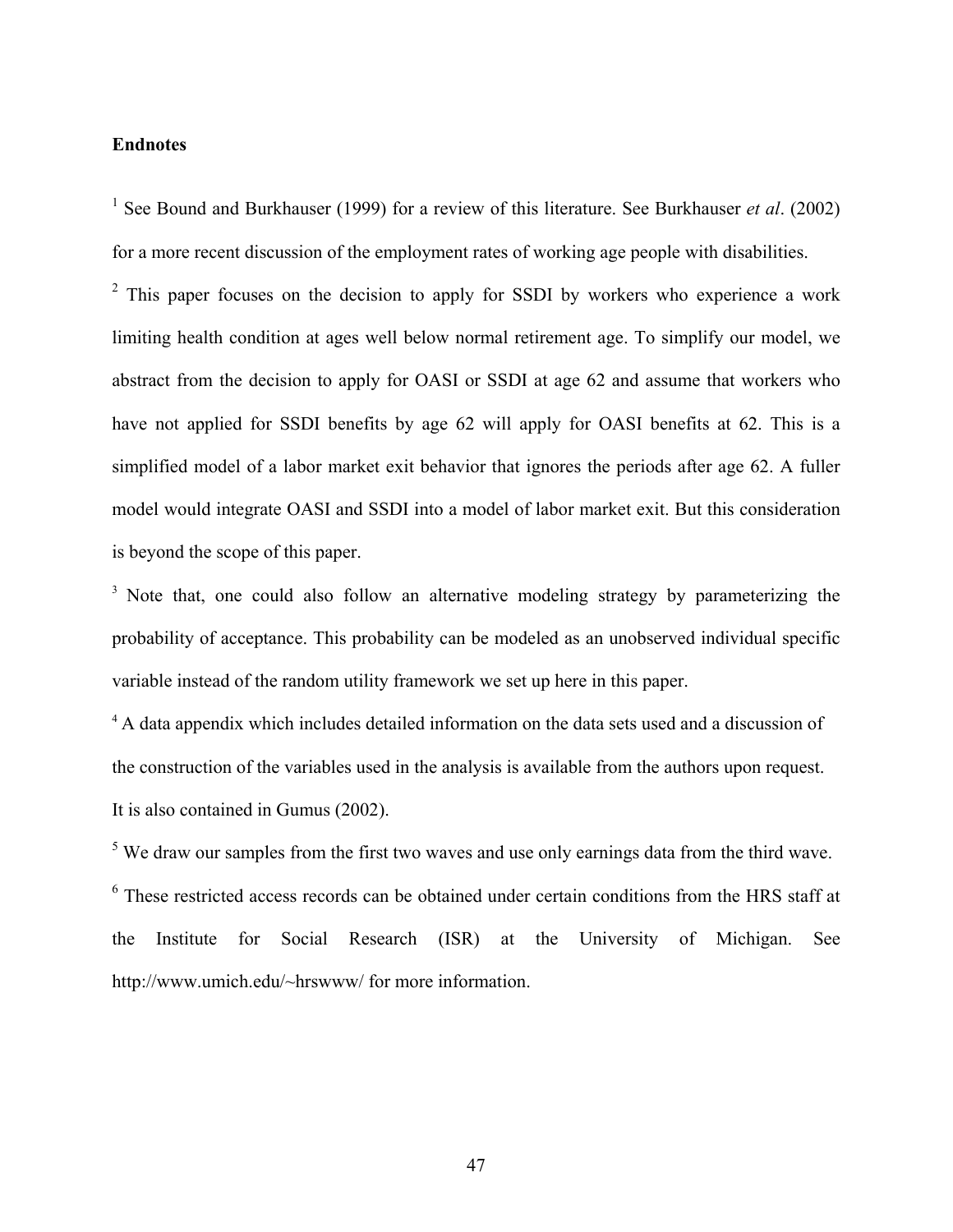<sup>7</sup> One would, of course, ideally use allowance rates which depend also on some individual characteristics, in particular on the type and severity of the health condition. However, such data are not available to the best of our knowledge.

8 See Lewin Group (1995) for further details. Burkhauser *et al*. (2002) also use these variables at the state level in a reduced form hazard model of SSDI application.

<sup>9</sup> In our empirical study, we include both primary and secondary respondents. Note that the secondary respondents are not a random sample representative of their age cohort, they were sampled because they were married to an age eligible primary respondent. Since husbands tend to be older than their wives, in the HRS, there are many more men aged 62 and over than there are women. The sample is not representative of the population but sampling is not based on application for SSDI so sampling weights are not needed for our purposes.

<sup>10</sup> Note that  $D_d$  and all other incomes represented here depend on many factors related both to individuals and to the pattern of application. We take those factors into account in our analysis but omit the list of conditioning variables in order to describe the model in a less complex way. A fuller discussion is provided in the unpublished data appendix (see Gumus, 2002).

<sup>11</sup> Note that except the estimated  $\kappa$  in the Weibull version of the option value model for men, the parameter values we obtain are in line with results from previous studies by LSW (1992 and 1997) and Ausink and Wise (1996). In these studies, the value of  $\gamma$  ranges between 0.5 and 1.8, and κ takes values between 1.3 and 3.6.

<sup>12</sup> Following Stock and Wise (1990b), we consider a gamble of receiving \$10,000 or \$20,000 each with .5 probability, thus the expected amount is \$15,000. The certainty equivalent is the amount that would be accepted instead of the uncertain amount. Using our estimates of  $\gamma$  and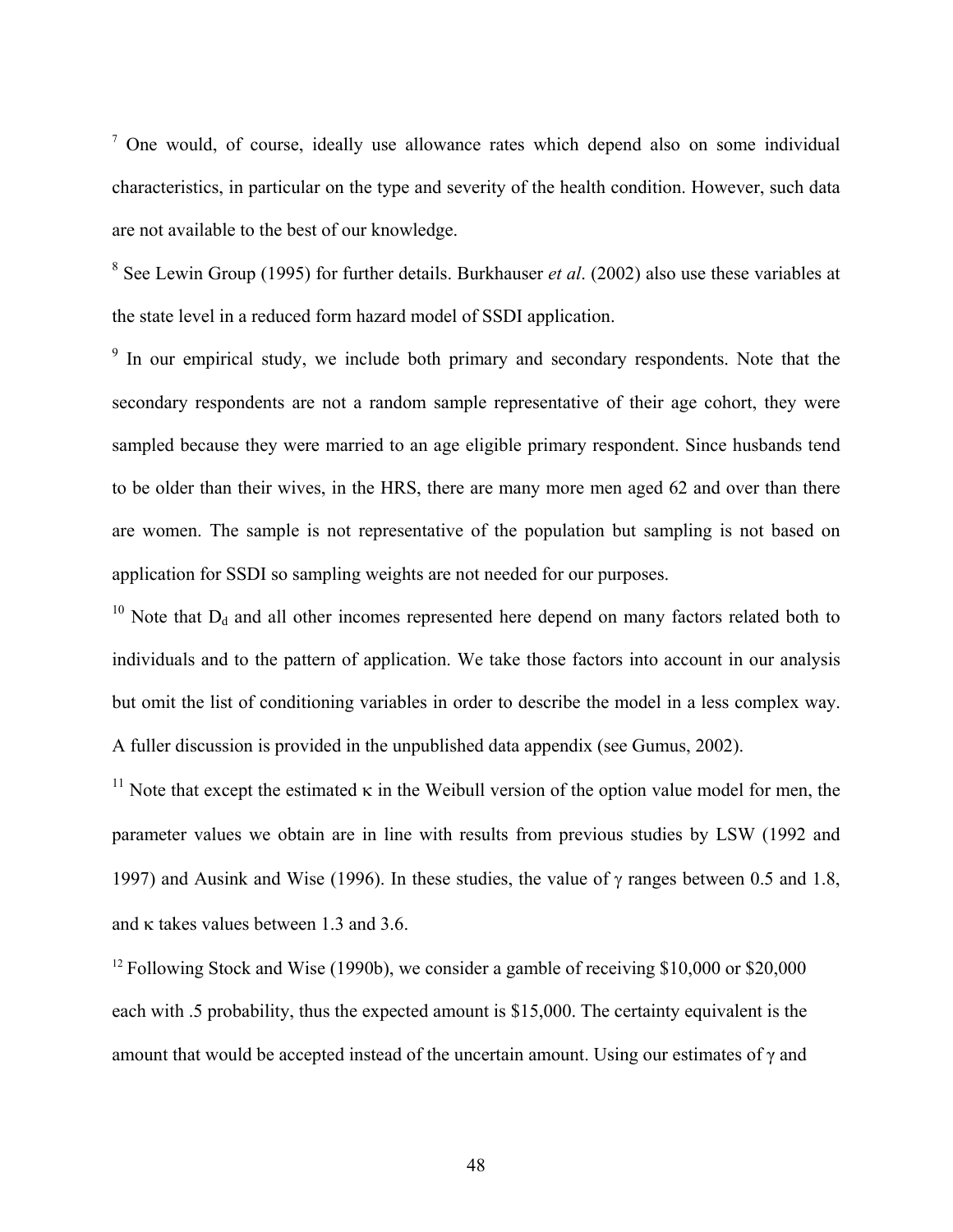holding everything else constant, we calculate the certainty equivalent as \$14,589, \$15,560, and \$15,039 for the dynamic programming, the normal option value, and the Weibull option value models, respectively. These amounts are not very different from the expected amount of \$15,000, hence we argue that the individuals in our sample are, in fact, close to being risk neutral with respect to income variability even though the estimated value of the risk aversion parameter of the utility function takes different values in each model. The certainty equivalent amounts for men are \$14,491, \$14,533, and \$14,644 respectively. See Gumus (2002) for more details.

<sup>13</sup> Estimated coefficients for in-sample estimation are presented in Appendix Tables 1A and 2A.

<sup>14</sup> Estimated coefficients of the hazard model are presented in Appendix Table 4A.